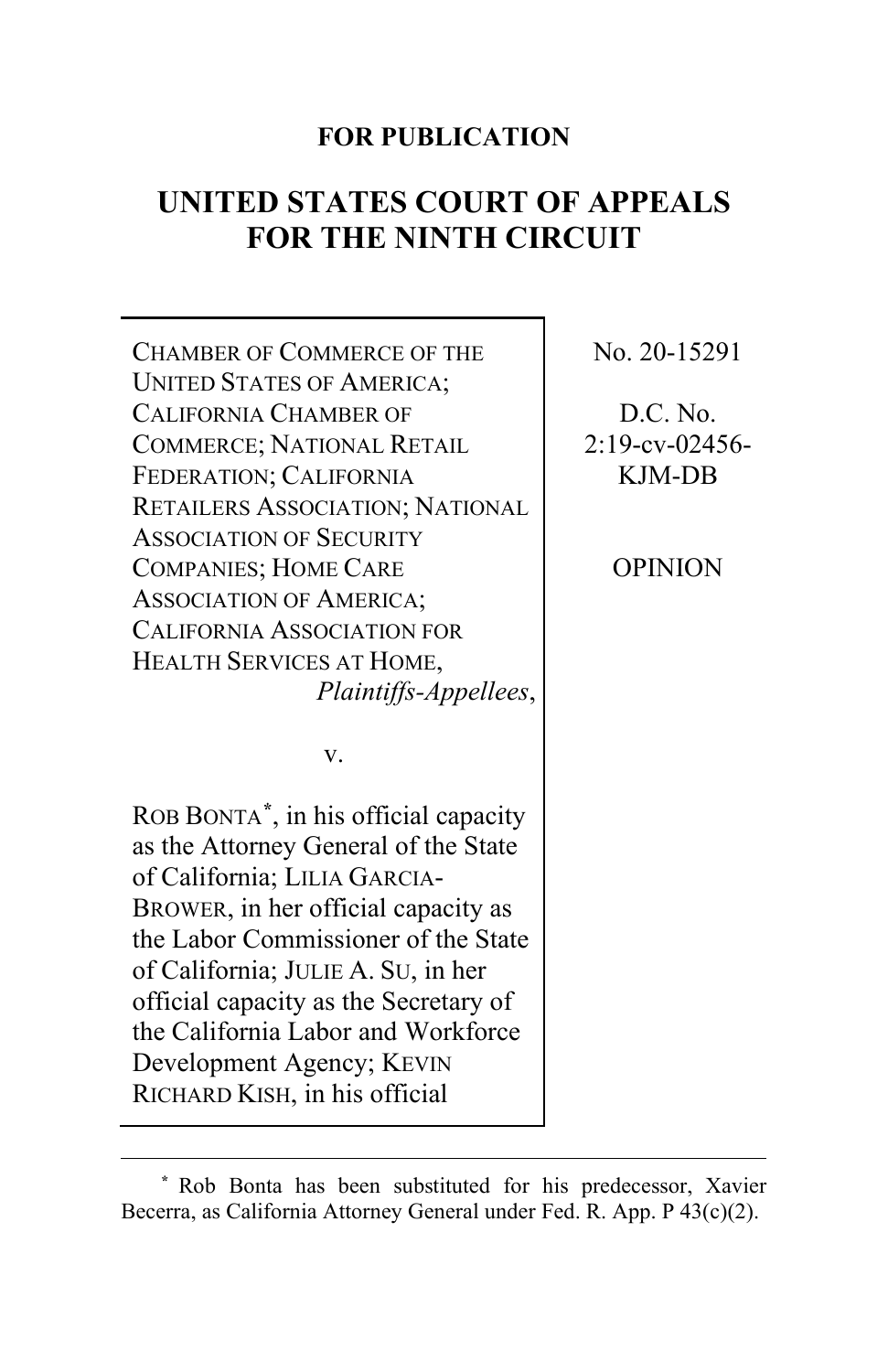capacity as Director of the California Department of Fair Employment and Housing of the State of California, *Defendants-Appellants.*

Appeal from the United States District Court for the Eastern District of California Kimberly J. Mueller, Chief District Judge, Presiding

> Argued and Submitted December 7, 2020 San Francisco, California

> > Filed September 15, 2021

Before: Carlos F. Lucero,**[\\*\\*](#page-1-0)** William A. Fletcher, and Sandra S. Ikuta, Circuit Judges.

> Opinion by Judge Lucero; Dissent by Judge Ikuta

<span id="page-1-0"></span>**<sup>\*\*</sup>** The Honorable Carlos F. Lucero, United States Circuit Judge for the U.S. Court of Appeals for the Tenth Circuit, sitting by designation.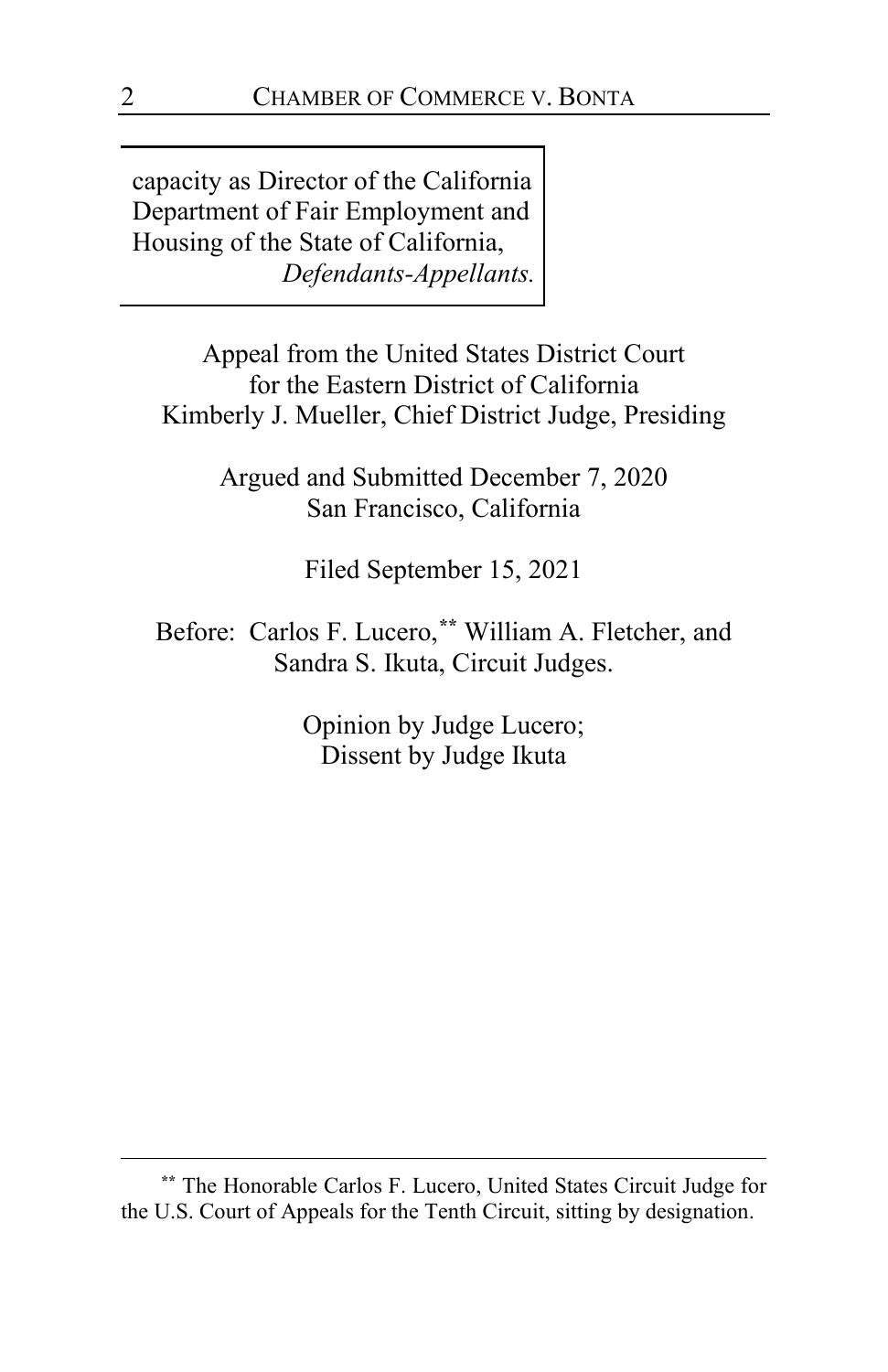# **SUMMARY[\\*\\*\\*](#page-2-0)**

# **Federal Arbitration Act / Preemption**

The panel reversed, in part, the district court's conclusion that California Assembly Bill 51 is preempted by the Federal Arbitration Act; affirmed the district court's determination that the civil and criminal penalties associated with AB 51 were preempted; vacated the district court's preliminary injunction enjoining AB 51's enforcement; and remanded for further proceedings.

AB 51, which added § 432.6 to the California Labor Code, was enacted with the purpose of ensuring that individuals are not retaliated against for refusing to consent to the waiver of rights and procedures established in the California Fair Employment and Housing Act and the California Labor Code; and to ensure that any contract relating to those rights and procedures be entered into as a matter of voluntary consent, not coercion. Other provisions of the California Code, specifically Labor Code § 433 and Government Code § 12953, render violations of § 432.6 a misdemeanor offense and open an employer to potential civil sanctions. The district court concluded that AB 51 placed agreements to arbitrate on unequal footing with other contracts and also that AB 51 stood as an obstacle to the purposes and objectives of the Federal Arbitration Act ("FAA"). The district court preliminarily enjoined enforcement of  $\S$  432.6(a)–(c) as to arbitration agreements covered by the FAA.

<span id="page-2-0"></span>**<sup>\*\*\*</sup>** This summary constitutes no part of the opinion of the court. It has been prepared by court staff for the convenience of the reader.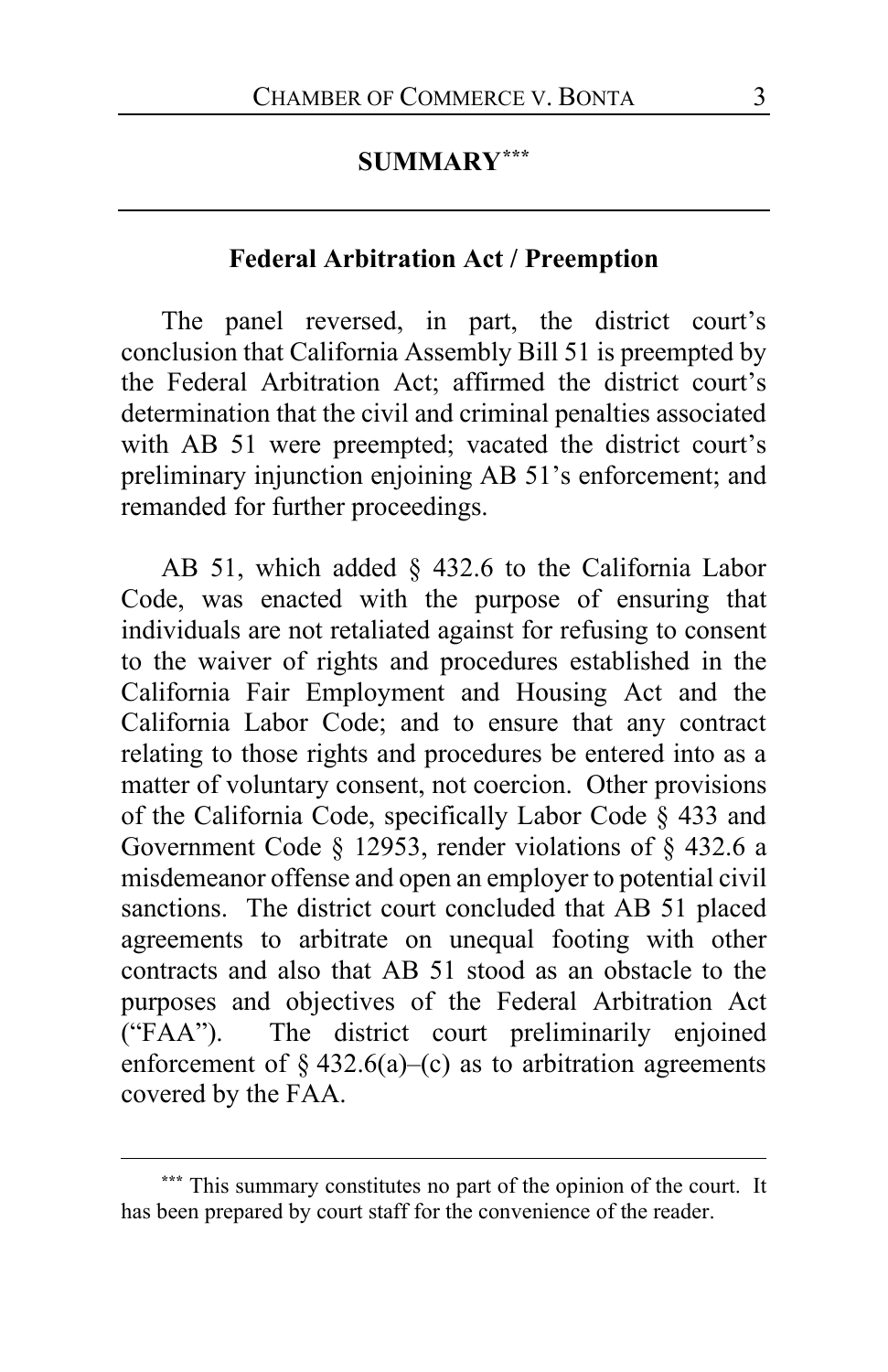The panel held that California Labor Code § 432.6 neither conflicted with the language of § 2 of the FAA nor created a contract defense by which executed arbitration agreements could be invalidated or not enforced. A thorough review of the historical context of the FAA, its legislative history, and subsequent Supreme Court jurisprudence demonstrated that Congress was focused on the enforcement and validity of consensual written agreements to arbitrate and did not intend to preempt state laws requiring that agreements to arbitrate be voluntary. The panel held that § 432.6 did not make invalid or unenforceable any agreement to arbitrate, even if such agreement was consummated in violation of the statute. Rather, the panel noted that while mandating that employeremployee arbitration agreements be consensual, § 432.6 specifically provides that nothing in the section was intended to invalidate a written arbitration agreement that was otherwise enforceable under the FAA. The panel determined that § 432.6 applied only in the absence of an agreement to arbitrate and expressly provided for the validity and enforceability of agreements to arbitrate. The panel held that because the district court erred in concluding that  $§$  432.6(a)–(c) were preempted by the FAA, it necessarily abused its discretion in granting Appellees a preliminary injunction.

The panel agreed, however, that the civil and criminal penalties associated with AB 51 stood as an obstacle to the purposes of the FAA and were therefore preempted. The panel held that Section § 432.6 was not preempted by the FAA because it was solely concerned with pre-agreement employer behavior, but because the accompanying enforcement mechanisms sanctioning employers for violating § 432.6 necessarily included punishing employers for entering into an agreement to arbitrate. The panel held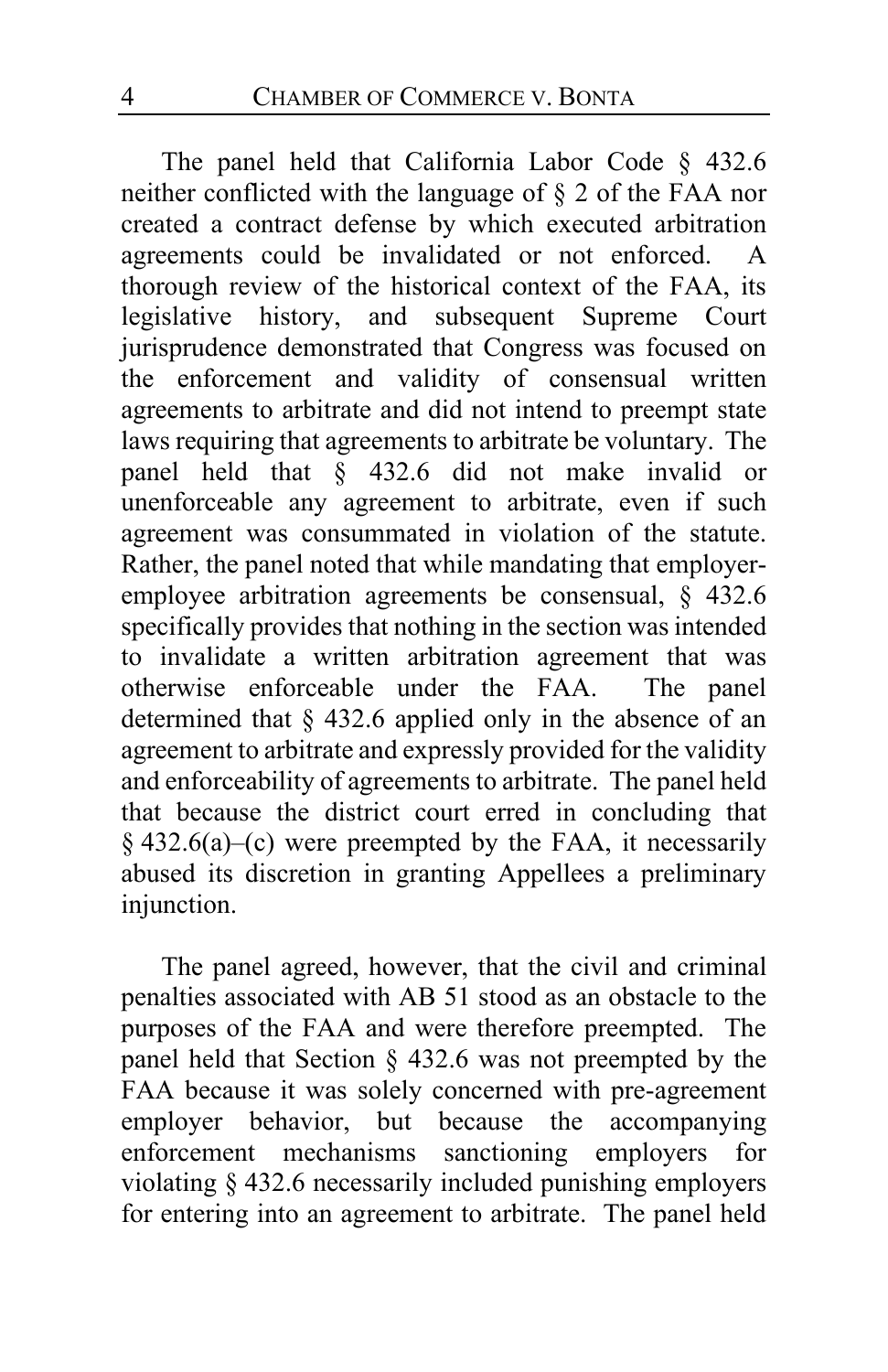that a state law that incarcerates an employer for six months for entering into an arbitration agreement directly conflicts with § 2 of the FAA. Therefore, the panel held that Government Code § 12953 and Labor Code § 433 were preempted to the extent that they applied to executed arbitration agreements covered by the FAA.

Dissenting, Judge Ikuta stated that AB 51 has a disproportionate impact on arbitration agreements by making it a crime for employers to require arbitration provisions in employment contracts. She stated that the majority abetted California's attempt to evade the FAA and the Supreme Court's caselaw by upholding this antiarbitration law on the pretext that it barred only nonconsensual agreements. Judge Ikuta stated that the majority's ruling conflicted with the Supreme Court's clear guidance in *Kindred Nursing Centers Ltd. Partnership v. Clark*, 137 S. Ct. 1421, 1425 (2017), which held that the FAA invalidates state laws that impede the formation of arbitration agreements. The majority ruling also created a circuit split with sister circuits, which have held that tooclever-by-half workarounds and covert efforts to block the formation of arbitration agreements are preempted by the FAA just as much as laws that block enforcement of such agreements.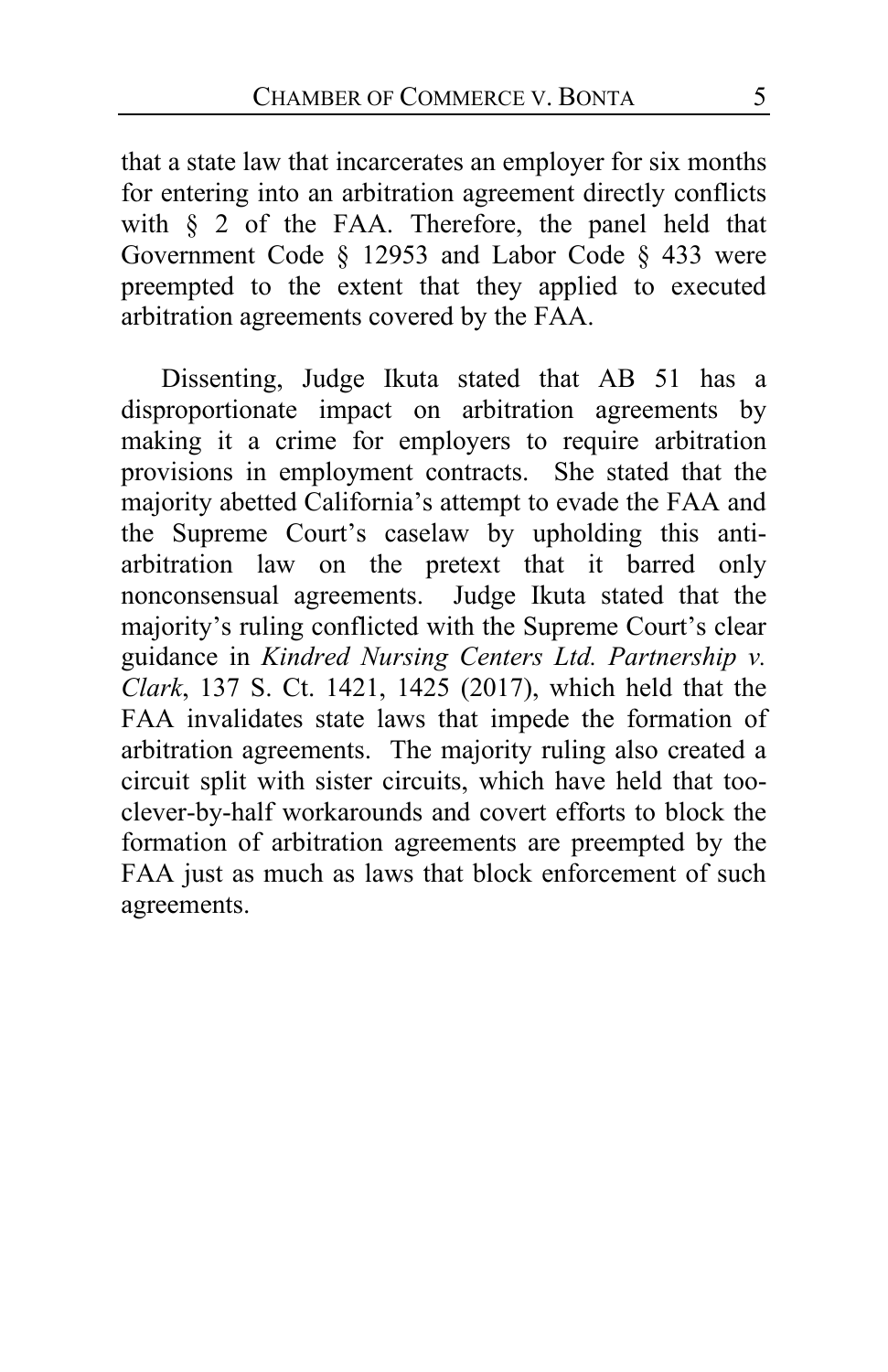# **COUNSEL**

Chad A. Stegeman (argued), Deputy Attorney General; Michelle M. Mitchell, Supervising Deputy Attorney; Thomas S. Patterson, Senior Assistant Attorney General; Rob Bonta, Attorney General; Office of the Attorney General, San Francisco, California; for Defendants-Appellants.

Andrew J. Pincus (argued), Archis A. Parasharami, and Daniel E. Jones, Mayer Brown LLP, Washington, D.C.; Bruce J. Sarchet and Maurice Baskin, Littler Mendelson PC, Sacramento, California; Donald M. Falk, Mayer Brown LLP, Palo Alto, California; Erika C. Frank, California Chamber of Commerce, Sacramento, California; Steven P. Lehotsky and Jonathan Urick, U.S. Chamber Litigation Center, Washington, D.C.; for Plaintiffs-Appellees.

Cliff Palefsky and Matt Koski, McGuinn Hillsman & Palefsky, San Francisco, California, for Amicus Curiae California Employment Lawyers Association.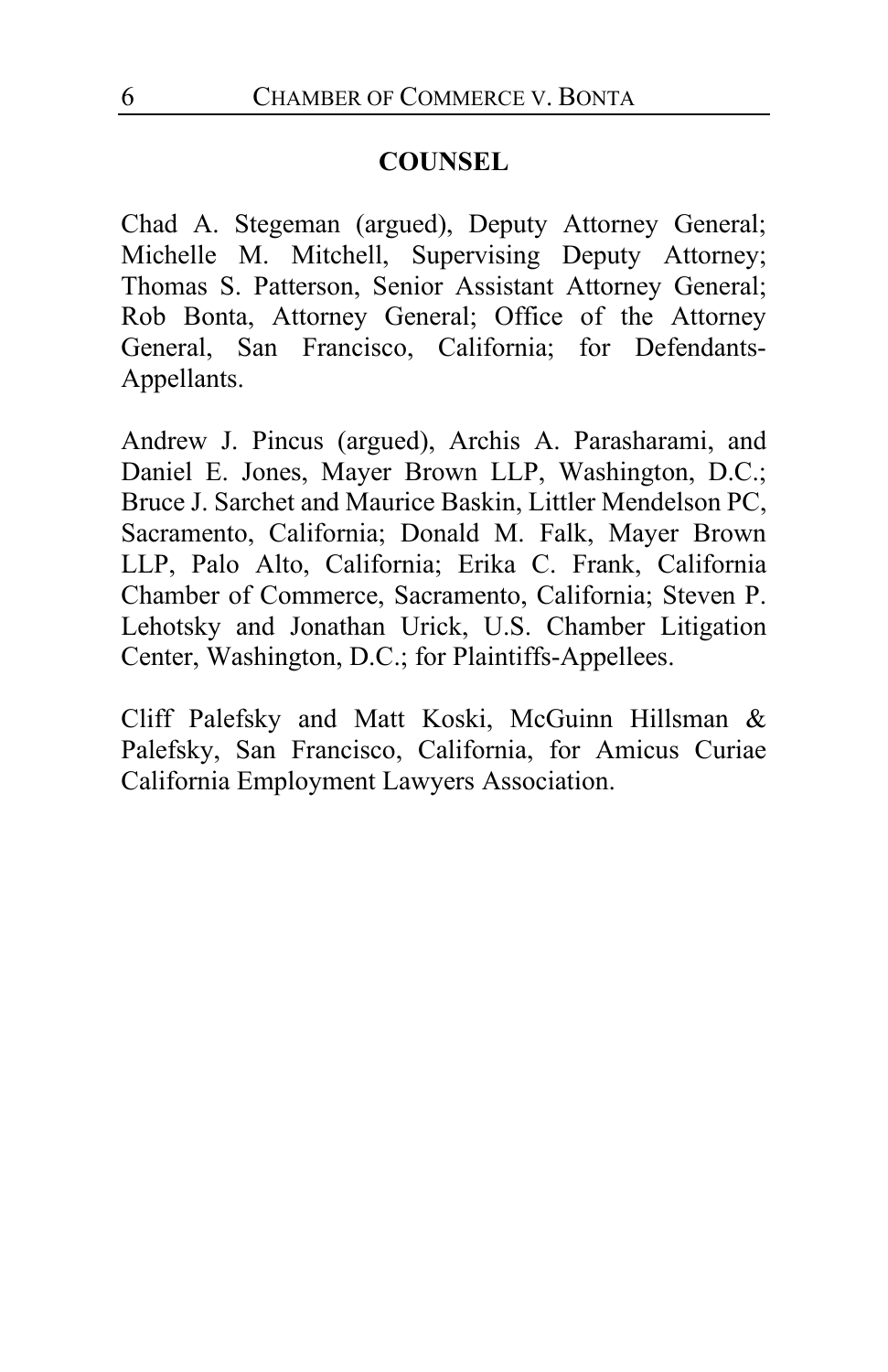## **OPINION**

LUCERO, Circuit Judge:

The Federal Reporter is awash with descriptions of "judicial hostility" to arbitration that spurred enactment of the Federal Arbitration Act (FAA). Evolution of this "hostility" is traced not to the particular desires of individual judges but to two doctrines of English common law: ouster (which made illegal any agreement that lessened a statutory grant of judicial jurisdiction) and revocability (which allowed a party to withdraw consent to arbitrate at any point prior to the arbitrator's ruling). These two doctrines were followed for their "antiquity" rather than their "excellence or reason." *See U.S. Asphalt Ref. Co. v. Trinidad Lake Petroleum Co.*, 222 F. 1006, 1007 (S.D.N.Y. 1915). By the turn of the twentieth century, litigants, lawyers, and judges all agreed that the two doctrines should be sent hence from American jurisprudence.

This goal was achieved by enactment of the FAA, which intended "to make the contracting party live up to his agreement." H.R. Rep. No. 68-96, at 1 (1924). Following enactment of the FAA, parties could "no longer refuse to perform [their] contract when it [became] disadvantageous," ensuring that an arbitration agreement would be "placed upon the same footing as other contracts, where it belongs." *Id.* In furtherance of this congressional intent, the Court has repeatedly instructed that "the principal purpose of the FAA is to ensure that private arbitration agreements are enforced according to their terms." *AT&T Mobility LLC v. Concepcion*, 563 U.S. 333, 344 (2011) (cleaned up). Just as clearly, the Court has emphasized: "The first principle that underscores all of our arbitration decisions is that arbitration is strictly a matter of consent." *Lamps Plus, Inc. v. Varela*, 139 S. Ct. 1407, 1415 (2019) (cleaned up). "[T]he FAA does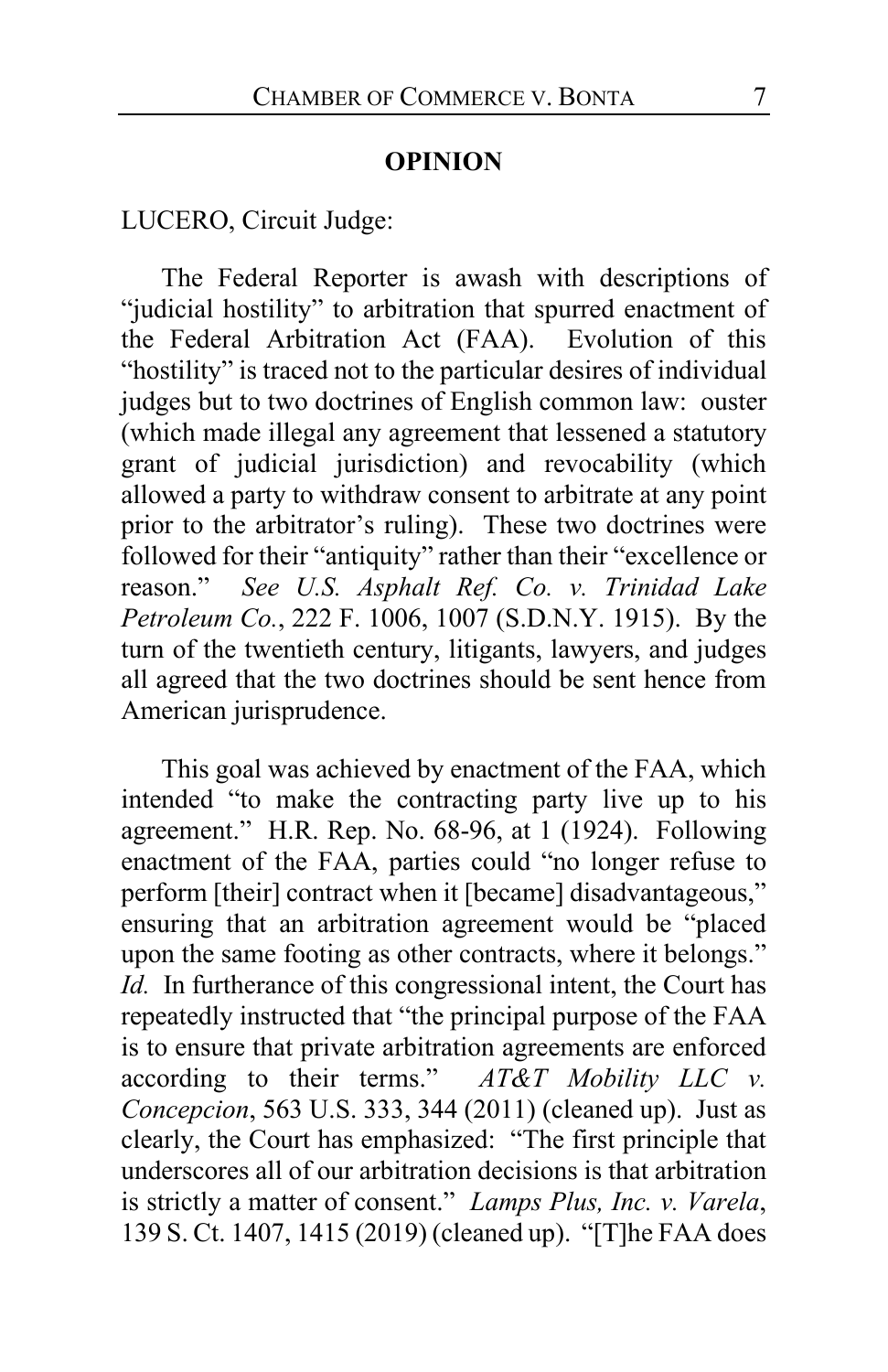not require parties to arbitrate when they have not agreed to do so." *Volt Info. Scis., Inc. v. Bd. of Trustees of Leland Stanford Junior Univ.*, 489 U.S. 468, 478 (1989).

<span id="page-7-0"></span>The jurisprudence surrounding the preemptive scope of the FAA has grown on the precedential trellis of these basic principles. Each time the Supreme Court has clarified the preemptive scope of the FAA, it has done so by ruling on the enforceability or validity of executed agreements to arbitrate, explaining that the FAA does not preempt the field of arbitration. Today we are asked to abandon the framework of FAA preemption of state rules that selectively invalidate or refuse to enforce arbitration agreements, ignore the holding of *Volt*, and nullify a California law enacted to codify what the enactors of the FAA took as a given: that arbitration is a matter of contract and agreements to arbitrate must be voluntary and consensual. As we read California Labor Code § 432.6, the state of California has chosen to assure that entry into an arbitration agreement by an employer and employee is mutually consensual and to declare that compelling an unwilling party to arbitrate is an unfair labor practice. We are asked by plaintiffs to hold that the FAA requires parties to arbitrate when but one party desires to do so. Our research leads to nothing in the statutory text of the FAA or Supreme Court precedent that authorizes or justifies such a departure from established jurisprudence, and we decline to so rule. Thus, we must reverse the judgment of the district court.

Yet operation of other provisions within the California code renders a violation of § 432.6 a misdemeanor offense and opens an employer to potential civil sanctions. The imposition of civil and criminal sanctions for the act of executing an arbitration agreement directly conflicts with the FAA and such an imposition of sanctions is indeed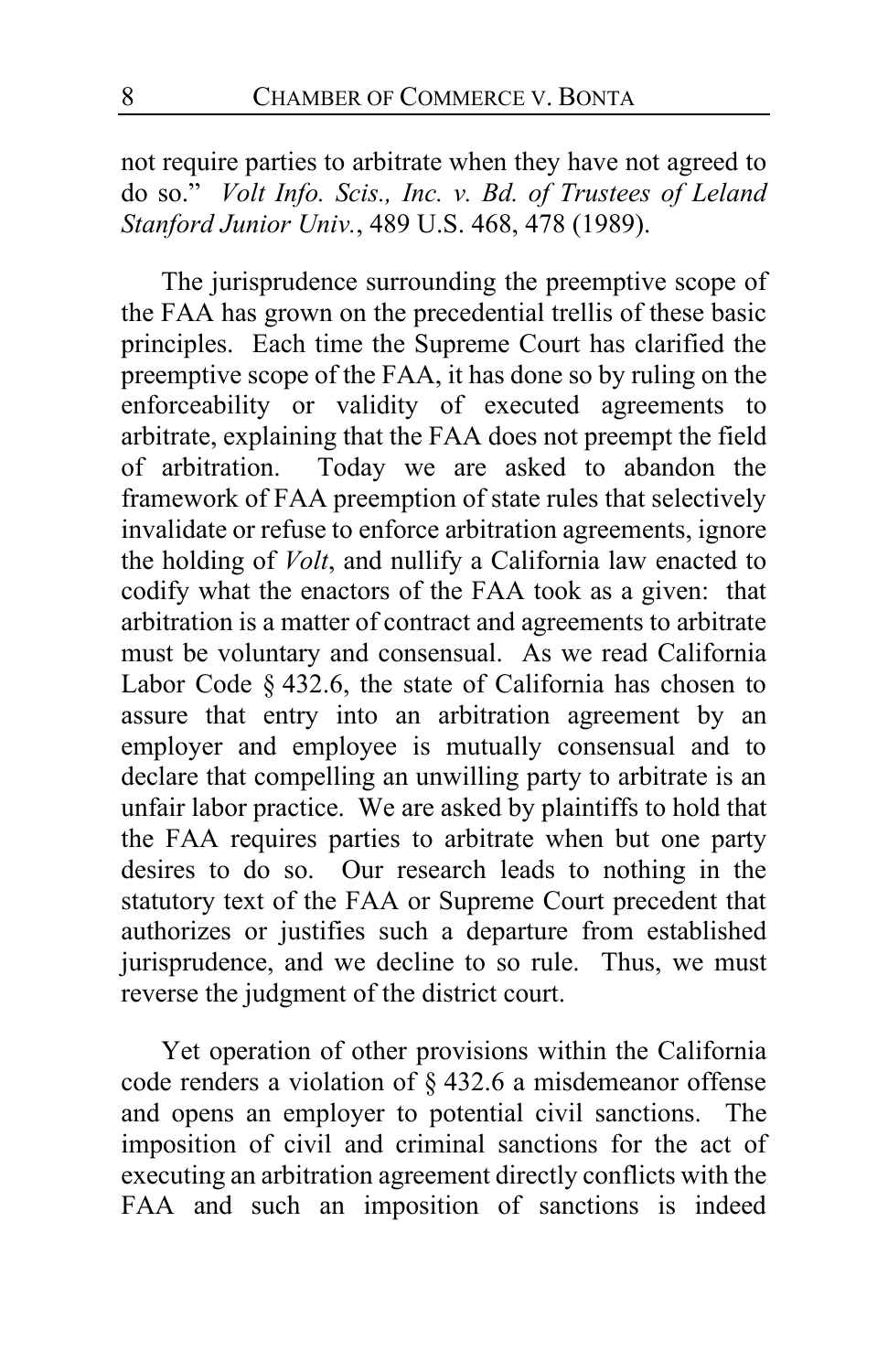preempted. We therefore affirm the district court as to the application of Labor Code § 433 and Government Code § 12953 to arbitration agreements covered by § 1 of the FAA.

# **I**

# **A**

California Governor Gavin Newsom signed into law California Assembly Bill 51, 2019 Cal. Stats. Ch. 711 (AB 51), on October 10, 2019. Section 1 of AB 51 declares that "it is the policy of this state to ensure that all persons have the full benefit of the rights, forums, and procedures established in the California Fair Employment and Housing Act . . . and the Labor Code." AB 51.Pursuant to this policy, AB 51 was enacted with the "purpose of ... ensur[ing] that individuals are not retaliated against for refusing to consent to the waiver of those rights and procedures and to ensure that any contract relating to those rights and procedures be entered into as a matter of voluntary consent, not coercion." *Id.* Arbitration is not singled out by AB 51. Rather, AB 51 covers a range of waivers, including non-disparagement clauses and non-disclosure agreements.

AB 51 added § 432.6 to the California Labor Code. That section provides:

> (a) A person shall not, as a condition of employment, continued employment, or the receipt of any employment-related benefit, require any applicant for employment or any employee to waive any right, forum, or procedure for a violation of any provision of the California Fair Employment and Housing Act (Part 2.8 (commencing with Section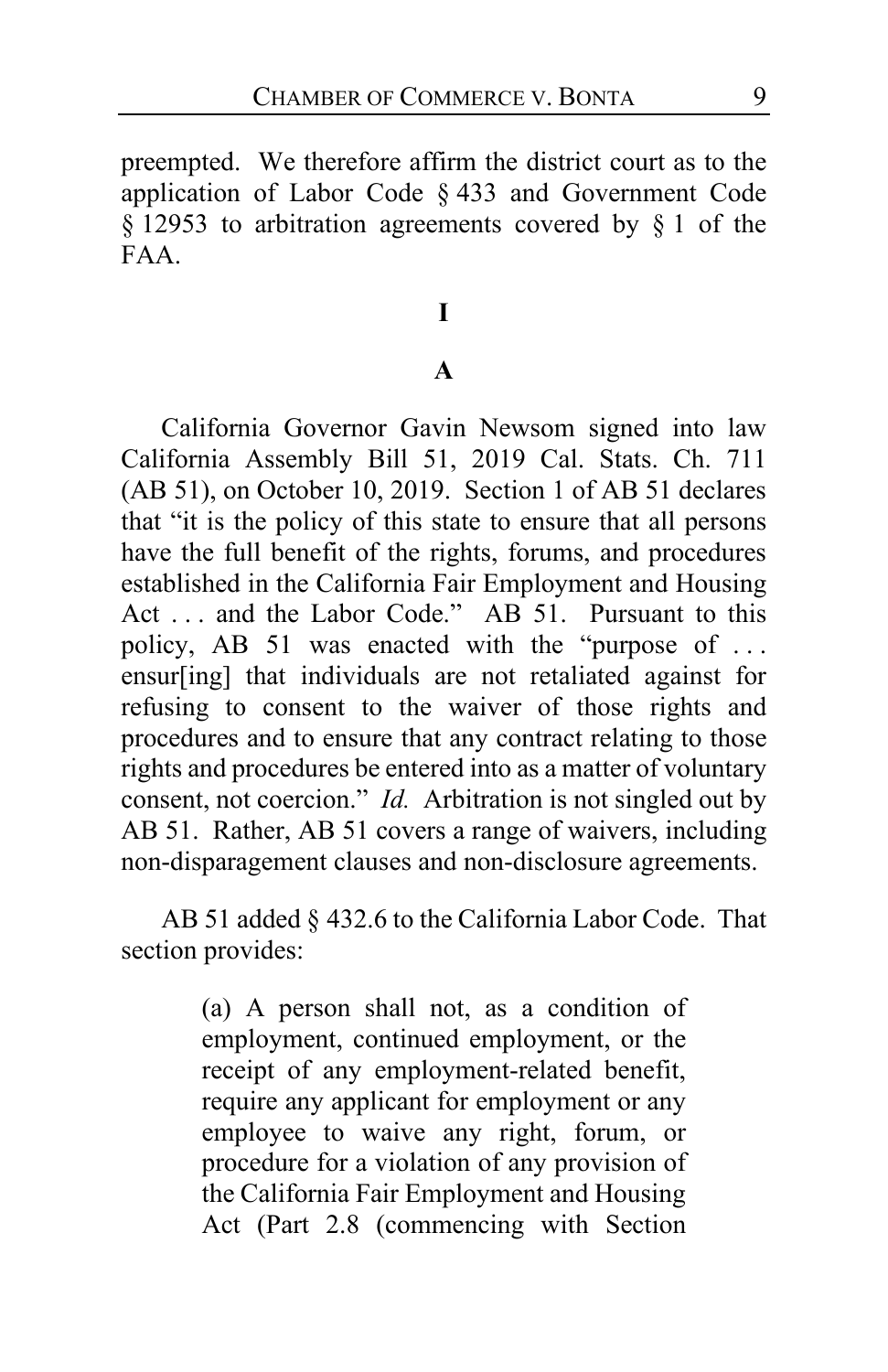12900) of Division 3 of Title 2 of the Government Code) or this code, including the right to file and pursue a civil action or a complaint with, or otherwise notify, any state agency, other public prosecutor, law enforcement agency, or any court or other governmental entity of any alleged violation.

(b) An employer shall not threaten, retaliate or discriminate against, or terminate any applicant for employment or any employee because of the refusal to consent to the waiver of any right, forum, or procedure for a violation of the California Fair Employment and Housing Act or this code, including the right to file and pursue a civil action or a complaint with, or otherwise notify, any state agency, other public prosecutor, law enforcement agency, or any court or other governmental entity of any alleged violation.

(c) For purposes of this section, an agreement that requires an employee to opt out of a waiver or take any affirmative action in order to preserve their rights is deemed a condition of employment.

. . .

(f) Nothing in this section is intended to invalidate a written arbitration agreement that is otherwise enforceable under the Federal Arbitration Act (9 U.S.C. Sec. 1 et seq.).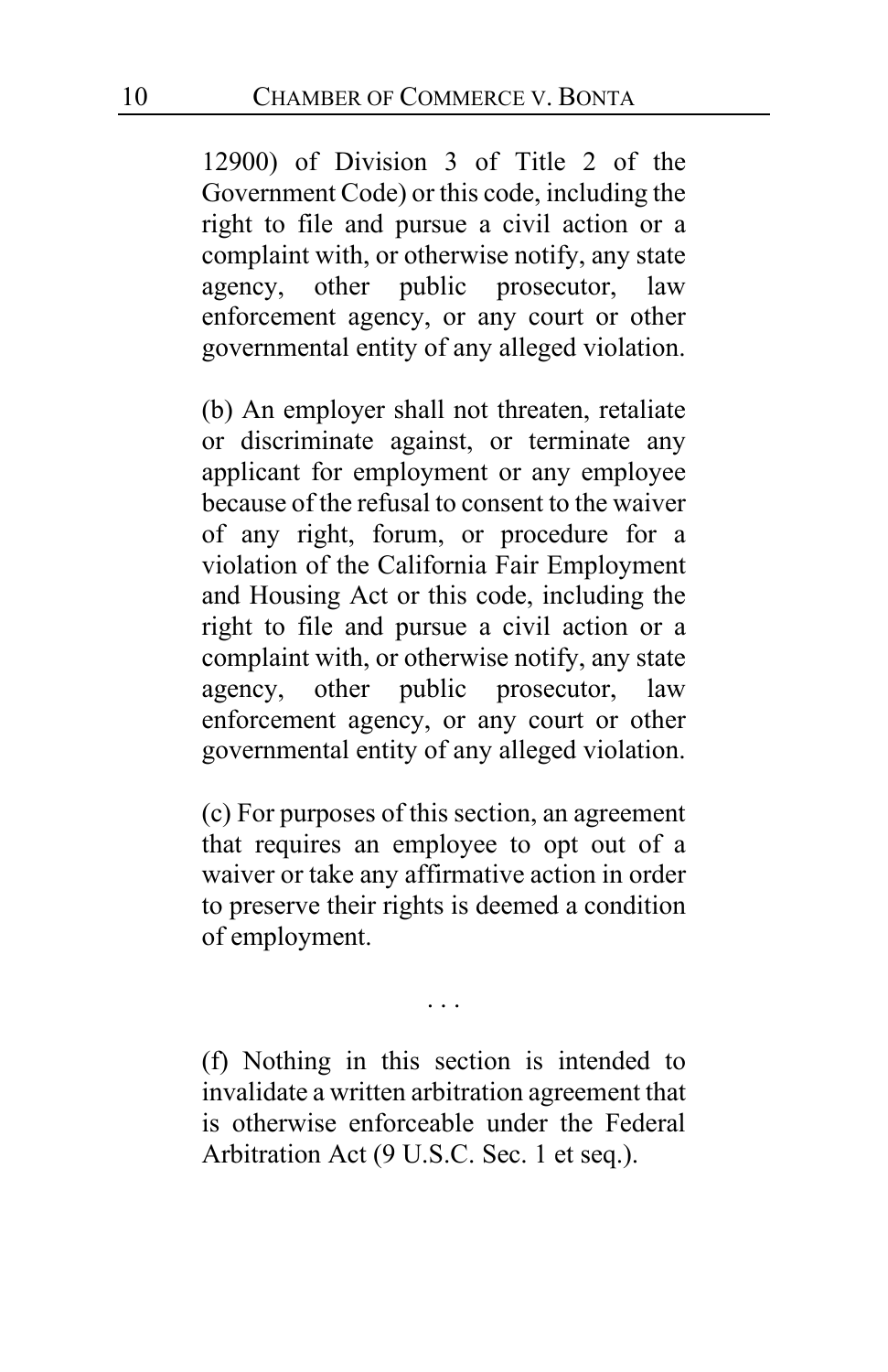Cal. Lab. Code § 432.6. Its placement in Article 3 of the Labor Code brings § 432.6 under Labor Code § 433, which states that "[a]ny person violating this article is guilty of a misdemeanor." This, in turn, makes a violation of § 432.6 "punishable by imprisonment in a county jail, not exceeding six months, or by a fine not exceeding one thousand dollars (\$1,000), or both." Cal. Lab. Code § 23.

Finally, AB 51 also added § 12953 to the California Government Code. That section provides: "It is an unlawful employment practice for an employer to violate Section 432.6 of the Labor Code." Cal. Gov't Code § 12953. Other provisions within the Government Code create civil sanctions for "unlawful employment practices," including investigation by the Department of Fair Housing and Employment and potential civil litigation brought either by that Department on behalf of an aggrieved individual or, if the Department declines to initiate litigation, by the individual in a private suit. *See* Cal. Gov't Code §§ 12960– 12965.

# **B**

AB 51 was enacted with an effective date of January 1, 2020. Cal. Lab. Code § 432.6(h). On December 9, 2019, Appellees filed a complaint for declaratory and injunctive relief, seeking a declaration that AB 51 was preempted by the FAA and asking the court to preliminarily and permanently enjoin Appellants from enforcing the statute. The same day, Appellees filed a motion for a preliminary injunction. While the injunction motion was pending, Appellees filed a motion for a temporary restraining order, which was granted on December 30, 2019, two days before AB 51 was to take effect.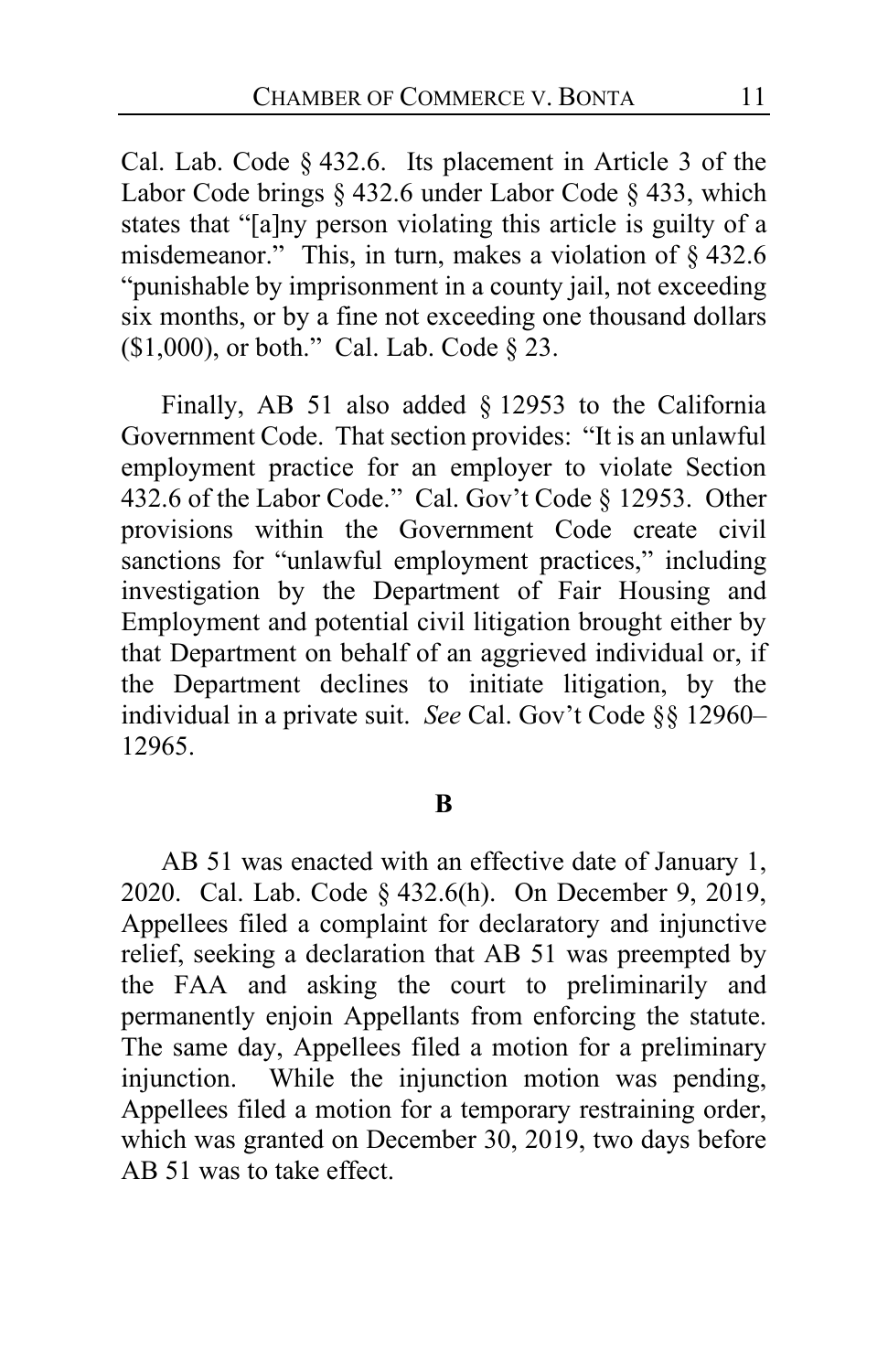The trial court conducted a hearing on the motion for a preliminary injunction on January 10, 2020. It granted Appellees' motion for a preliminary injunction via minute order on January 31, 2020 and issued a detailed decision on February 7, 2020. After resolving issues of jurisdiction that are not contested on appeal,**[1](#page-11-0)** the court turned to the merits of Appellees' preliminary injunction motion. Concluding that AB 51 placed agreements to arbitrate on unequal footing with other contracts and also that it stood as an obstacle to the purposes and objectives of the FAA, the trial court found that Appellees were likely to succeed on the merits of their claim. After determining the other injunction factors also favored Appellees, the court preliminarily enjoined Appellants from enforcing  $\S$  432.6(a)–(c) as to arbitration agreements covered by the FAA.

# **II**

"A preliminary injunction is an extraordinary remedy never awarded as of right." *Winter v. Nat. Res. Def. Council, Inc.*, 555 U.S. 7, 24 (2008). "A plaintiff seeking a preliminary injunction must establish that he is likely to succeed on the merits, that he is likely to suffer irreparable harm in the absence of preliminary relief, that the balance of equities tips in his favor, and that an injunction is in the public interest." *Id.* at 20. "The first factor—likelihood of success on the merits—is the most important factor." *California v. Azar*, 950 F.3d 1067, 1083 (9th Cir. 2020) (en

<span id="page-11-0"></span>**<sup>1</sup>** While the issue is not contested on appeal, we have satisfied ourselves of the district court's jurisdiction and our own. *See Steel Co. v. Citizens for a Better Env't*, 523 U.S. 83, 95 (1998). The trial court correctly determined that it had subject matter jurisdiction under 28 U.S.C. § 1331. *See Shaw v. Delta Air Lines, Inc.*, 463 U.S. 85, 96 n.14 (1983). We, in turn, have jurisdiction to review a grant of a preliminary injunction under 28 U.S.C. § 1292(a)(1).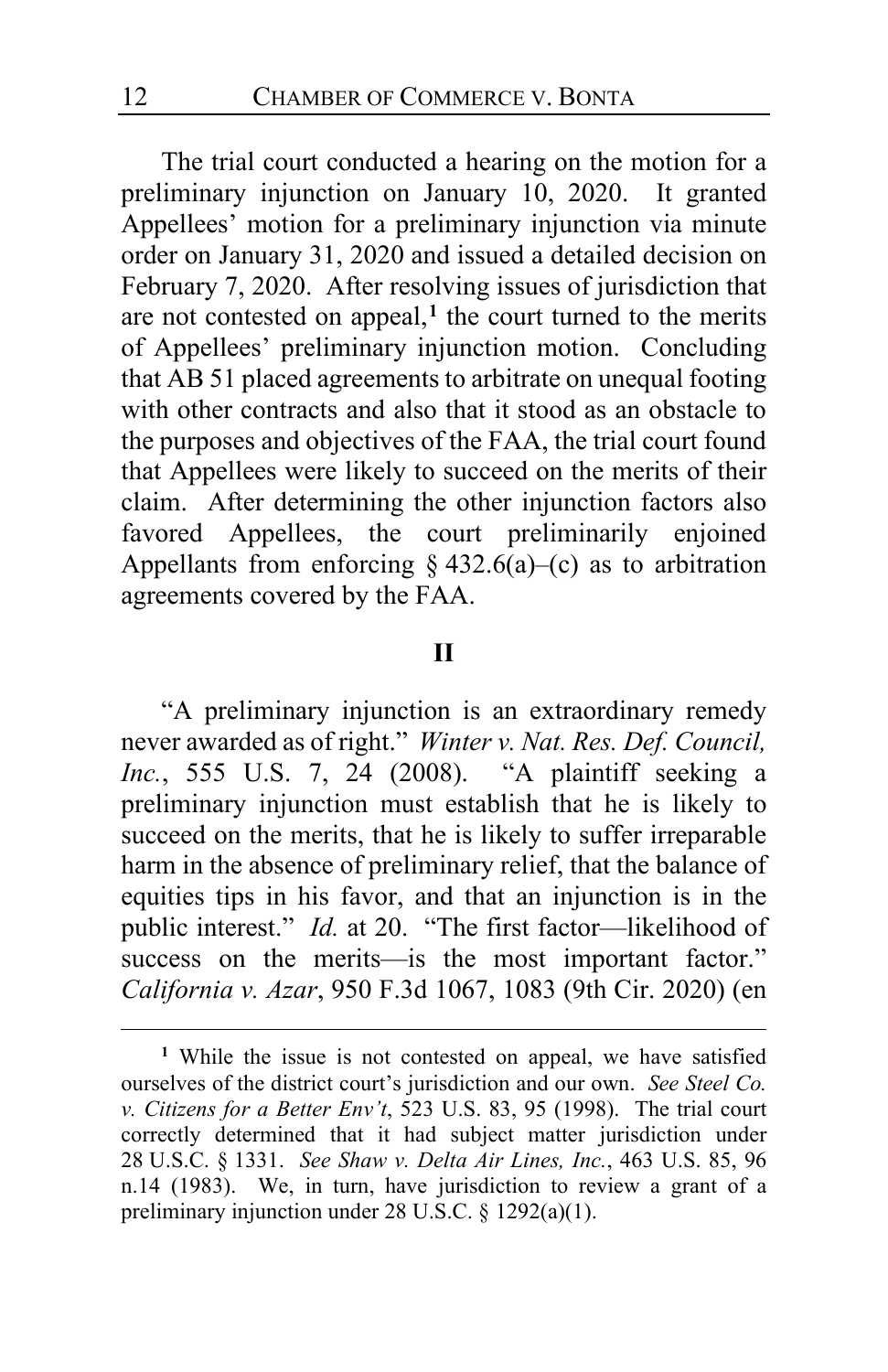banc) (quotations omitted). "If a movant fails to establish likelihood of success on the merits, we need not consider the other factors." *Id.* "We review a district court's decision to grant or deny a preliminary injunction for abuse of discretion." *Roman v. Wolf*, 977 F.3d 935, 941 (9th Cir. 2020). We review the legal issues underlying the grant de novo "because a district court would necessarily abuse its discretion if it based its ruling on an erroneous view of law." *adidas Am., Inc. v. Skechers USA, Inc.*, 890 F.3d 747, 753 (9th Cir. 2018) (quotation omitted).

## **III**

# **A**

The Supremacy Clause states:

This Constitution, and the laws of the United States . . . shall be the supreme law of the land; and the judges in every state shall be bound thereby, anything in the Constitution or laws of any State to the contrary notwithstanding.

U.S. Const. art. VI, cl. 2. It "provides a rule of decision for determining whether federal or state law applies in a particular situation." *Kansas v. Garcia*, 140 S. Ct. 791, 801 (2020) (quotation omitted). If Congress "enacts a law that imposes restrictions or confers rights on private actors" and "a state law confers rights or imposes restrictions that conflict with the federal law," then "the federal law takes precedence and the state law is preempted." *Murphy v. Nat'l Collegiate Athletic Ass'n*, 138 S. Ct. 1461, 1480 (2018). The Supreme Court has identified three types of preemption: "conflict, express, and field." *Id.* (quotations omitted). Of these, only conflict preemption is relevant to the present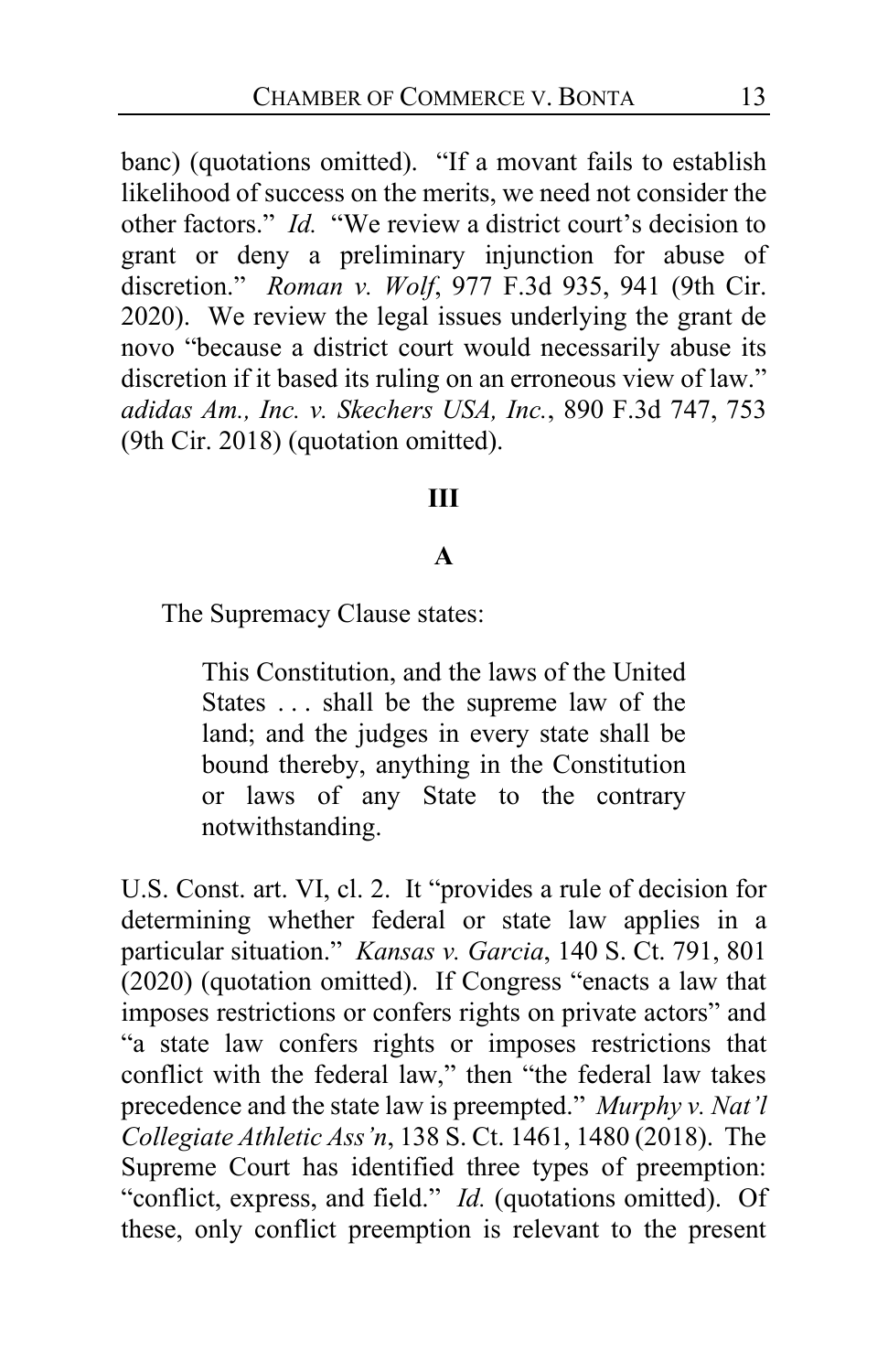appeal. Express preemption occurs when Congress passes a statute that explicitly preempts state law. *See Pac. Gas & Elec. Co. v. State Energy Res. Conservation & Dev. Comm'n*, 461 U.S. 190, 203 (1983). Field preemption occurs when "Congress has legislated so comprehensively that it has left no room for supplementary state legislation." *R.J. Reynolds Tobacco Co. v. Durham County*, 479 U.S. 130, 140 (1986). The Supreme Court has explained that neither express nor field preemption is applicable to the FAA. *See Volt*, 489 U.S. at 477 ("The FAA contains no express preemptive provision, nor does it reflect a congressional intent to occupy the entire field of arbitration.").

Conflict preemption manifests in two ways: "impossibility" preemption and "obstacle" preemption. Impossibility preemption occurs when "it is impossible . . . to comply with both state and federal requirements" and obstacle preemption occurs when a "state law stands as an obstacle to the accomplishment and execution of the full purposes and objectives of Congress." *Ryan v. Editions Ltd. W., Inc.*, 786 F.3d 754, 761 (9th Cir. 2015) (quotation omitted).

# **B**

At issue in this appeal is the preemptive scope of 9 U.S.C. § 2, the "primary substantive provision of the [FAA]." *Concepcion*, 563 U.S. at 339 (quotation omitted). It provides:

> A written provision in any maritime transaction or a contract evidencing a transaction involving commerce to settle by arbitration a controversy thereafter arising out of such contract or transaction, or the refusal to perform the whole or any part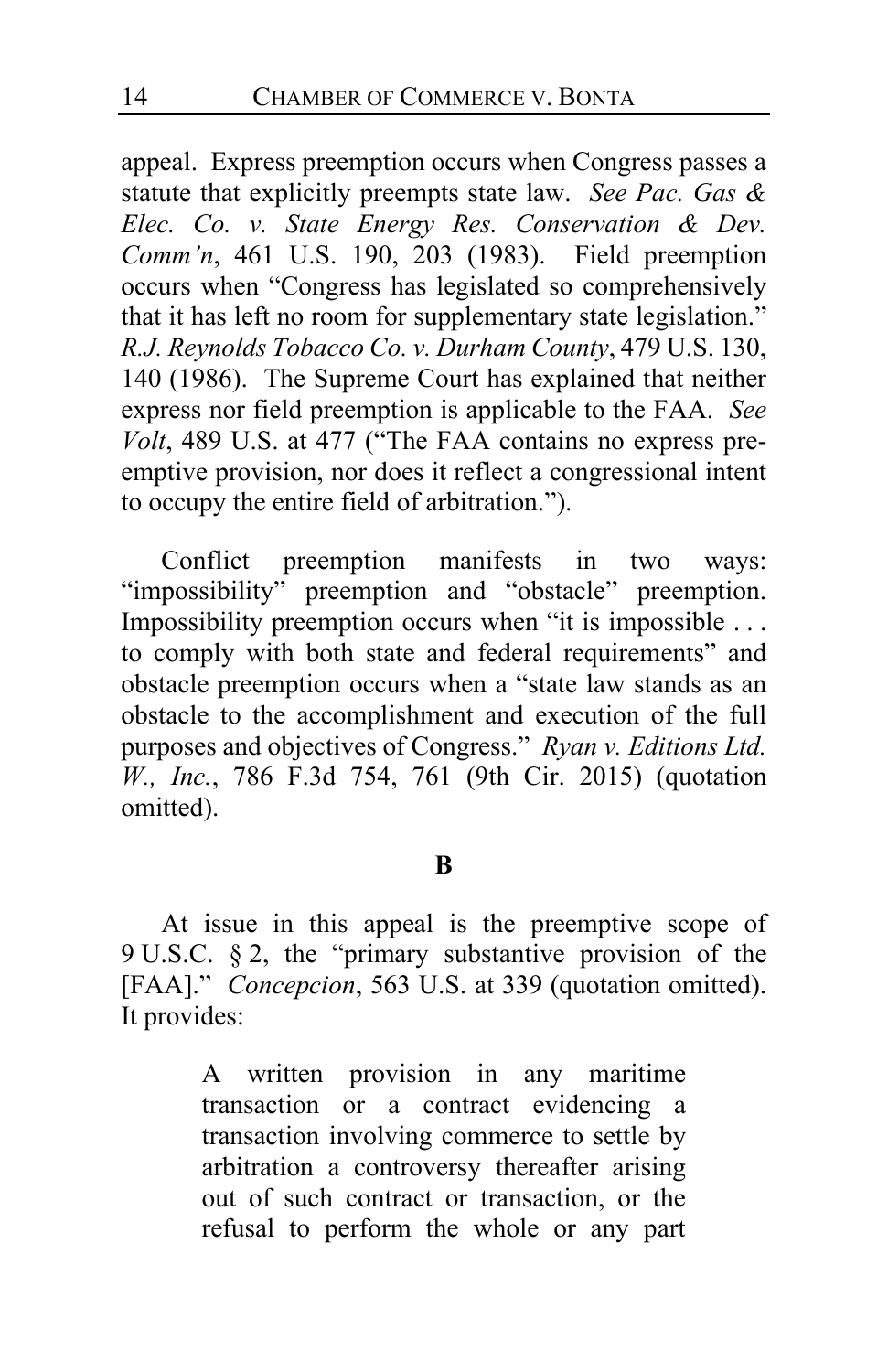thereof, or an agreement in writing to submit to arbitration an existing controversy arising out of such a contract, transaction, or refusal, shall be valid, irrevocable, and enforceable, save upon such grounds as exist at law or in equity for the revocation of any contract.

Conflict preemption analysis under the FAA follows the basic structure outlined above, but the sheer volume of FAA preemption jurisprudence has created an FAA-specific gloss to the doctrines of impossibility and obstacle preemption.

To understand how impossibility preemption operates in FAA cases, a brief discussion of the statute's "saving clause" is required. The last clause of  $\S 2$  provides that "an agreement in writing" to arbitrate a dispute "shall be valid, irrevocable, and enforceable, *save upon such grounds as exist at law or in equity for the revocation of any contract*." 9 U.S.C. § 2 (emphasis added). The saving clause "permits agreements to arbitrate to be invalidated by generally applicable contract defenses, such as fraud, duress, or unconscionability, but not by defenses that apply only to arbitration or that derive their meaning from the fact that an agreement to arbitrate is at issue." *Blair v. Rent-A-Ctr., Inc.*, 928 F.3d 819, 825 (9th Cir. 2019) (quoting *Concepcion*, 563 U.S. at 339). To fall within the saving clause and avoid preemption, a rule must "put arbitration agreements on an equal plane with other contracts." *Kindred Nursing Centers Ltd. P'ship v. Clark*, 137 S. Ct. 1421, 1427 (2017).

It is this "equal plane" or "equal footing" principle that guides impossibility preemption under the FAA. If a statelaw contract defense treats arbitration agreements less favorably than any other contract—that is, if the defense allows for an agreement to arbitrate to be invalidated or not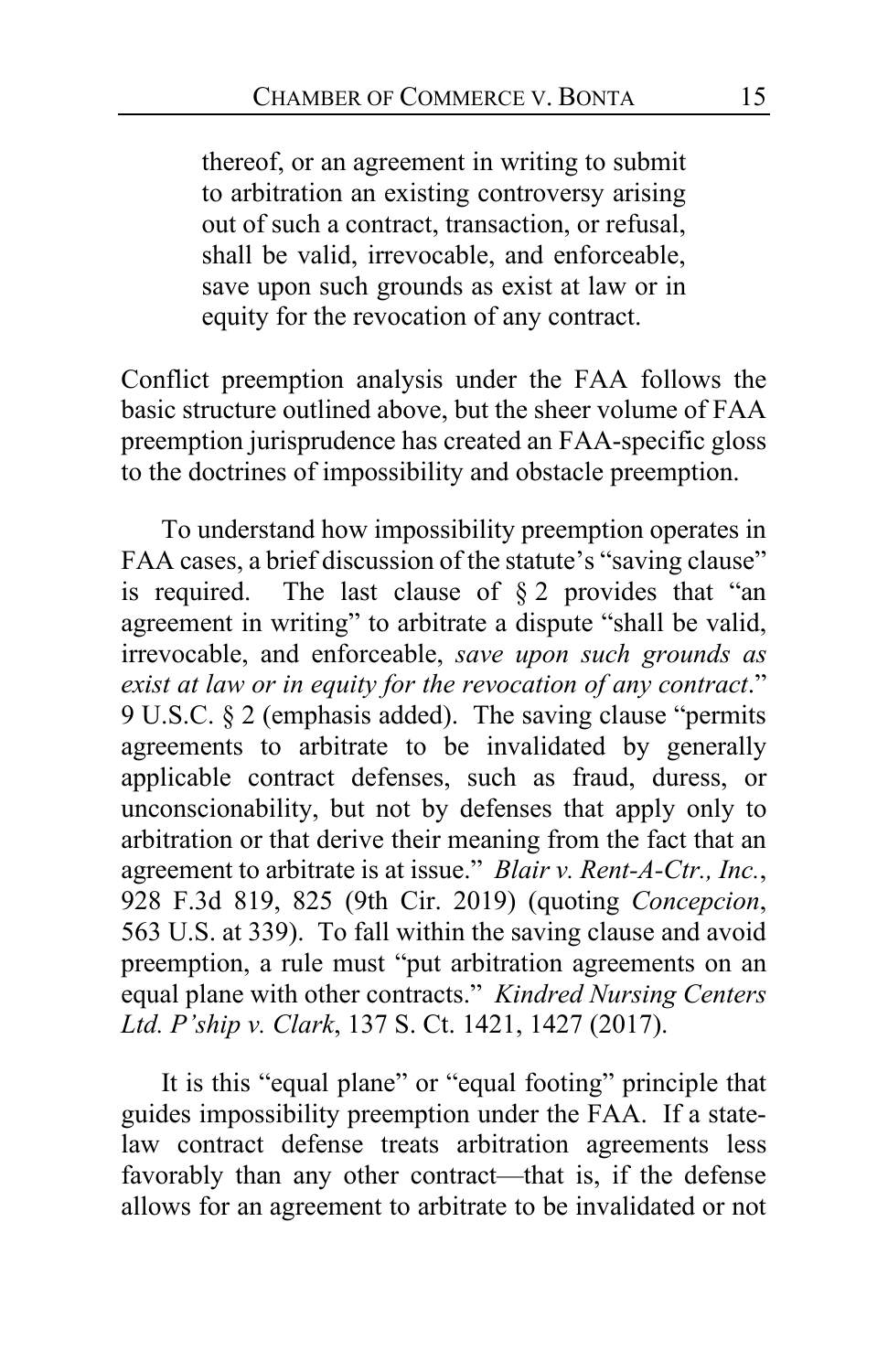enforced in circumstances where another contract would be enforced or deemed valid—that contract defense does not fall within the saving clause. Outside the protective ambit of the saving clause, a contract defense that provides for the invalidation or nonenforcement of an arbitration agreement is in direct conflict with the FAA's mandate; it is thus impossible for the contract defense and the FAA to coexist, and the FAA must prevail. Importantly, the "equal footing principle" applies the same to a contract defense that "discriminat[es] on its face against arbitration" as it does to "any rule that covertly accomplishes the same objective by disfavoring contracts that (oh so coincidentally) have the defining features of arbitration agreements." *Id.* at 1426.

If a state rule places arbitration agreements on equal footing with other contracts and thus falls within the saving clause, it may still be preempted by "the ordinary working of conflict pre-emption principles," including obstacle preemption. *Geier v. Am. Honda Motor Co.*, 529 U.S. 861, 869 (2000). Under obstacle preemption, a state statute or rule is preempted by the FAA if it "stands as an obstacle to the accomplishment and execution of the full purposes and objectives of Congress." *Concepcion*, 563 U.S. at 352 (quoting *Hines v. Davidowitz,* 312 U.S. 52, 67 (1941)). "The principal purpose of the FAA is to ensure that private arbitration agreements are enforced according to their terms." *Id.* at 344 (cleaned up). Rules that selectively interfere with the enforcement of arbitration agreements are therefore preempted by the FAA. A state rule may also stand as an obstacle to the FAA through "subtle methods" that "interfer[e] with fundamental attributes of arbitration." *Lamps Plus*, 139 S. Ct. at 1418 (quoting *Epic Sys. Corp. v. Lewis*, 138 S. Ct. 1612, 1622 (2018)).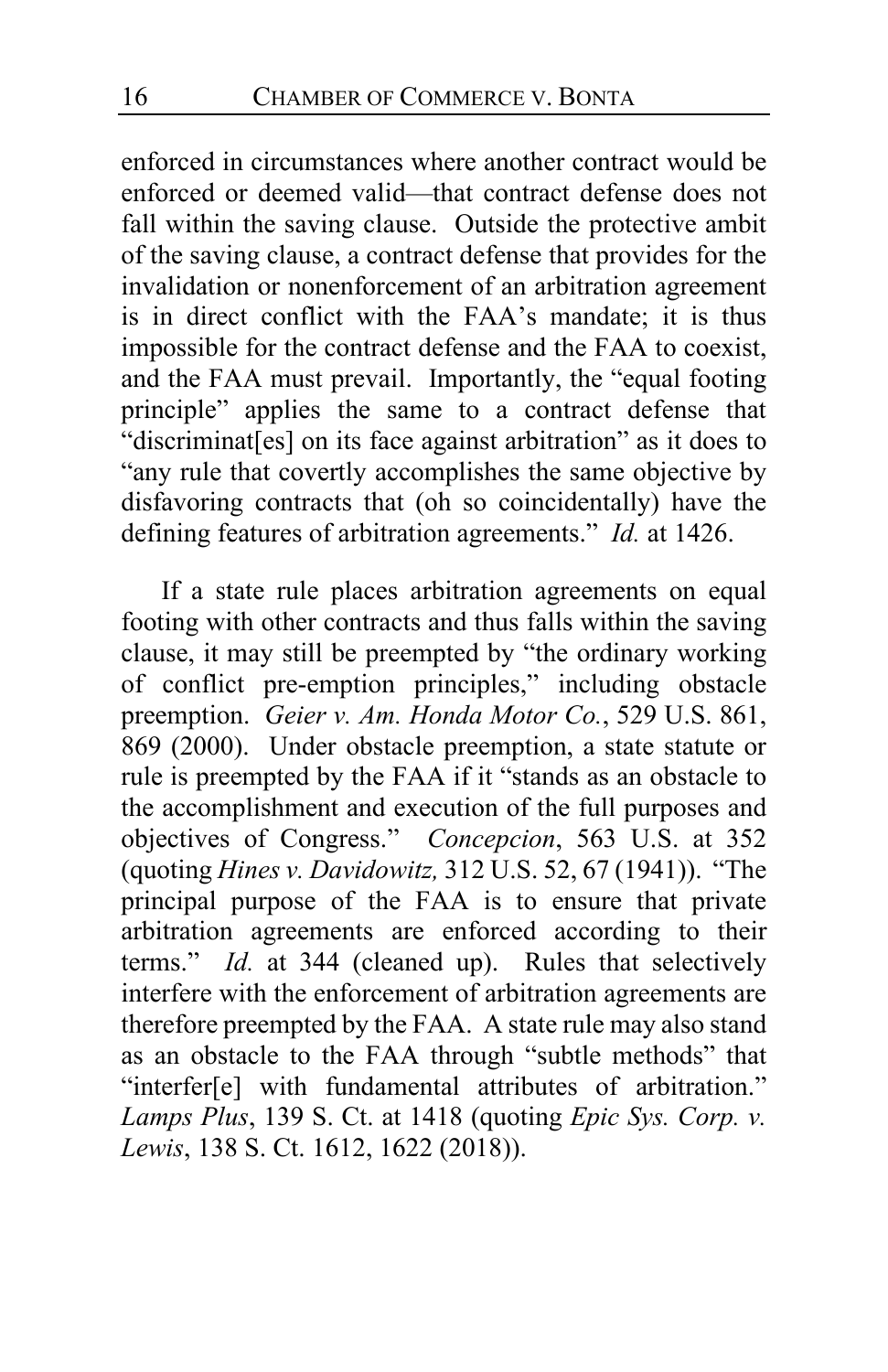With this understanding of preemption under the FAA, we turn to the principal question before us: Is  $\S$  432.6 of the California Labor Code preempted by § 2 of the FAA?**[2](#page-16-0)**

## **C**

## **1**

Preemption analysis begins with the text of the two statutes. The FAA and § 432.6 do not conflict because, by its terms,  $\S$  2 of the FAA simply does not apply to  $\S$  432.6. The California law does not create a contract defense that allows for the invalidation or nonenforcement of an agreement to arbitrate, nor does it discriminate on its face against the enforcement of arbitration agreements. Indeed, the only reference in § 432.6 to executed arbitration agreements covered by the FAA is a provision that protects their enforcement. *See* Cal. Lab. Code § 432.6(f).That § 432.6 cannot be used to invalidate, revoke, or fail to enforce an arbitration agreement removes it from saving clause jurisprudence. Supreme Court and Ninth Circuit caselaw uniformly applies saving clause analysis in instances where a party relies on a contract defense or state rule to invalidate or not enforce an existing agreement to arbitrate. *See, e.g.*, *Epic Sys. Corp.*, 138 S. Ct. at 1619–20; *Kindred Nursing*, 137 S. Ct. at 1426; *Concepcion*, 563 U.S. at 337–38; *Preston v. Ferrer*, 552 U.S. 346, 349–51, (2008); *Doctor's Assocs., Inc. v. Casarotto*, 517 U.S. 681, 683–84 (1996); *Perry v. Thomas*, 482 U.S. 483, 484–86 (1987); *Blair*, 928 F.3d at 823–24; *Sakkab v. Luxottica Retail N. Am., Inc.*, 803 F.3d 425, 430–33 (9th Cir. 2015). Unlike this line

<span id="page-16-0"></span>**<sup>2</sup>** We separately consider the FAA's preemptive effect on Government Code § 12953 and Labor Code § 433, which we conclude do conflict with § 2. *See* section III.D, *infra*.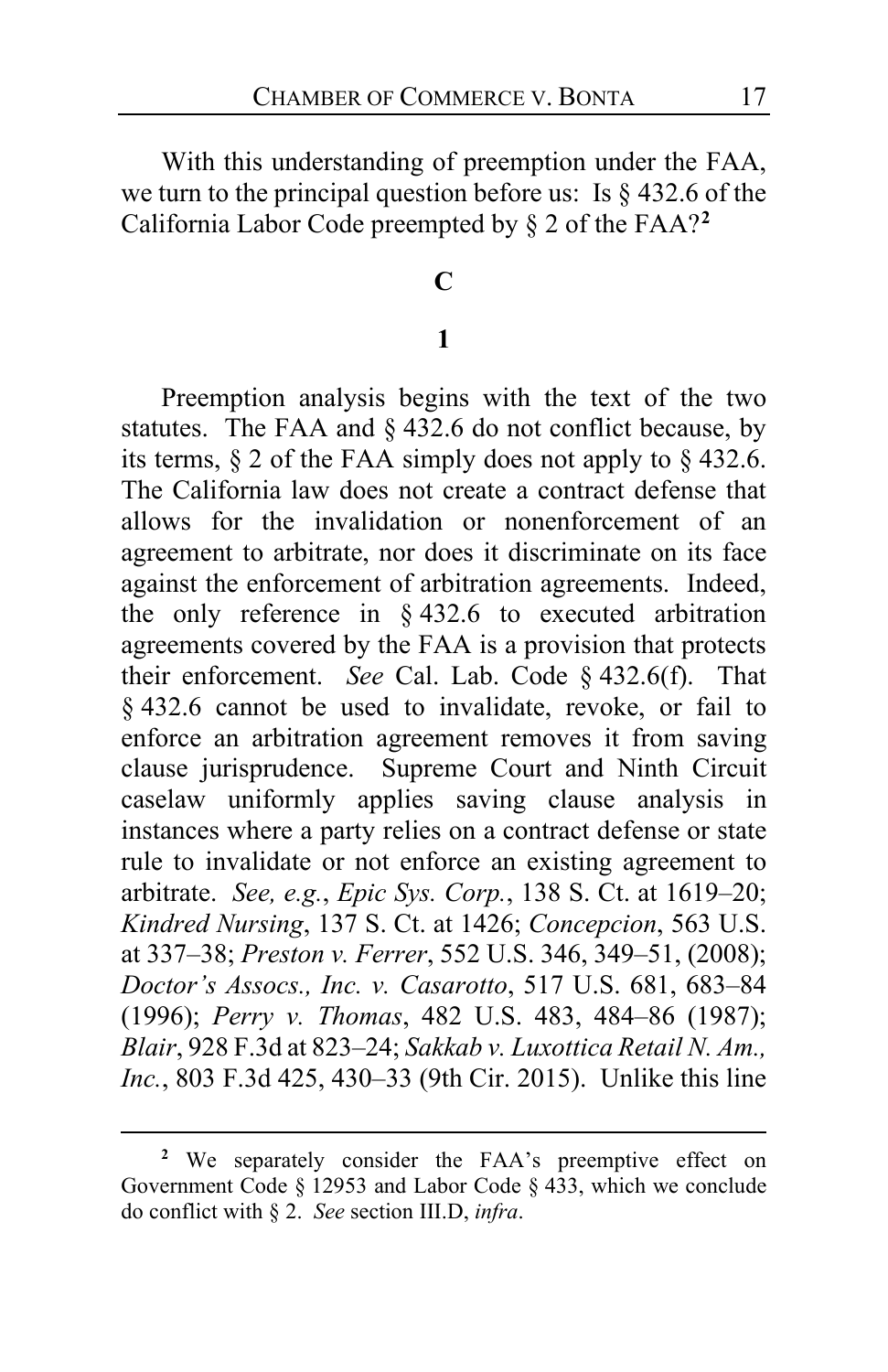of cases, the present appeal does not concern a state rule that provides a contract defense through which an agreement to arbitrate may be invalidated. *See Concepcion*, 563 U.S. at 339. Nor does it "prohibit[] outright the arbitration of a particular type of claim." *Id.* at 341. Therefore, it is not "impossible" for § 432.6 and the FAA to coexist. *See Ryan*, 786 F.3d at 761.

Concluding the contrary, the trial court relied largely on *Kindred Nursing* and *Casarotto*. *See Chamber of Com. of United States v. Becerra*, 438 F. Supp. 3d 1078, 1097–98 (E.D. Cal. 2020). It reasoned that by prohibiting an employer from forcing a prospective or current employee to "waive any right, forum, or procedure for a violation of any provision of the California Fair Employment and Housing Act," *id.* at 1087 (quoting Cal. Lab. Code § 432.6), § 432.6 "embod[ied] ... a legal rule hinging on the primary characteristic of an arbitration agreement, and placing arbitration agreements in a class apart from any contract." *Id.* at 1098 (quotations omitted) (citing *Kindred Nursing*, 137 S. Ct. at 1427; *Casarotto*, 517 U.S. at 688). This reasoning would be persuasive if either (1) § 432.6 regulated the enforcement or validity of arbitration agreements or (2) *Kindred Nursing* or *Casarotto* held that regulation of preagreement conduct was preempted by the FAA. But neither condition is met.

As discussed, § 432.6 does not make invalid or unenforceable any agreement to arbitrate, even if such agreement is consummated in violation of the statute. Rather, while mandating that employer-employee arbitration agreements be consensual, it specifically provides that "[n]othing in this section is intended to invalidate a written arbitration agreement that is otherwise enforceable under the Federal Arbitration Act." Cal. Lab. Code § 432.6(f).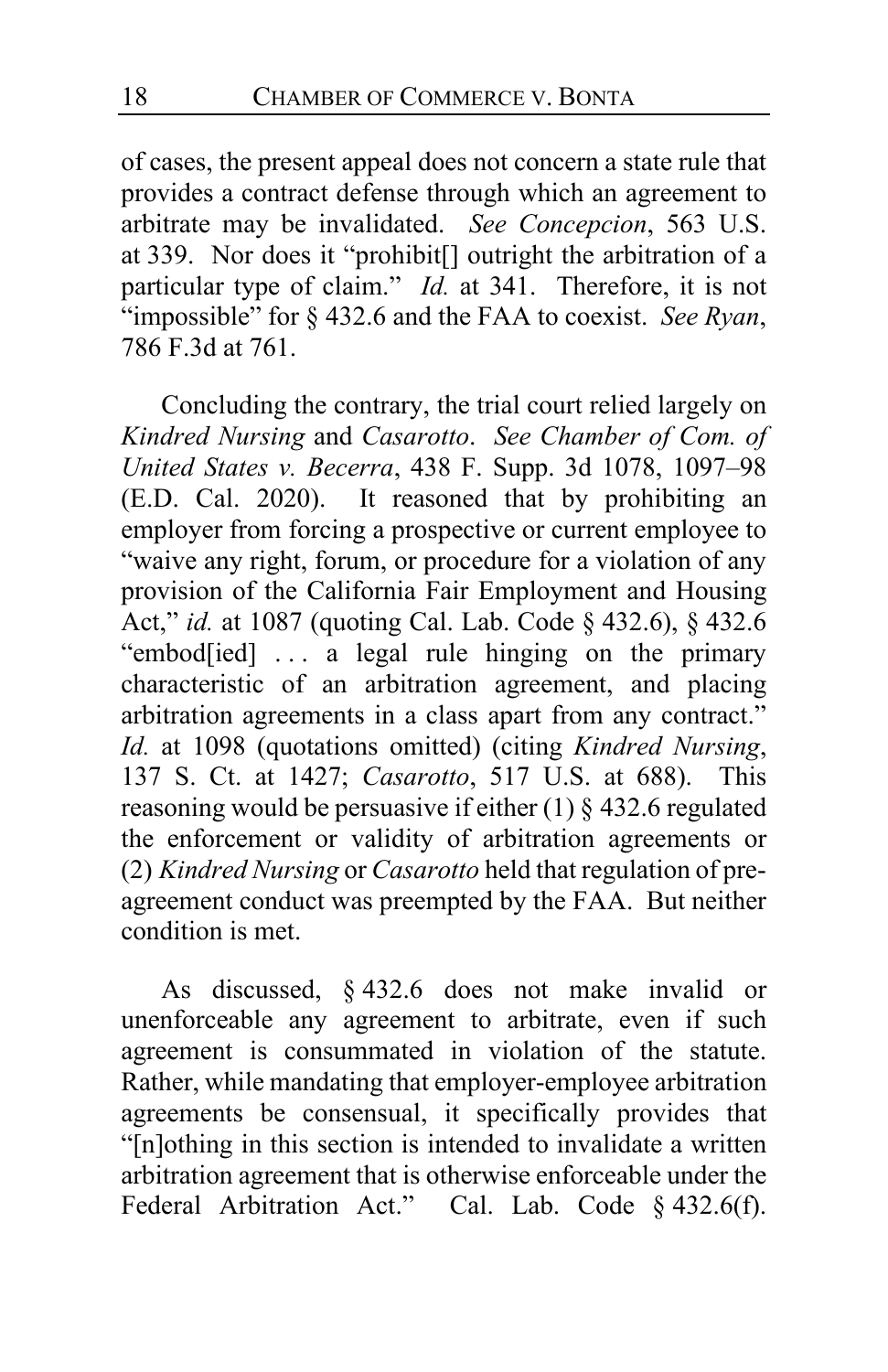Placing a pre-agreement condition on the waiver of "any right, forum, or procedure" does not undermine the validity or enforceability of an arbitration agreement—its effects are aimed entirely at conduct that takes place prior to the existence of any such agreement. Both *Kindred Nursing* and *Casarotto* analyzed state rules that rendered an executed agreement to arbitrate invalid or unenforceable. Neither preempted a rule that regulated pre-agreement behavior.

*Kindred Nursing* considered the "clear-statement rule" announced by the Kentucky Supreme Court. 137 S. Ct. at 1426. At issue in that case were two arbitration agreements executed by individuals who were authorized through powers of attorney to act on behalf of others. *Id.* at 1424– 25. At least one authorization was broad enough for it to be "impossible to say that entering into an arbitration agreement<br>was not covered."  $Id.$  at 1426 (quotation omitted and Id. at 1426 (quotation omitted and alteration adopted). Despite this, the Kentucky Supreme Court invalidated the arbitration agreements. It explained that "the jury guarantee is the sole right the [Kentucky] Constitution declares 'sacred' and 'inviolate,'" and, as such, "an agent could deprive her principal of an 'adjudication by judge or jury' only if the power of attorney 'expressly so provided."<sup>*Id.* at 1426 (alteration adopted) (quoting</sup> *Extendicare Homes, Inc. v. Whisman*, 478 S.W.3d 306, 328– 29 (Ky. 2015)). Reversing the Kentucky Supreme Court, *Kindred Nursing* explained that Kentucky's "clear-statement rule" was preempted by the FAA because it "relied on the uniqueness of an agreement to arbitrate as its basis," and "failed to put arbitration agreements on an equal plane with other contracts." *Id.* at 1426, 1426–27 (cleaned up). In so holding, the Court rejected an argument that the FAA does not preempt state rules that govern only the formation of arbitration agreements: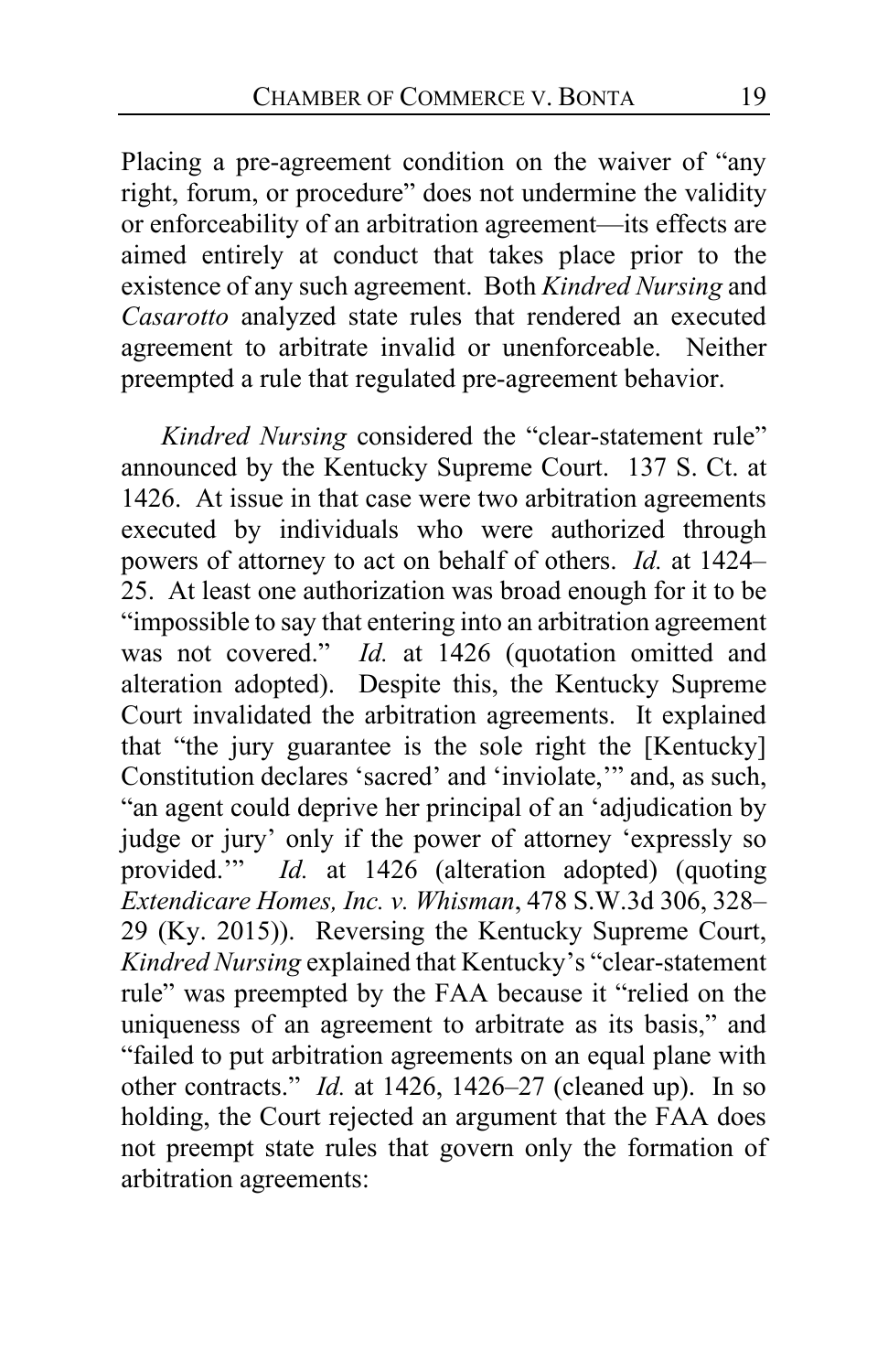By its terms, then, the Act cares not only about the "enforce[ment]" of arbitration agreements, but also about their initial "valid[ity]"—that is, about what it takes to enter into them. Or said otherwise: A rule selectively finding arbitration contracts invalid because improperly formed fares no better under the Act than a rule selectively refusing to enforce those agreements once properly made.

#### *Id.* at 1428.

<span id="page-19-0"></span>It is this passage that the district court and Appellees contend controls the outcome of the present appeal. They focus on the language "what it takes to enter into them" for the proposition that the FAA preempts regulation of preagreement behavior. *See Becerra*, 438 F. Supp. 3d at 1096. However, reading this passage in context, the language was not intended to break new jurisprudential ground. The Court itself explained that its conclusion "falls well within the confines of (and goes no further than) present wellestablished law." 137 S. Ct. at 1429 (quotation and citation omitted). As in all past cases, the court was concerned with "rule[s] selectively finding arbitration contracts invalid because improperly formed." In other words, the Court only addressed pre-agreement behavior to the extent it provided the basis to invalidate *already executed* contracts. It is simply not persuasive to argue, as Appellees do, that the Supreme Court dramatically expanded the preemptive scope of the FAA in seven words of dicta—especially considering this dicta is nestled within language that explicitly references executed arbitration agreements ("the Act cares not only about the 'enforce[ment]' of arbitration agreements, but also about their initial 'valid[ity]'" and "[a] rule selectively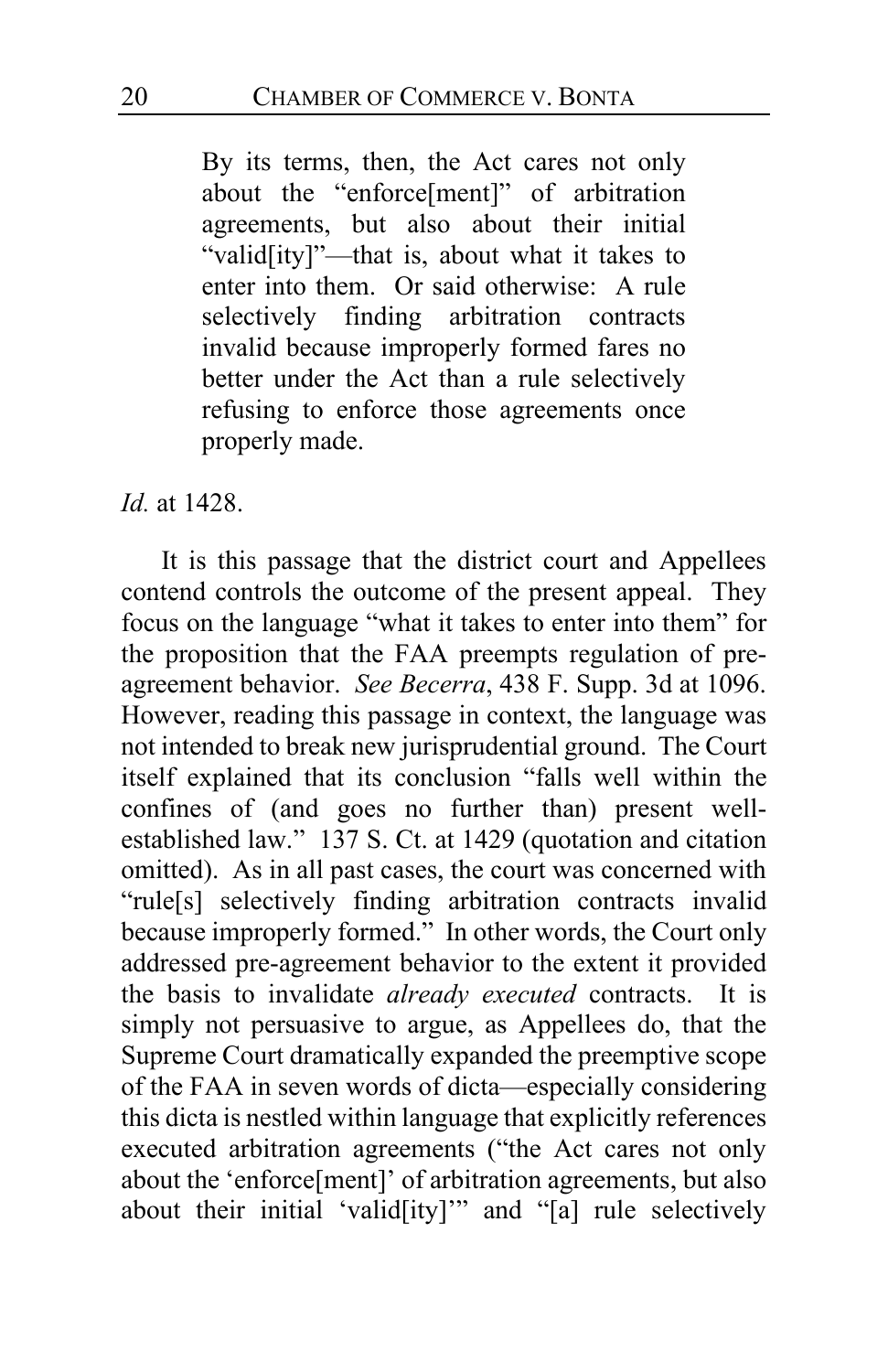finding arbitration contracts invalid because improperly formed fares no better under the Act than a rule selectively refusing to enforce those agreements once properly made," *id.* at 1428). Reading this passage in the broader context of *Kindred Nursing* also has the advantage of better according with the text of the FAA, which mandates that a written agreement to arbitrate "shall be valid, irrevocable, and enforceable." 9 U.S.C. § 2. In contrast, Appellees' assertion that *Kindred Nursing* recognizes FAA preemption for instances in which there is no agreement to arbitrate at issue would expand the scope of the FAA far beyond its text. Appellees' argument amounts to asserting field preemption, which stands in direct contradiction to the Court's holding in *Volt*. *Volt*, 489 U.S. at 477 ("The FAA . . . does [not] reflect a congressional intent to occupy the entire field of arbitration."). Absent binding precedent demanding a Absent binding precedent demanding a contrary conclusion, we decline to depart from the clear text of the FAA.

For similar reasons, *Casarotto* does not support Appellees' case. *Casarotto* considered a Montana statute that "declare[d] an arbitration clause unenforceable unless notice that the contract is subject to arbitration is typed in underlined capital letters on the first page of the contract." 517 U.S at 683 (quotation omitted and alterations adopted). The Court held that the Montana statute was preempted by the FAA, concluding it "directly conflict[ed] with § 2 of the FAA because the State's law conditions the enforceability of arbitration agreements on compliance with a special notice requirement not applicable to contracts generally." *Id.* at 687. *Casarotto* is an example of straightforward conflict preemption analysis of a state rule that declared an executed arbitration agreement invalid. It does not support the proposition that the FAA preempts state regulation of pre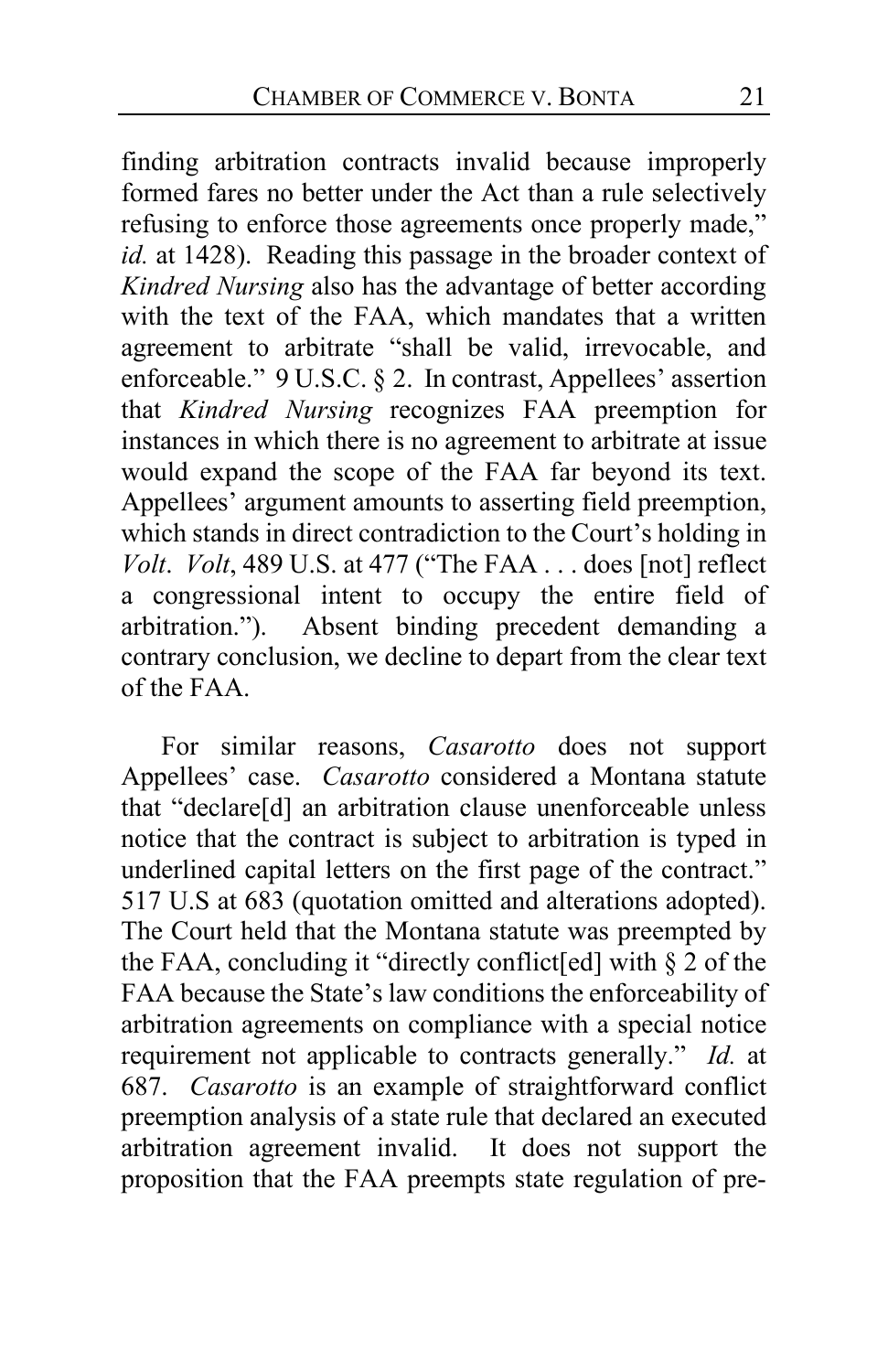agreement behavior in the absence of an executed arbitration agreement.

California Labor Code § 432.6 neither conflicts with the language of § 2 of the FAA nor creates a contract defense by which executed arbitration agreements may be invalidated or not enforced. Under the "impossibility" preemption framework, § 432.6 is not preempted by the FAA.

### **2**

Even though § 432.6 does not directly conflict with the FAA, it may still be preempted if it "stands as an obstacle to the accomplishment and execution of the full purposes and objectives of Congress." *Hines*, 312 U.S. at 67. The first step in the obstacle preemption analysis is to establish what precisely were the purposes and objectives of Congress in enacting the FAA. A thorough review of the historical context of the FAA, its legislative history, and subsequent Supreme Court jurisprudence demonstrates that Congress was focused on the enforcement and validity of consensual written agreements to arbitrate and did not intend to preempt state laws requiring that agreements to arbitrate be voluntary.

Congress passed the FAA "to overrule the judiciary's longstanding refusal to enforce agreements to arbitrate." *Dean Witter Reynolds, Inc. v. Byrd*, 470 U.S. 213, 219–20 (1985). Prior to the FAA, "courts considered agreements to arbitrate unenforceable executory contracts" and breaching an agreement to arbitrate generally "resulted in nominal legal damages." Kristen M. Blankley, *Impact Preemption: A New Theory of Federal Arbitration Act Preemption*, 67 Fla. L. Rev. 711, 719 (2015). The refusal to enforce arbitration agreements stemmed from American adoption of the English common law doctrines of ouster and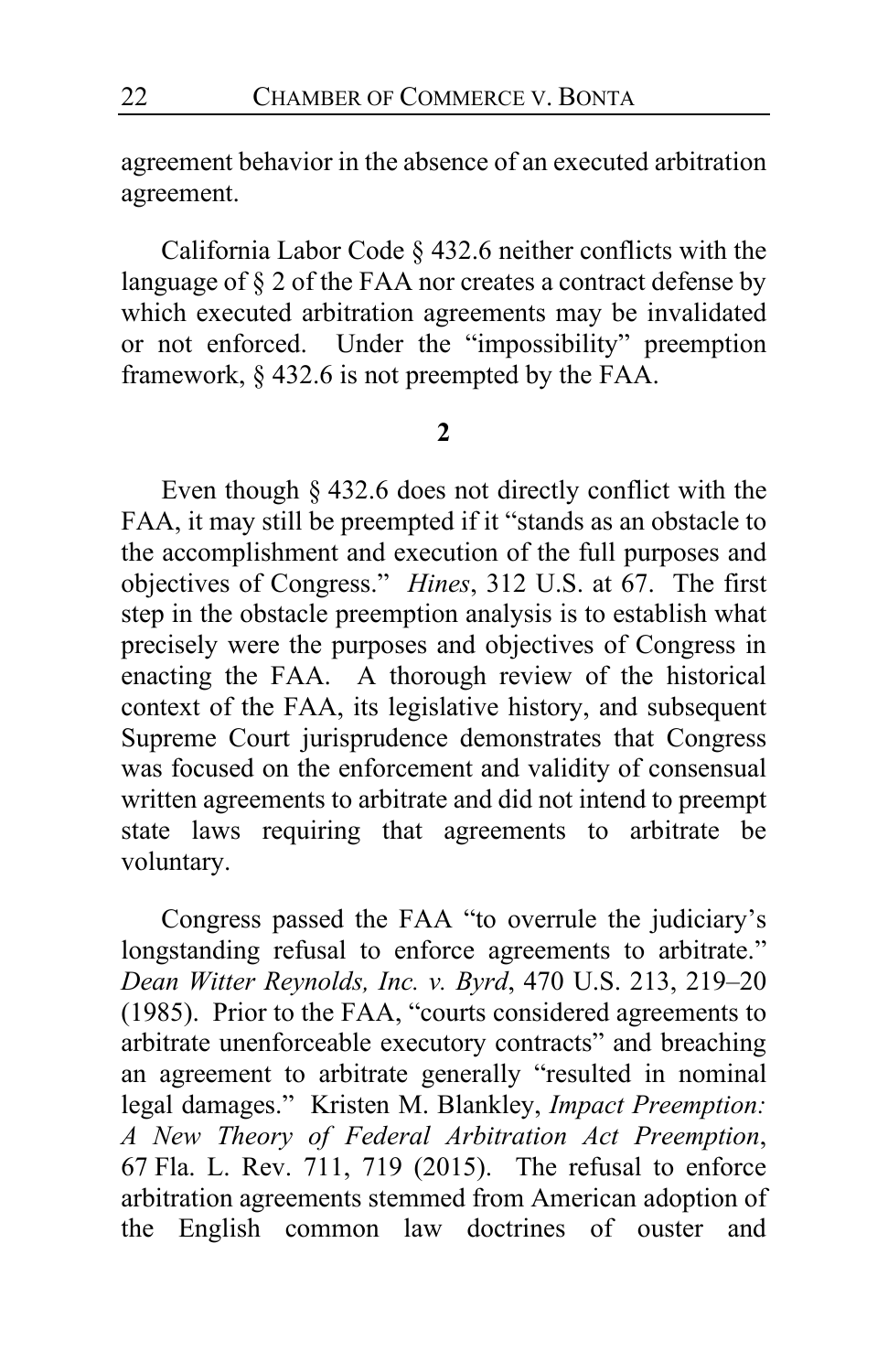revocability. *See* David Horton, *Federal Arbitration Act Preemption, Purposivism, and State Public Policy*, 101 Geo. L.J. 1217, 1225–26 (2013). The former declared illegal any agreement that reduced statutory judicial jurisdiction and the latter allowed a party to withdraw their consent to arbitrate at any time prior to the arbitrator's ruling. *See id.*; *see also Home Ins. Co. of New York v. Morse*, 87 U.S. 445, 451 (1874) ("[A]greements in advance to oust the courts of the jurisdiction conferred by law are illegal and void."). In the decades preceding the passage of the FAA, ouster and revocability had become unloved children of English common law. *See* Horton, *supra*, at 1225–26 ("By the dawn of the twentieth century, the ouster and revocability doctrines were condemned by judges, lawyers, and business groups as anomalous and unjust." (cleaned up)); *see also Meacham v. Jamestown, F. & C.R. Co.*, 211 N.Y. 346, 354 (1914) (Cardozo, J., concurring) ("It is true that some judges have expressed the belief that parties ought to be free to contract about such matters as they please. In this state the law has long been settled to the contrary.").

The context of the FAA's passage was thus the widespread opposition to English common law doctrines that mandated that consensual written arbitration agreements were invalid and unenforceable. Securing the validity and enforceability of arbitration agreements was precisely what Congress intended to achieve through the FAA. The House Report accompanying its passage declared: "The purpose of this bill is to make valid and enforcible [sic] agreements for arbitration contained in contracts involving interstate commerce or within the jurisdiction [of] admiralty, or which may be the subject of litigation in the Federal courts." H.R. Rep. No. 68-96, at 1 (1924). The Senate Report agreed, describing the purpose of the statute as "[t]o make valid and enforceable written provisions or agreements for arbitration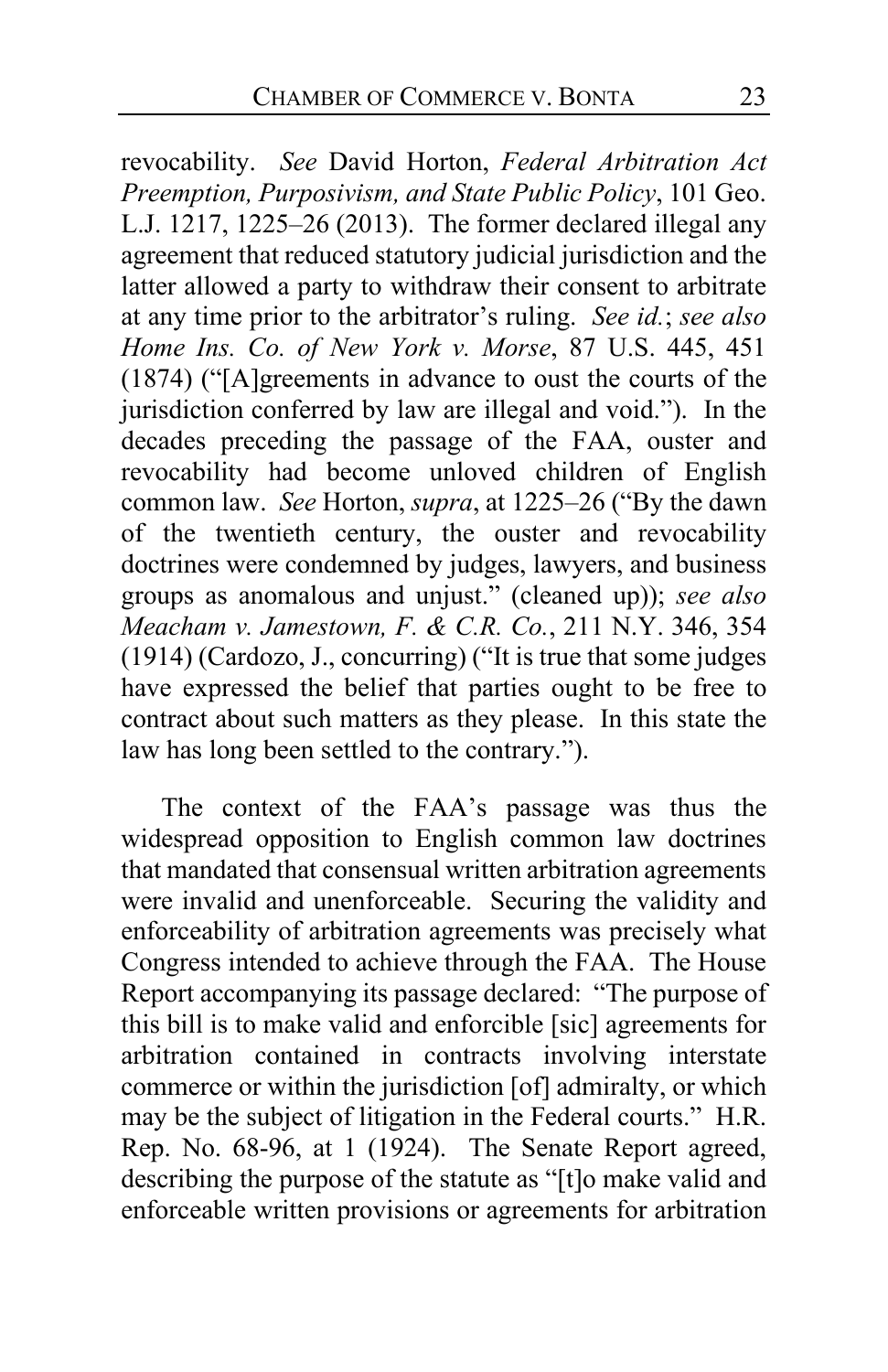of disputes arising out of contracts, maritime transactions, or commerce among the States or Territories or with foreign nations." S. Rep. No. 68-536, at 1 (1924). The House Report also makes explicit that the FAA was laser-focused on ensuring that people who agreed to arbitrate a dispute were held to their word:

> Arbitration agreements are purely matters of contract, and the effect of the bill is simply to make the contracting party live up to his agreement. He can no longer refuse to perform his contract when it becomes disadvantageous to him. An arbitration agreement is placed upon the same footing as other contracts, where it belongs.

H.R. Rep. No. 68-96, at 1.

In the almost-century since it became law, the Supreme Court has expounded on the congressional purpose animating the FAA, explaining that its passage signified "a congressional declaration of a liberal federal policy favoring agreements, notwithstanding any state substantive or procedural policies to the contrary." *Moses H. Cone Mem'l Hosp. v. Mercury Constr. Corp.*, 460 U.S. 1, 24 (1983). The Court has reiterated this principle time and again over the years, but each time, without fail, it has noted that the FAA enshrined the enforceability and validity of consensual, written agreements to arbitrate disputes. *See Concepcion*, 563 U.S. at 344 ("The principal purpose of the FAA is to ensure that private arbitration agreements are enforced according to their terms.") (cleaned up); *see also, e.g.*, *Epic Sys. Corp.*, 138 S. Ct. at 1621; *Am. Exp. Co. v. Italian Colors Rest.*, 570 U.S. 228, 233 (2013); *Volt*, 489 U.S. at 478; *Dean Witter Reynolds*, 470 U.S. at 219. The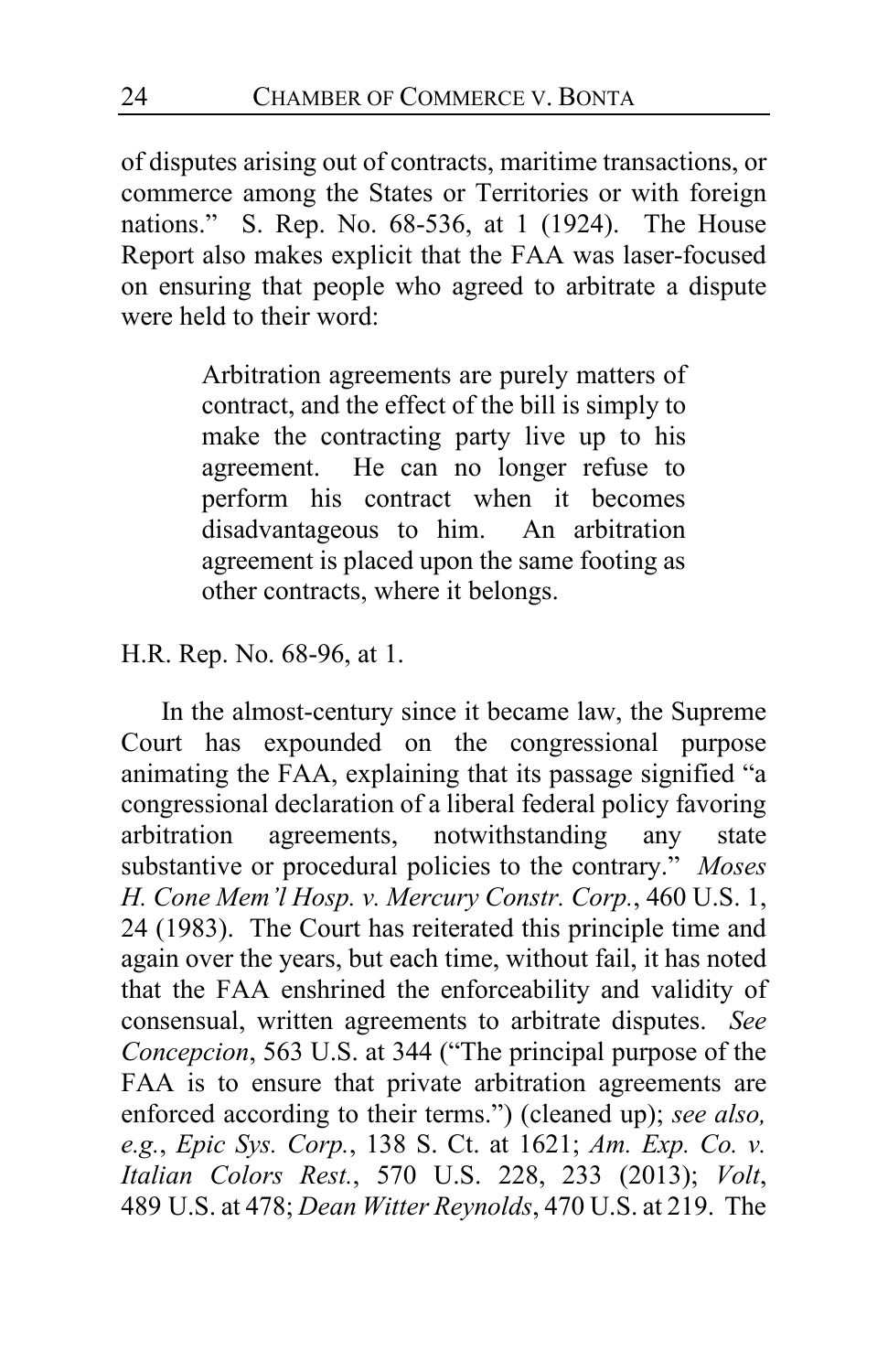statute, legislative history, and caselaw thus all agree that the purpose of the FAA is to ensure that written, consensual agreements to arbitrate disputes are valid and enforceable as a matter of contract.

In light of Congress' clear purpose to ensure the validity and enforcement of consensual arbitration agreements according to their terms, it is difficult to see how § 432.6, which in no way affects the validity and enforceability of such agreements, could stand as an obstacle to the FAA. Irrespective of AB 51's enforcement mechanisms, an employee may attempt to void an arbitration agreement that he was compelled to enter as a condition of employment on the basis that it was not voluntary. If a court were to find that such a lack of voluntariness is a generally applicable contract defense that does not specifically target agreements to arbitrate, the arbitration agreement may be voided in accordance with saving clause jurisprudence. This specific question is not before us, and we do not answer it.

<span id="page-24-0"></span>The district court focused its obstacle preemption analysis on the potential civil and criminal liability AB 51 imposes on employers who include a compulsory arbitration clause as a condition of employment. *See Becerra*, 438 F. Supp. 3d at 1099–1100. Appellees dedicate a substantial portion of their brief to the same concern. As explained more fully below, we agree that the civil and criminal penalties associated with AB 51 stand as an obstacle to the purposes of the FAA and are therefore preempted. Outside of their concerns over potential civil and criminal liability, Appellees' sole remaining argument for obstacle preemption is that § 432.6 interferes with their "federally protected right to enter into arbitration agreements with their workers." Of course, nothing in § 2 grants an employer the right to force arbitration agreements on unwilling employees. The only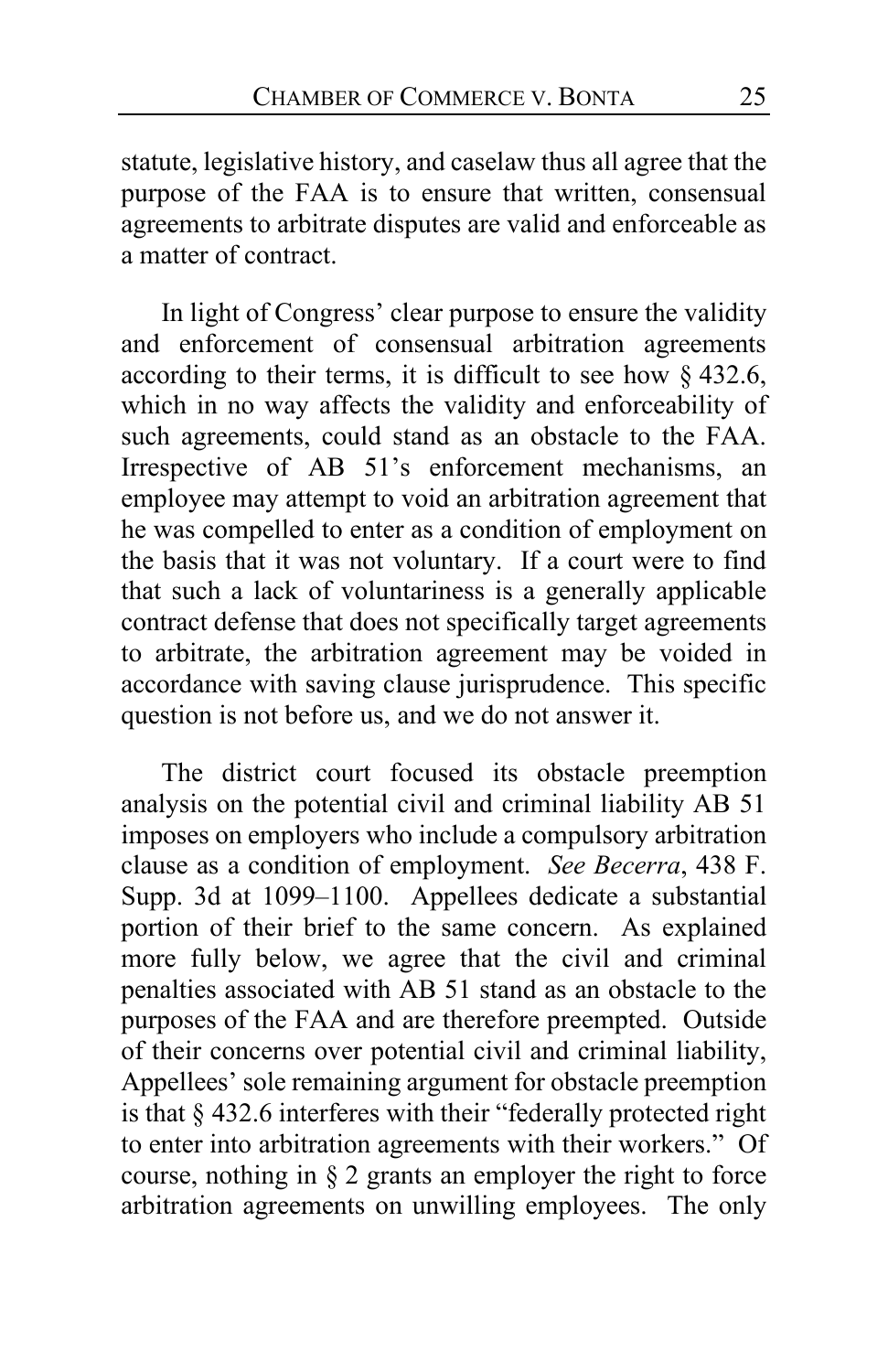"federally protected right" conferred by the FAA is the right to have consensual agreements to arbitrate enforced according to their terms. Because nothing in § 432.6 interferes with this right, it does not stand as an obstacle to the purposes and objectives of the FAA.

## <span id="page-25-2"></span>**D**

The dissent expounds on the expansive nature of FAA preemption and details the perceived invidious intent of the California Legislature.**[3](#page-25-0)** Yet for all its colorful language, it does not meaningfully engage with the question at the core of this case: Does the text of the FAA or the precedent interpreting it expand the preemptive scope of the statute to situations in which there is no agreement to arbitrate at issue? As explained above, the answer to this question is "no." That answer undergirds our resolution of this case and undermines the entirety of the dissent's argument.

Attempting to escape the conclusion that this case falls outside of existing precedent**[4](#page-25-1)** delineating the preemptive scope of the FAA, the dissent asserts that we "misread<sup>[]</sup> the clear import" of *Kindred Nursing*, which it claims "confirmed the rule that the FAA invalidates state laws that

<span id="page-25-1"></span>**<sup>4</sup>** Our dissenting colleague asserts that "we don't need to wait until the next Supreme Court reversal" to hold that AB 51 is preempted by the FAA. To the contrary, basic principles of federalism caution us against expanding the preemptive scope of a federal statute absent explicit instruction from the high court.

<span id="page-25-0"></span>**<sup>3</sup>** Contrary to the dissent's implications, it is unremarkable that the California Legislature would be cognizant of relevant federal law and make efforts to draft a statute that avoided preemption. Indeed, one could argue that writing and passing laws that are not preempted is a core duty of a state legislature.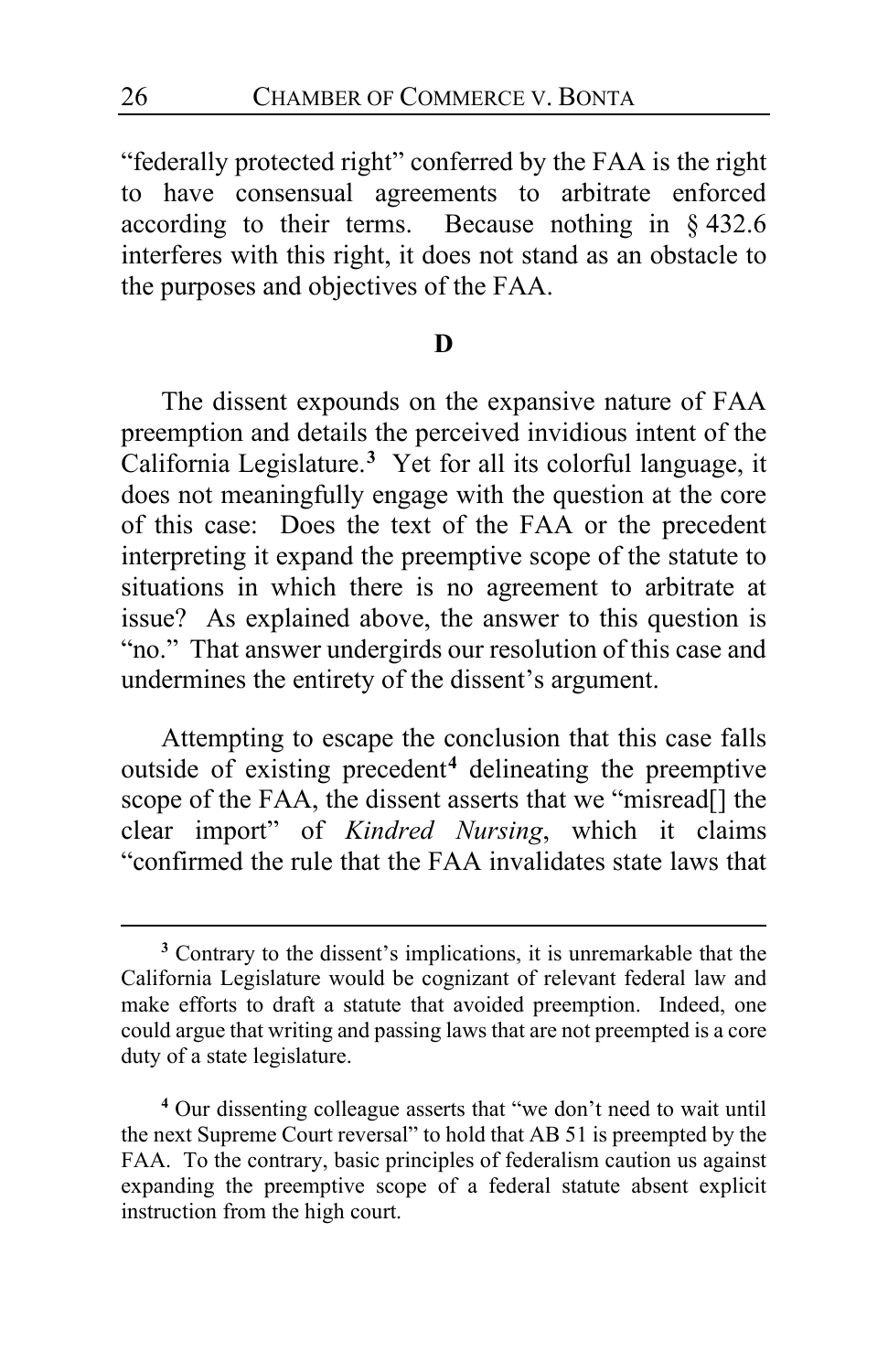<span id="page-26-0"></span>impede the formation of arbitration agreements." A review of the cited portion of *Kindred Nursing* reveals no such broad holding. Rather, the Supreme Court is explicit that the FAA preempts a state rule that "selectively find[s] arbitration contracts invalid because improperly formed." *Kindred Nursing*, 137 S. Ct. at 1428. It was not happenstance, as the dissent asserts, that *Kindred Nursing* evaluated a state rule that declared invalid certain *executed* Instead, the existence of an agreement to arbitrate was crucial to its holding. It was the very fact that the Kentucky rule invalidated an executed agreement to arbitrate that ran afoul of the FAA's mandate that "an arbitration agreement . . . be treated as 'valid, irrevocable, and enforceable.'" *Id.* (quoting 9 U.S.C. § 2). The dissent is correct to explain that *Kindred Nursing* emphasized that the FAA preempts rules affecting the initial validity of arbitration agreements, but that is not at issue in this case. As explained above, we are presented with a state rule that applies only in the absence of an agreement to arbitrate and that *expressly provides* for the validity and enforceability of agreements to arbitrate. The text of the FAA does not preempt such a rule, and, despite the dissent's attempt to shoehorn its argument into the holding of *Kindred Nursing*, nor does the governing caselaw.

### **E**

The regulation of pre-agreement employer behavior in § 432.6 does not run afoul of the FAA, but the civil and criminal sanctions attached to a violation of that section do. They stand as an obstacle to the "liberal federal policy favoring arbitration agreements," *Moses H. Cone Mem'l Hosp.*, 460 U.S. at 24, and are therefore preempted by the FAA.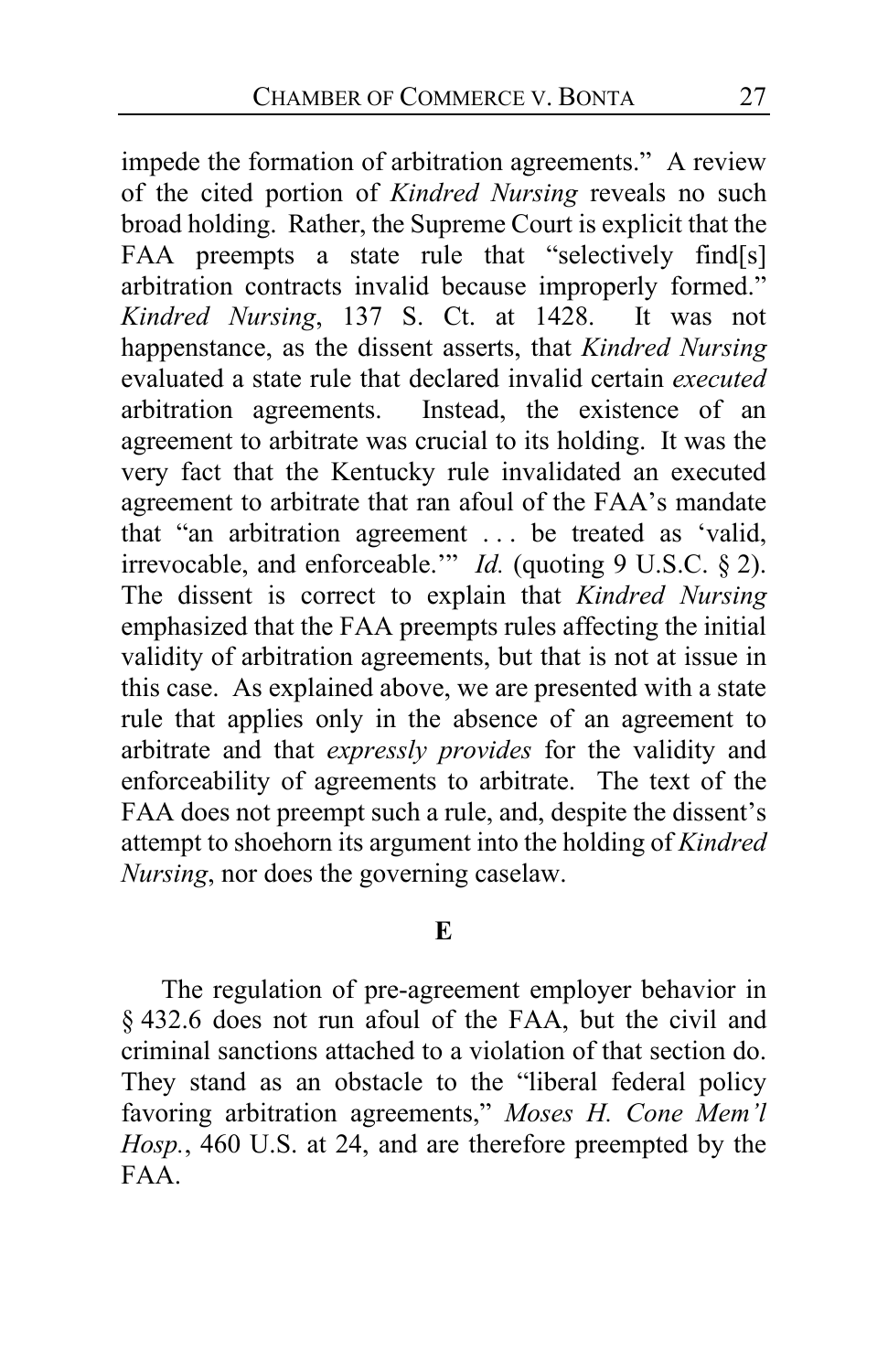As mentioned, § 433 of the California Labor Code makes any violation of that article, including § 432.6, a misdemeanor offense. Labor Code § 23 makes any misdemeanor within the Labor Code "punishable by imprisonment in a county jail, not exceeding six months, or by a fine not exceeding one thousand dollars (\$1,000), or both." Cal. Lab. Code § 23. Additionally, AB 51 added § 12953 to the California Government Code, which makes a violation of Labor Code § 432.6 "an unlawful employment practice." This, in turn, subjects an individual or entity who violates § 432.6 to civil sanctions including state investigation and private litigation. *See* Cal. Gov't Code §§ 12960–12965.

Regulation of pre-agreement conduct in § 432.6 differs significantly from these enforcement mechanisms. Section § 432.6 is not preempted by the FAA because it is solely concerned with pre-agreement employer behavior, but the accompanying enforcement mechanisms that sanction employers for violating § 432.6 necessarily include punishing employers for entering into an agreement to arbitrate.**[5](#page-27-0)** A state law that incarcerates an employer for six months for entering into an arbitration agreement "directly conflicts with § 2 of the FAA." *Casarotto*, 517 U.S. at 687. An arbitration agreement cannot simultaneously be "valid" under federal law and grounds for a criminal conviction under state law. The potential civil sanctions provided by Government Code § 12953 are also preempted. We

<span id="page-27-0"></span>**<sup>5</sup>** Section 432.6(a) forbids employers from requiring an arbitration agreement as a condition of employment regardless of whether an arbitration agreement is executed. Similarly, an employer violates § 432.6(b) by threatening to retaliate against an employee for refusing to sign an arbitration agreement, even if the employee subsequently agrees to sign.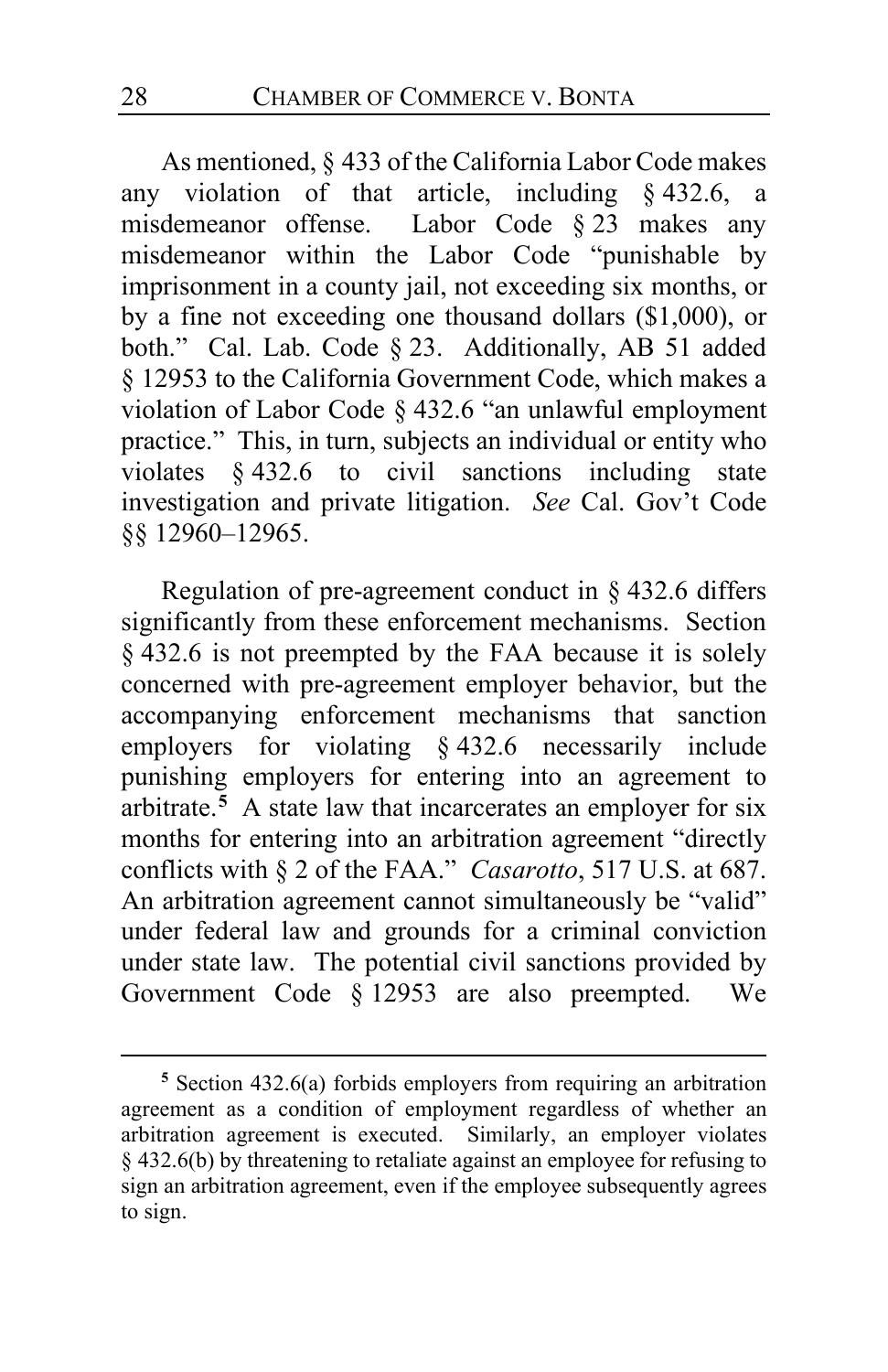conclude that, much like a state may not "prohibit[] outright the arbitration of a particular type of claim," *Kindred Nursing*, 137 S. Ct. at 1426 (quotation omitted), it also may not impose civil or criminal sanctions on individuals or entities for the act of executing an arbitration agreement. Therefore, we hold that Government Code § 12953 and Labor Code § 433 are preempted to the extent that they apply to executed arbitration agreements covered by the FAA.**[6](#page-28-0)**

#### **IV**

Appellees have not established that they are likely to succeed on the merits of their complaint for declaratory and injunctive relief, and, therefore, "we need not consider the other [preliminary injunction] factors." *Azar*, 950 F.3d at 1083. Because the district court erred in concluding that § 432.6(a)–(c) were preempted by the FAA it "necessarily abuse[d] its discretion" in granting Appellees a preliminary injunction. *adidas Am.*, 890 F.3d at 753 (quotation omitted). Accordingly, the preliminary injunction is vacated, and the case is remanded for further proceedings consistent with this opinion.

<span id="page-28-0"></span> $6$  Appellees assert that enjoining application of  $\S$  433 to agreements covered by the FAA would amount to a "judicial rewrite of [California's] statutory scheme." Not so. It is well settled that "when confronting a constitutional flaw in a statute, we try to limit the solution to the problem" by "for example, . . . enjoin[ing] only the unconstitutional applications of a statute while leaving other applications in force . . . ." *Ayotte v. Planned Parenthood of N. New England*, 546 U.S. 320, 328– 29 (2006); *see also Volt*, 489 U.S. at 477 (a state law that violates the FAA is "pre-empted to the extent that it actually conflicts with federal law—that is, to the extent that it stands as an obstacle to the accomplishment and execution of the full purposes and objectives of Congress" (quotation omitted)).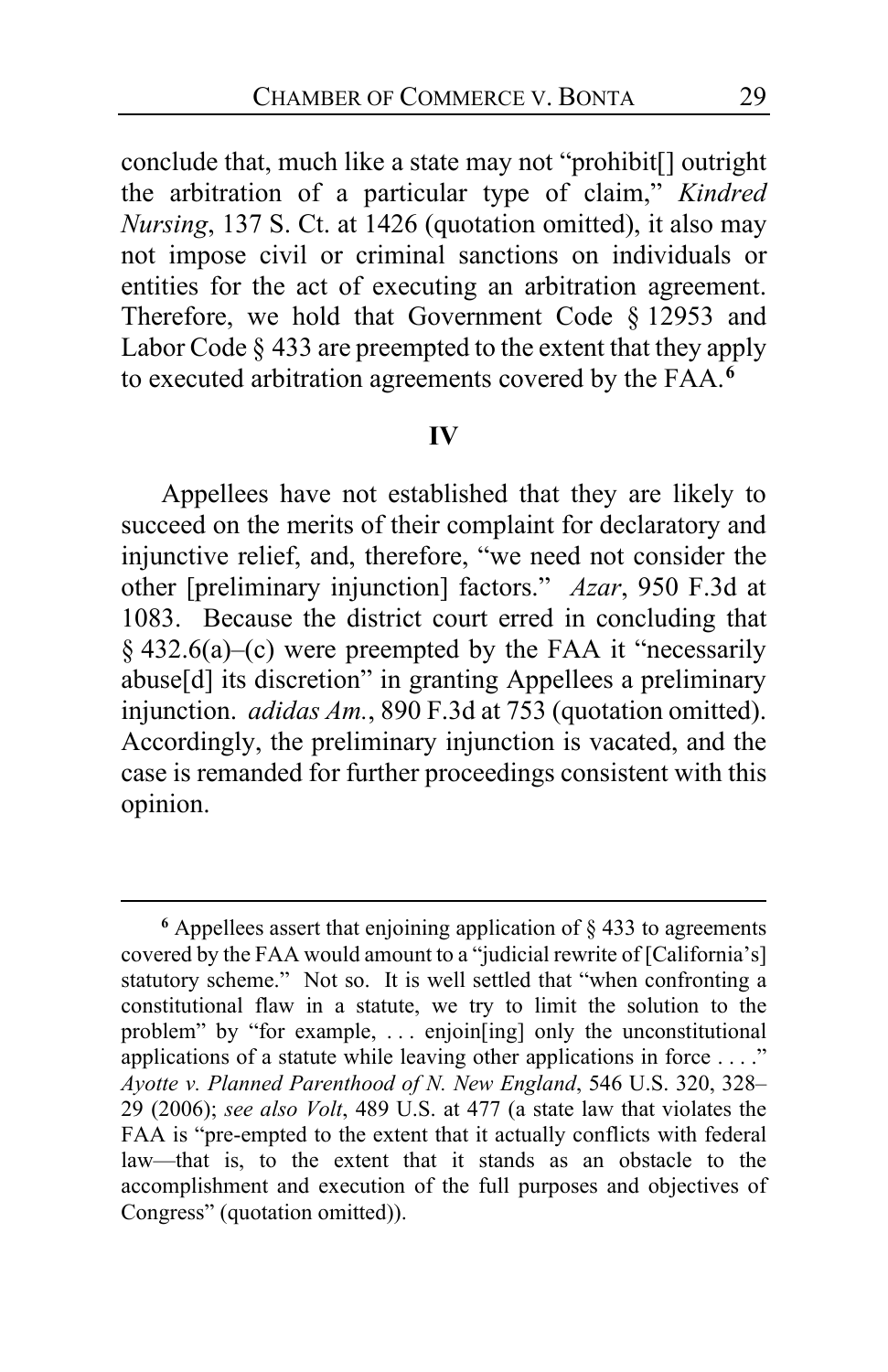#### **V**

We **REVERSE IN PART** the trial court's conclusion that AB 51 is preempted by the FAA, **VACATE** the preliminary injunction, and **REMAND** for further proceedings consistent with this opinion. The parties shall bear their own costs on appeal.

IKUTA, Circuit Judge, dissenting:

Like a classic clown bop bag, no matter how many times California is smacked down for violating the Federal Arbitration Act (FAA), the state bounces back with even more creative methods to sidestep the FAA. This time, California has enacted AB 51, which has a disproportionate impact on arbitration agreements by making it a crime for employers to require arbitration provisions in employment contracts. Cal. Lab. Code §§ 432.6(a)–(c), 433; Cal. Gov't Code § 12953. And today the majority abets California's attempt to evade the FAA and the Supreme Court's caselaw by upholding this anti-arbitration law on the pretext that it bars only nonconsensual agreements. The majority's ruling conflicts with the Supreme Court's clear guidance in *Kindred Nursing Centers Ltd. Partnership v. Clark*, 137 S. Ct. 1421, 1428–29 (2017), and creates a circuit split with the First and Fourth Circuits. Because AB 51 is a blatant attack on arbitration agreements, contrary to both the FAA and longstanding Supreme Court precedent, I dissent.

#### I

By its terms, the FAA ensures that an arbitration agreement "shall be valid, irrevocable, and enforceable, save upon such grounds as exist at law or in equity for the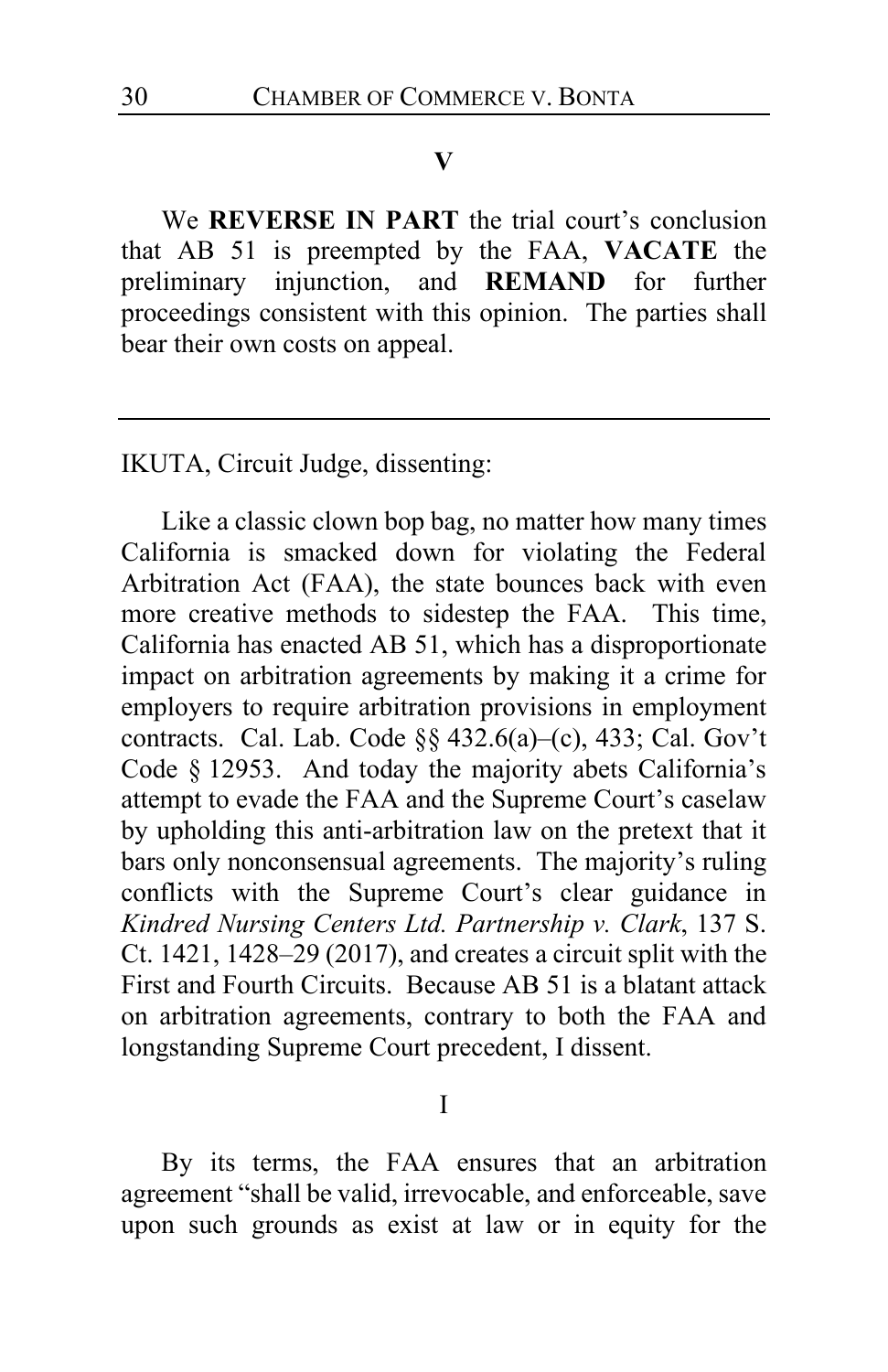revocation of any contract." 9 U.S.C. § 2. The FAA preempts any state law that stands "as an obstacle to the accomplishment and execution of the full purposes and objectives of Congress." *Hines v. Davidowitz*, 312 U.S. 52, 67 (1941). The Supreme Court has long recognized the FAA's broad purpose: it declares "a liberal federal policy favoring arbitration agreements, notwithstanding any state substantive or procedural policies to the contrary," *Moses H. Cone Mem'l Hosp. v. Mercury Constr. Corp.*, 460 U.S. 1, 24 (1983), and embodies a "national policy favoring arbitration," *AT&T Mobility LLC v. Concepcion*, 563 U.S. 333, 346 (2011) (quoting *Buckeye Check Cashing, Inc. v. Cardegna*, 546 U.S. 440, 443 (2006)). When faced with a principle of "state law, whether of legislative or judicial origin," that burdens arbitration and that "takes its meaning precisely from the fact that a contract to arbitrate is at issue," we must strike it down as preempted by the FAA. *Perry v. Thomas*, 482 U.S. 483, 492 n. 9 (1987). And even when a state law generally applies to a range of agreements, the FAA preempts the law if it "interferes with fundamental attributes of arbitration" and obstructs the purpose of the FAA. *Concepcion*, 563 U.S. at 344. As the Supreme Court has explained, "[a]lthough § 2's saving clause preserves generally applicable contract defenses, nothing in it suggests an intent to preserve state-law rules that stand as an obstacle to the accomplishment of the FAA's objectives." *Id.* at 343.

AB 51 is just such a state law that obstructs the purpose of the FAA. The history of AB 51 reveals it was the culmination of a many-year effort by the California legislature to prevent employers from requiring an arbitration provision as a condition of employment. California has long known that the FAA preempted laws that made arbitration agreements unenforceable, because the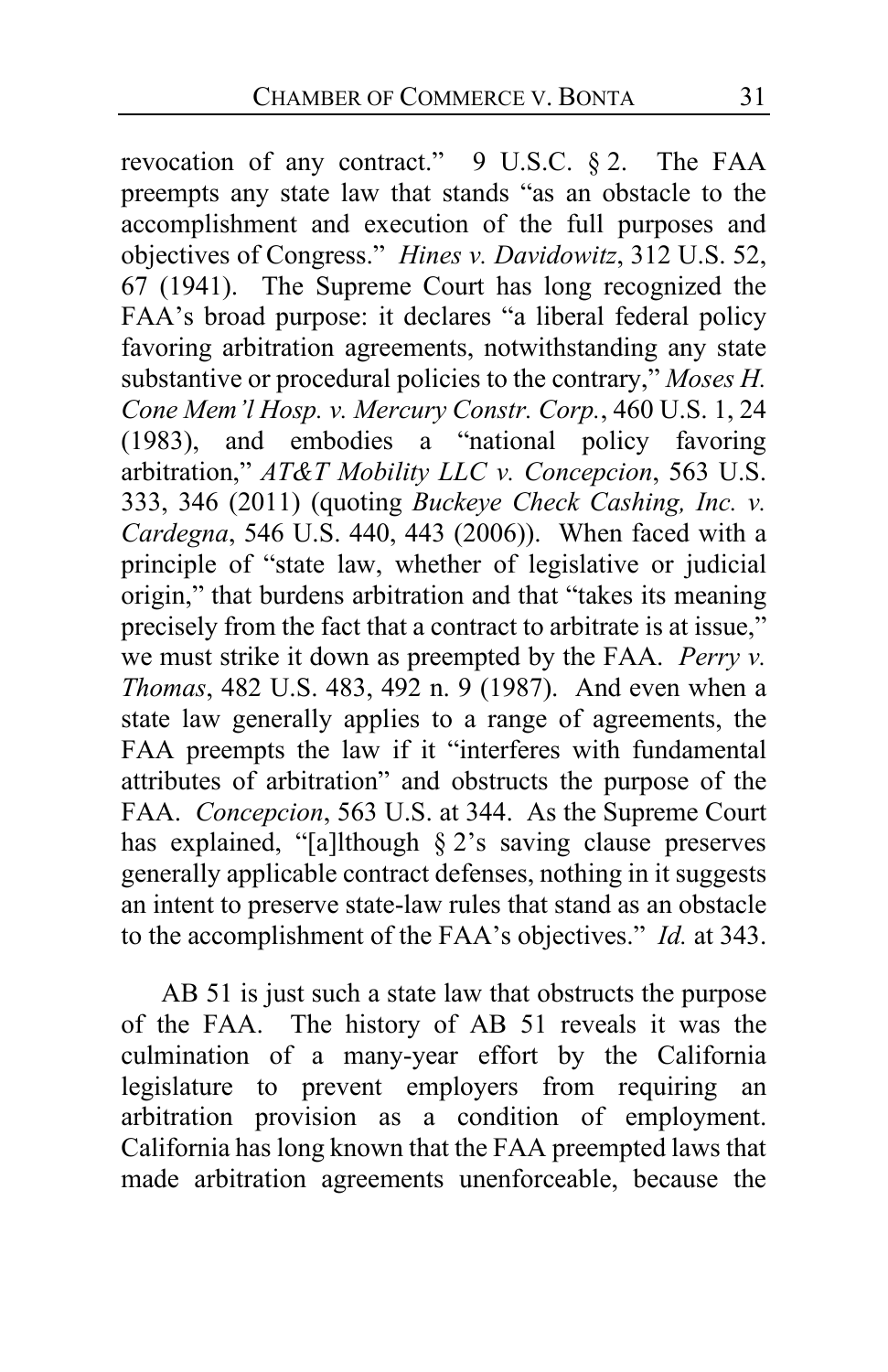Supreme Court has so often struck down its anti-arbitration legislation or judge-made rules.**[1](#page-31-0)**

In light of these rulings, the California legislature took a different approach to anti-arbitration legislation. In 2015, it passed Assembly Bill 465, which banned employers from requiring arbitration agreements as a condition of employment and rendered unenforceable any offending contract. Text of AB 465, 2015–16 Cal. Leg., Reg. Sess. (2015).**[2](#page-31-1)** California Governor Jerry Brown vetoed this bill on the ground that such a "blanket ban" had been "consistently struck down in other states as violating the Federal Arbitration Act" and noted that the California Supreme Court and United States Supreme Court had invalidated similar legislation. Governor's Veto Message for AB 465, 2015–16 Cal. Leg., Reg. Sess. (2015); *see, e.g.*, *Marmet Health Care Ctr., Inc. v. Brown*, 565 U.S. 530, 530– 31 (2012) (per curiam); *Perry*, 482 U.S. at 484, 489; *Southland Corp. v. Keating*, 465 U.S. 1, 10 (1984). That same year, the Supreme Court overruled a California court's interpretation of an arbitration agreement, because it did not place arbitration contracts "on equal footing with all other

<span id="page-31-0"></span>**<sup>1</sup>** *See, e.g.*, *Concepcion*, 563 U.S. at 352 (holding that the FAA preempted the California rule that contract provisions disallowing classwide arbitration are unconscionable); *Preston v. Ferrer*, 552 U.S. 346, 349–50 (2008) (holding that the FAA preempted a California law giving a state agency primary jurisdiction over a dispute involving the California Talent Agency Act despite the parties' agreement to arbitrate such disputes); *Perry*, 482 U.S. at 484, 489 (holding that the FAA preempted a state statute permitting litigation of wage collection actions despite the existence of any private agreement to arbitrate).

<span id="page-31-1"></span>**<sup>2</sup>** The relevant legislative history referenced here is publicly available on the California Legislative Information website: https://leginfo.legislature.ca.gov/.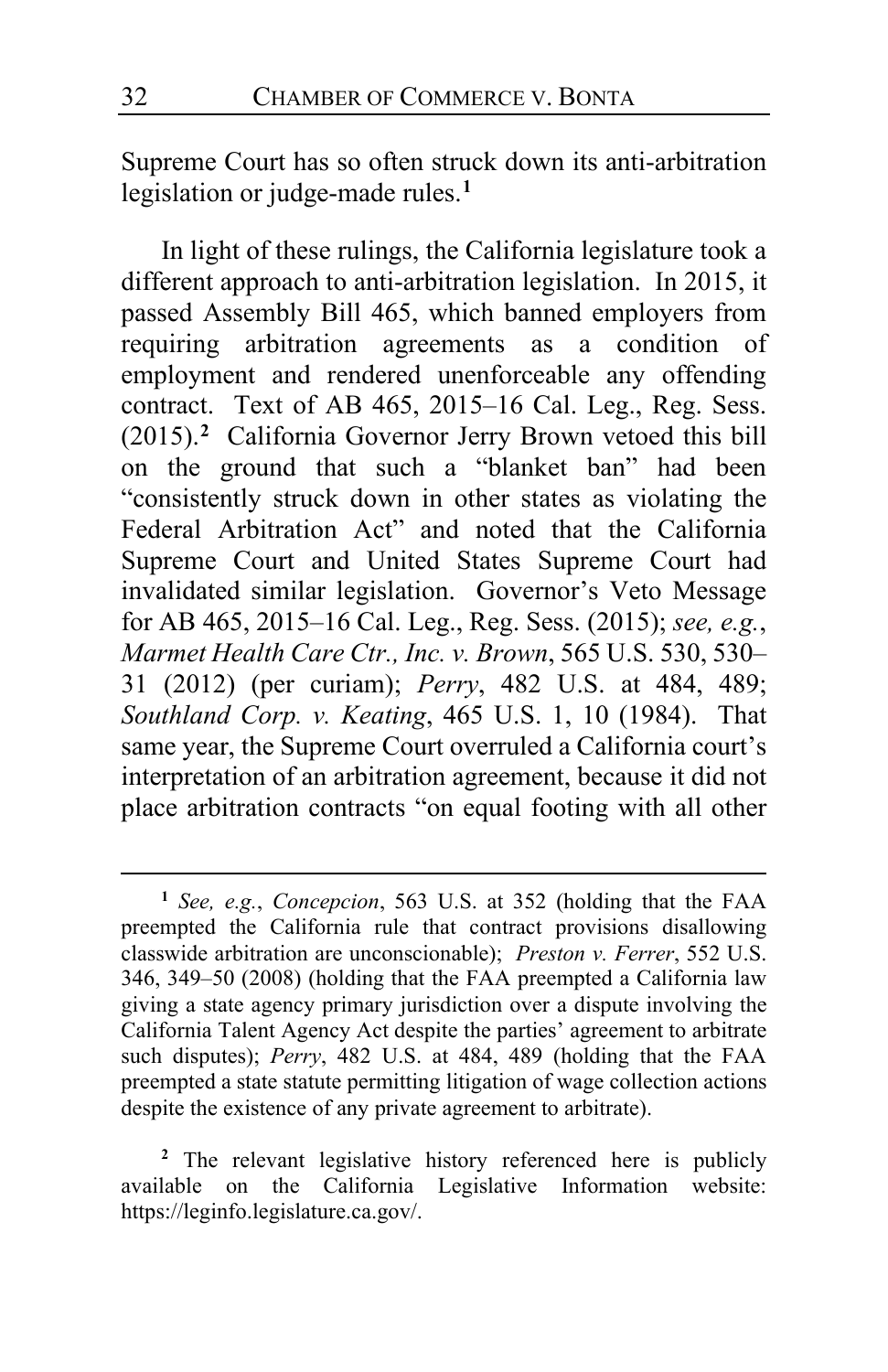contracts." *DIRECTV, Inc. v. Imburgia*, 577 U.S. 47, 58–59 (2015) (quoting *Buckeye*, 546 U.S. at 443). This decision was followed by yet another defeat of state anti-arbitration legislation when a California court held that the FAA preempted another California statute, which had made agreements to arbitrate certain state civil rights claims unenforceable. *See Saheli v. White Mem'l Med. Ctr.*, 21 Cal. App. 5th 308, 323 (2018).

Undeterred, the state legislature tried again in 2018 and passed AB 3080, which prohibited an employer from requiring an employee to waive a judicial forum as a condition of employment. Text of AB 3080, 2017–18 Cal. Leg., Reg. Sess. (2018). Governor Brown exercised his veto power again, explaining that AB 3080 "plainly violates federal law." Governor's Veto Message for AB 3080, 2017– 18 Cal. Leg., Reg. Sess. (2018). Governor Brown cited the "clear" direction from the United States Supreme Court in *Imburgia*, 136 S. Ct. at 468, and *Kindred Nursing*, 137 S. Ct. at 1428.

Twice-vetoed but still undeterred, the California Assembly introduced AB 51 in December 2018. This bill, now before us, took the same approach as the vetoed AB 3080: instead of barring enforcement of arbitration agreements offered as a condition of employment, it instead penalized the formation or attempted formation of such agreements. Text of AB 51, 2019–20 Cal. Leg., Reg. Sess. (2019); *see also* Cal. Lab. Code §§ 432.6(a)–(c), 433. While it prohibited an employer from requiring an applicant for employment to enter an arbitration agreement, it provided that an executed arbitration agreement was nevertheless enforceable. *See* Cal. Lab. Code § 432.6(a)–(b), (f).

Accompanying legislative reports reveal the purpose of AB 51 and explain the oddity of penalizing the formation of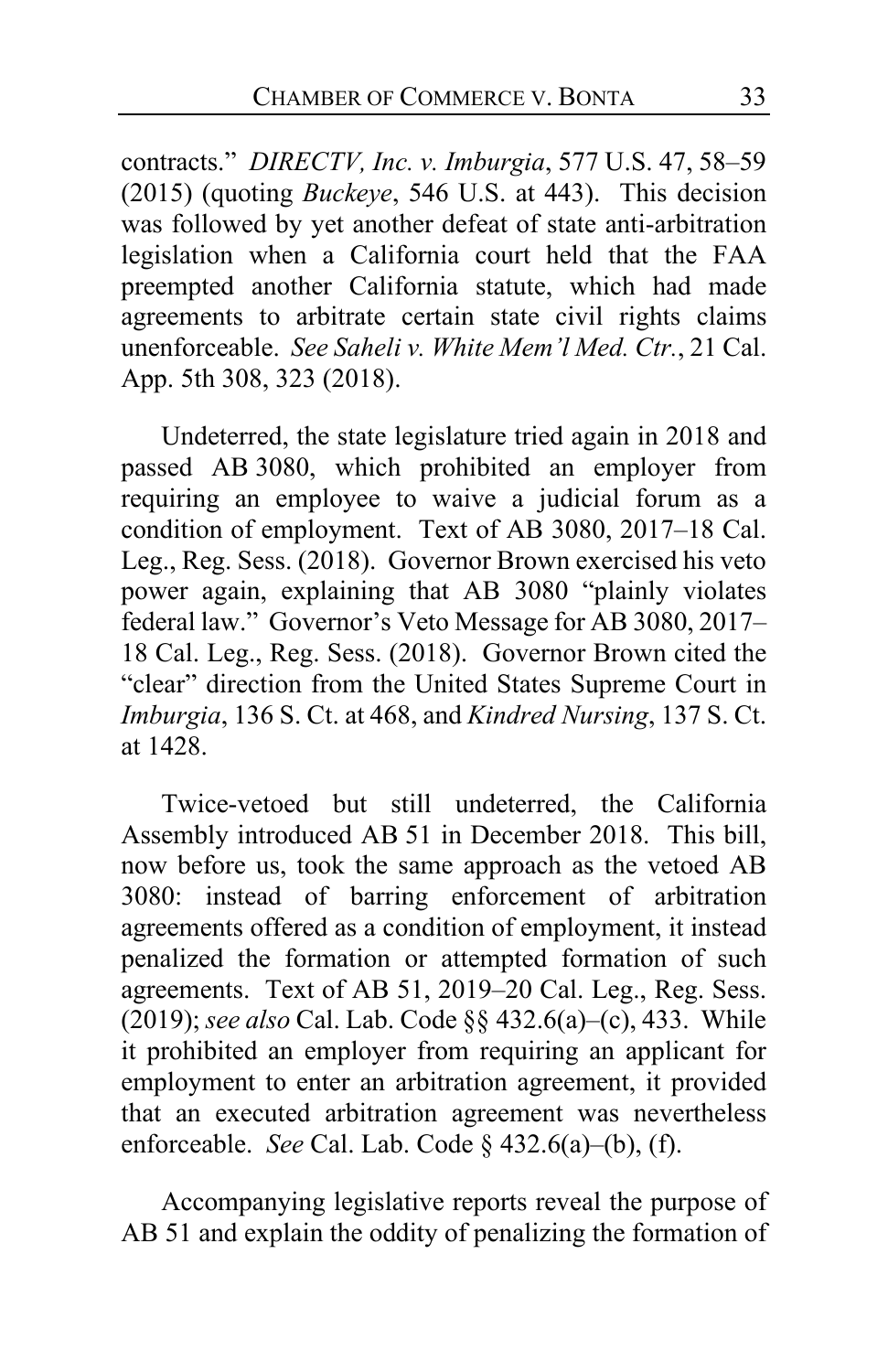arbitration agreements while permitting their enforcement. The California Senate Judiciary Committee report on AB 51 recognized that "there is little doubt that, if enacted, the bill would be challenged in court and there is some chance, under the current composition of the U.S. Supreme Court, that it would be found preempted." Senate Judiciary Committee Report at 7, 2019–20 Cal. Leg., Reg. Sess. (2019). These reports acknowledge candidly that, in light of such anticipated scrutiny, "AB 51 seeks to sidestep the preemption issue." Senate Labor, Public Employment and Retirement Committee Report at 4, 2019–20 Cal. Leg., Reg. Sess. (2019). The reports assured legislators that AB 51 "successfully navigates around" Supreme Court precedent and "avoids preemption by applying only to the condition in which an arbitration agreement is made, as opposed to banning arbitration itself." Senate Judiciary Committee Report at 8; Assembly Labor and Employment Committee Report at 3, 2019–20 Cal. Leg., Reg. Sess. (2019). AB 51's author noted that this contrivance gave the legislature "a reasoned case" that the bill would not be preempted, given that "[t]here has not been a preemption case in the absence of an arbitration agreement." Senate Judiciary Committee Report at 7; Assembly Labor and Employment Committee Report at 3. Another key component of the "reasoned case" for avoiding preemption, according to the legislators, was that AB 51 prevented "forced arbitration," which was not the "result of mutual consent" but was imposed on employees "against their will." Assembly Judiciary Committee Report at 5, 2019–20 Cal. Leg., Reg. Sess. (2019); Senate Judiciary Committee Report at 4. According to the legislators, this rationale was consistent with Supreme Court cases stressing the fundamental rule that arbitration agreements be consensual. Senate Judiciary Committee Report at 8 (citing *Stolt-Nielsen S.A. v. AnimalFeeds Int'l Corp.*, 559 U.S. 662, 681 (2010)).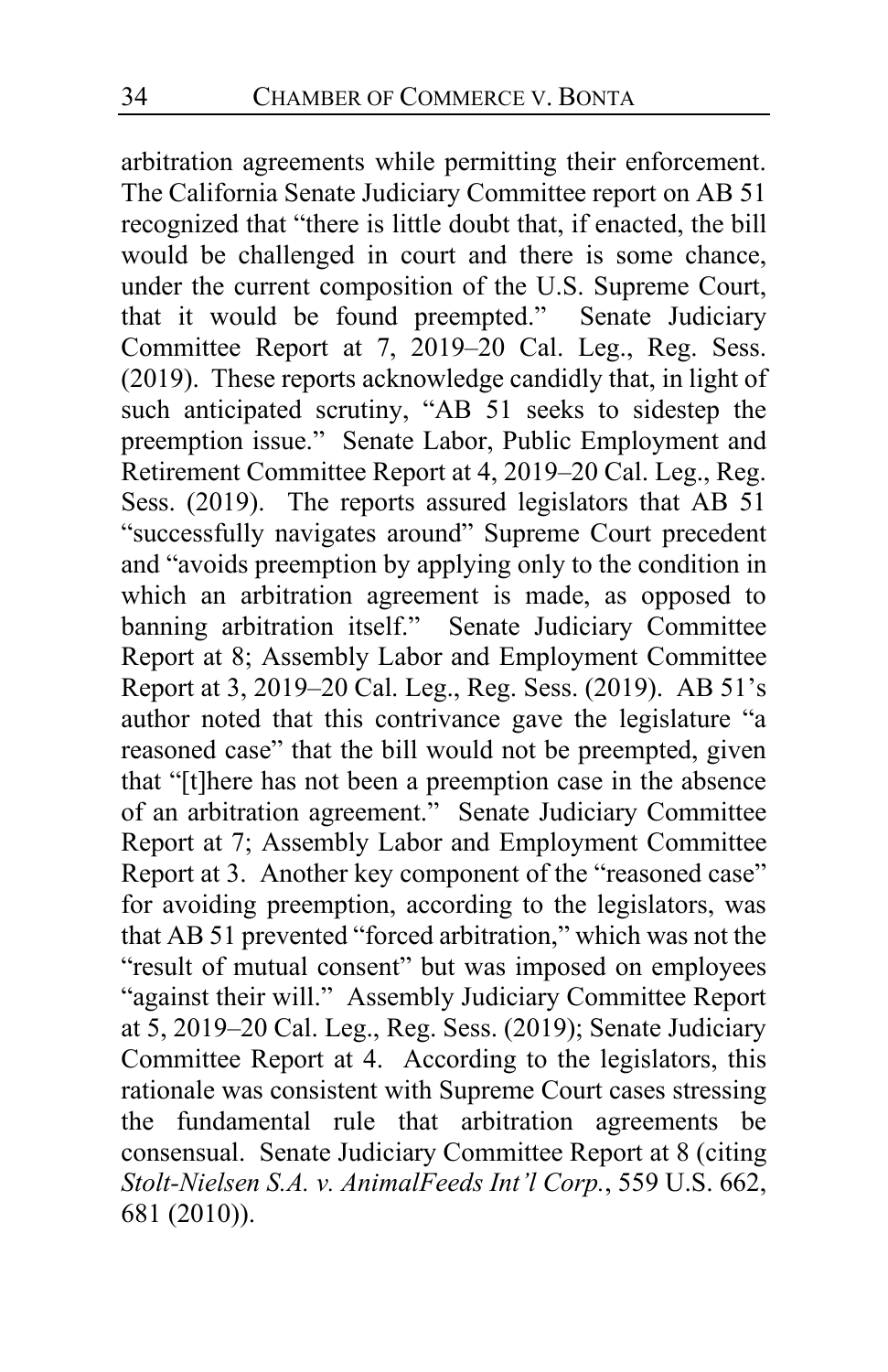California's new governor, Gavin Newsom, signed the bill into law, even though AB 51 was identical in many respects to vetoed AB 3080. *See id.* at 9.

### II

#### A

As this history suggests, the California legislature developed AB 51 with the focused intent of opposing arbitration and sidestepping the FAA's preemptive sweep by penalizing the formation, or attempted formation, of disfavored arbitration agreements but not interfering with the enforcement of such agreements.

Specifically, under Section 432.6 of the California Labor Code, an employer "shall not, as a condition of employment . . . require any applicant for employment or any employee to waive any right, forum, or procedure for a violation of the California Fair Employment and Housing Act [(FEHA)]" or the California Labor Code, "including the right to file and pursue a civil action or a complaint with . . . any court." Cal. Lab. Code  $\S$  432.6(a). Thus, employers may not require employees to sign a standard employment contract that includes an arbitration provision, even if the contract includes a voluntary opt-out clause. *See* Cal. Lab. Code § 432.6(c). Moreover, an employer cannot refuse to hire a prospective employee who declines to enter into an arbitration agreement or otherwise "threaten, retaliate or discriminate against" such an employee. Cal. Lab. Code § 432.6(b). Violating Section 432.6 amounts to an "unlawful employment practice" for which aggrieved employees and the state may bring civil suits against employers. *See* Cal. Gov't Code §§ 12953, 12960. Violating Section 432.6 also constitutes a criminal offense. *See* Cal. Lab. Code § 433. Should the employee sign such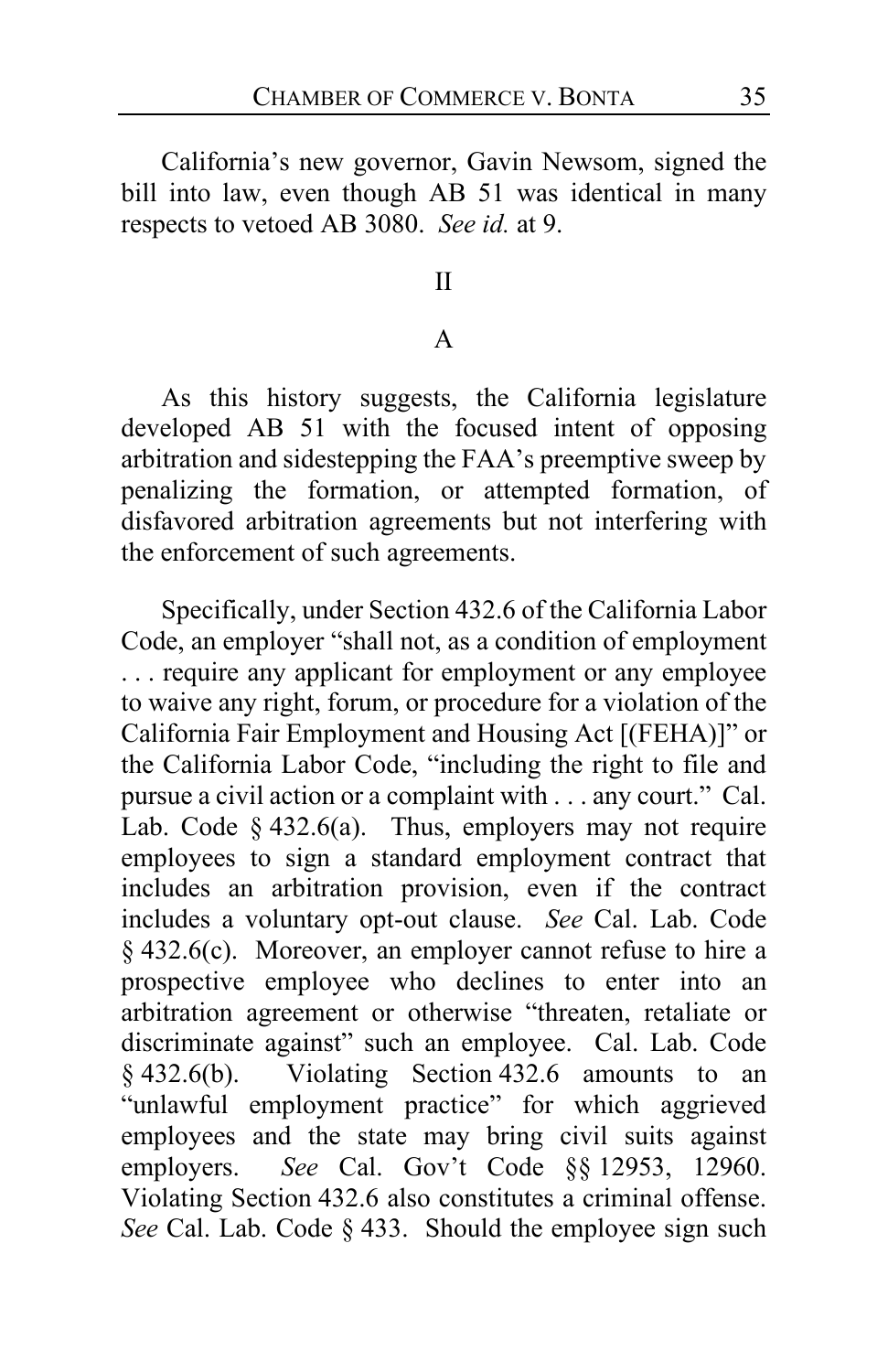an employment contract, however, the arbitration agreement it contains is perfectly enforceable because Section 432.6(f) provides that "[n]othing in this section is intended to invalidate a written arbitration agreement that is otherwise enforceable under the Federal Arbitration Act." Cal. Lab. Code § 432.6(f).

In short, AB 51 criminalizes offering employees an agreement to arbitrate, even though the arbitration provision itself is lawful and enforceable once the agreement is executed. The question is, does this too-clever-by-half workaround actually escape preemption? The majority says it does, but this is clearly wrong: under Supreme Court precedent, Section 432.6 is entirely preempted by the FAA.

#### B

Although the Supreme Court has not addressed California's specific legislative gimmick—criminalizing contract formation if it includes an arbitration provision this is not surprising, given that California designed the gimmick to sidestep any existing Supreme Court precedents. But even so, the Supreme Court has made it clear that the FAA preempts this type of workaround, which is but the latest of the "great variety of devices and formulas" disfavoring arbitration. *See Concepcion*, 563 U.S. at 342 (cleaned up).

As a threshold matter, California's circumvention exemplifies the exact sort of "'hostility to arbitration' that led Congress to enact the FAA." *Kindred Nursing*, 137 S. Ct. at 1428 (quoting *Concepcion*, 563 U.S. at 339); *see also Buckeye*, 546 U.S. at 443. The Supreme Court has made clear that the FAA displaces not only state laws that discriminate on their face against arbitration, but also those that "covertly accomplish[] the same objective," *Kindred*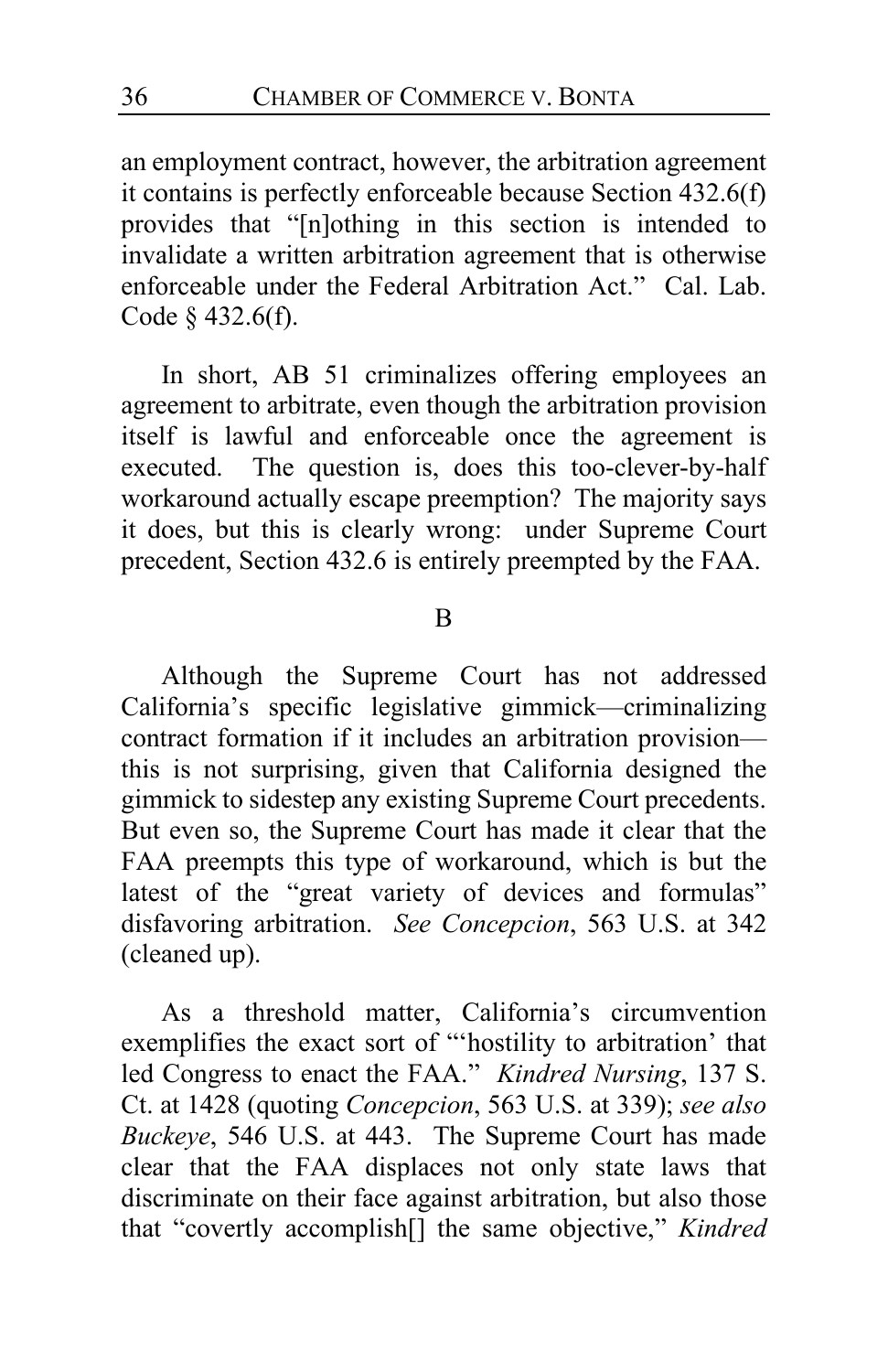*Nursing*, 137 S. Ct. at 1426. Indeed, even if state laws are "generally applicable," the FAA preempts them where "in practice they have a 'disproportionate impact' on arbitration." *Mortensen v. Bresnan Commc'ns, LLC*, 722 F.3d 1151, 1159 (9th Cir. 2013) (quoting *Concepcion*, 563 U.S. at 341–342). AB 51 is the poster child for covertly discriminating against arbitration agreements and enacting a scheme that disproportionately burdens arbitration.

More specifically, Supreme Court precedent makes clear that the FAA preempts laws like AB 51 that burden the formation of arbitration agreements. Long ago, the Supreme Court held that the FAA preempted a Montana law making an arbitration clause unenforceable unless it had a specific type of notification on the first page of the contract. *See Doctor's Assocs., Inc. v. Casarotto*, 517 U.S. 681 (1996). In *Casarotto*, the state supreme court reasoned—much like California here—that this notice requirement did not "undermine the goals and policies of the FAA" because the "notice requirement did not preclude arbitration agreements altogether" but instead ensured that arbitration agreements had to be entered "knowingly." *Id.* at 685 (quoting *Casarotto v. Lombardi*, 268 Mont. 369, 381 (1994)). The Court rejected this reasoning. *Id.* at 688.

*Kindred Nursing* has now confirmed the rule that the FAA invalidates state laws that impede the formation of arbitration agreements. In *Kindred Nursing*, the Court struck down the Kentucky Supreme Court's "clear-statement rule" which provided that a person holding a power of attorney for a family member could not enter into an arbitration agreement for that family member, unless the power of attorney gave the person express authority to do so. 137 S. Ct. at 1425–26. The Supreme Court held that this clearstatement rule—which imposed a burden only on contract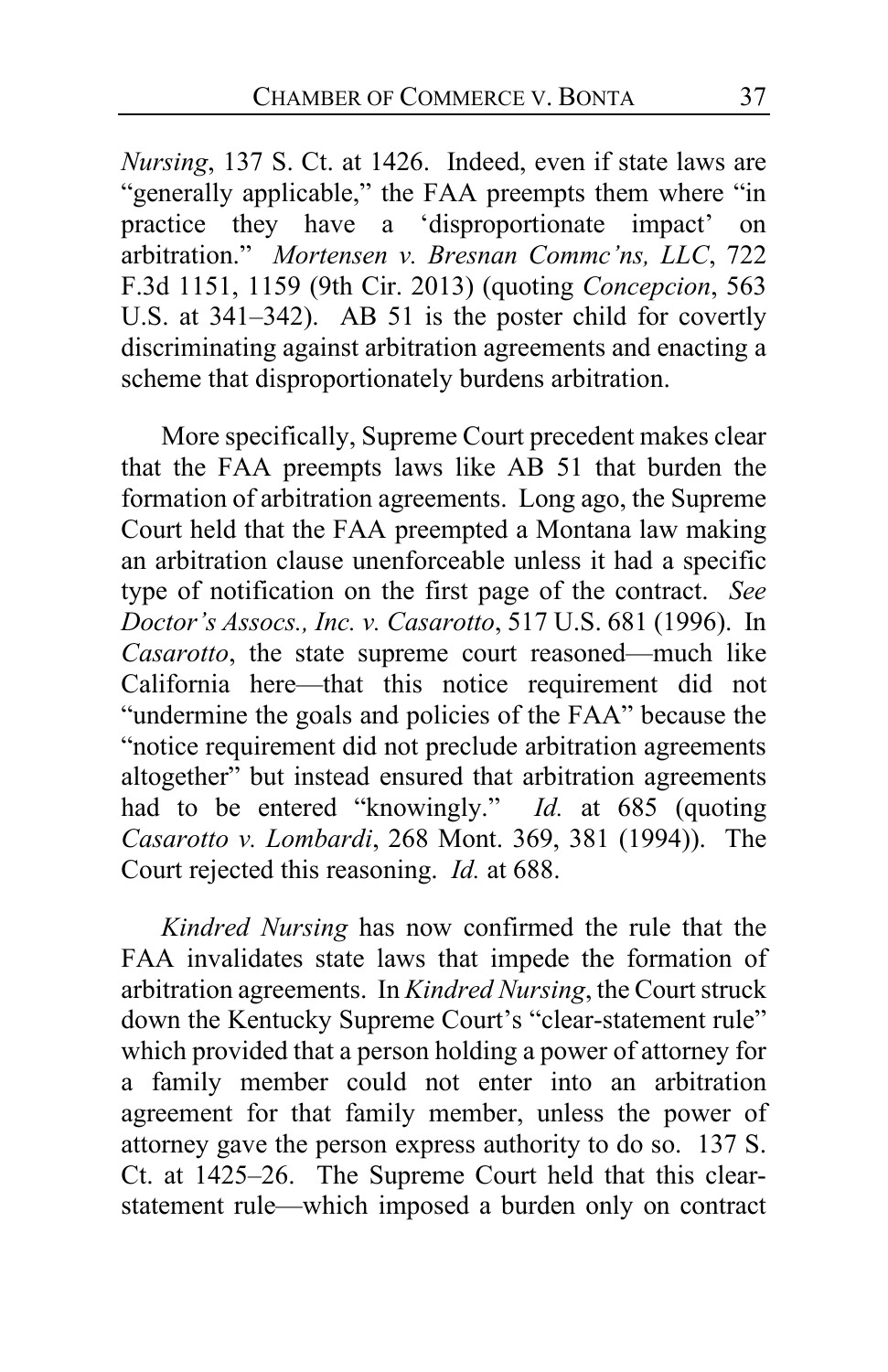formation—violated the FAA, because it "singles out arbitration agreements for disfavored treatment." *Id.* at 1425.

The majority attempts to distinguish *Kindred Nursing* on the ground that it addresses "pre-agreement behavior to the extent it provided the basis to invalidate *already executed*  contracts." Majority at [20.](#page-19-0) This misreads the clear import of the case. In *Kindred Nursing*, the parties opposing arbitration, like the majority here, advanced an argument "based on the distinction between contract formation and contract enforcement." 137 S. Ct. at 1428. According to their argument, Kentucky's clear-statement rule "affects only contract-formation, because it bars agents without explicit authority from entering into arbitration agreements." *Id.* The opponents argued (like the majority here) that "the FAA has no application to contract formation issues" and claimed that the "FAA's statutory framework applies only *after* a court has determined that a valid arbitration agreement was formed." *Id.* (cleaned up). Although the opponents acknowledged that the FAA "requires a State to enforce all arbitration agreements (save on generally applicable grounds) once they have come into being," they claimed (like the majority here) that "States have free rein to decide—irrespective of the FAA's equal-footing principle whether such contracts are validly created in the first instance." *Id.*

The Court expressly rejected these arguments. *Id.* "By its terms," the Court explained, the FAA "cares not only about the enforcement of arbitration agreements, but also about their initial validity—that is, about what it takes to enter into them." *Id.* (cleaned up).Because the Kentucky rule "specially impeded the ability of attorneys-in-fact to enter into arbitration agreements" and "thus flouted the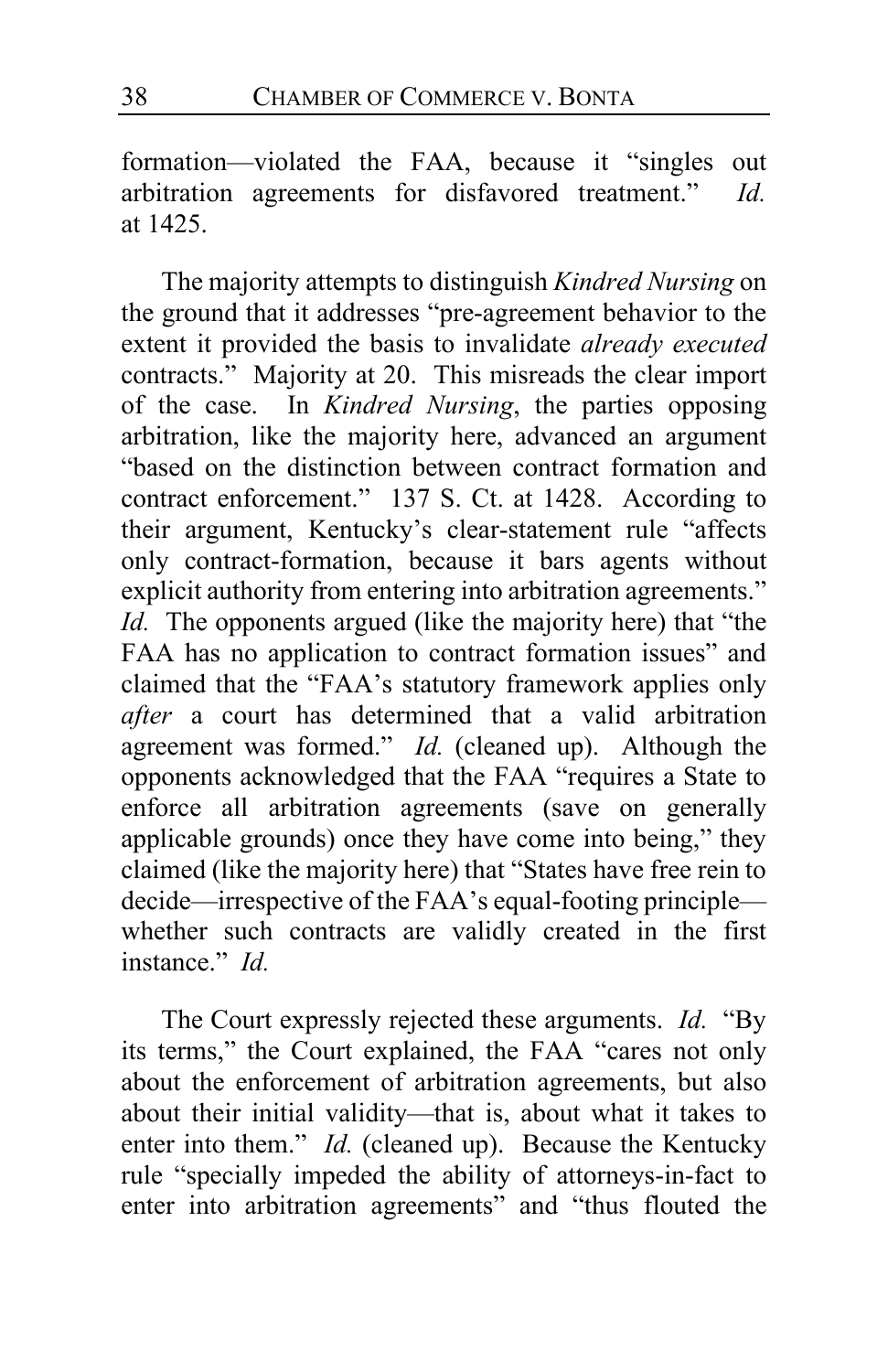FAA's command to place those agreements on an equal footing with all other contracts," the FAA preempted<br>Kentucky's rule. *Id*. at 1429. This common-sense Kentucky's rule. *Id.* at 1429. conclusion that state law cannot impede parties' abilities to enter arbitration agreements fit "well within the confines of (and goes no further than) present well-established law." *Id.* (quoting *Imburgia*, 577 U.S. at 58). To hold otherwise, the Court explained, would render the FAA "helpless to prevent even the most blatant discrimination against arbitration." *Id.*  In reaching this conclusion, the Court put no weight on the fact that the arbitration agreement at issue in *Kindred Nursing* had already been executed.**[3](#page-38-0)** Rather, *Kindred Nursing*'s bottom line is that a state cannot single out arbitration agreements by imposing special limiting rules at the formation stage. *Id* at 1428–29*.*

*Kindred Nursing*'s holding that the FAA preempts rules that burden the formation of an arbitration agreement, *see*  137 S. Ct. at 1428–29, applies equally to AB 51, which is intentionally designed to burden and penalize an employer's formation, or attempted formation, of an arbitration agreement with employees. *See* Cal. Lab. Code § 432.6(a)– (c); *see also* Cal. Lab. Code § 433; Cal. Gov't Code § 12953. In upholding AB 51, which "specially impede[s] the ability of [employers] to enter into arbitration agreements" and

<span id="page-38-0"></span>**<sup>3</sup>** The majority's argument that "the existence of an agreement to arbitrate was crucial" to *Kindred Nursing*, Majority at [27,](#page-26-0) is baseless; instead, the Supreme Court focused on the FAA's applicability to contract formation, including state rules that barred specified individuals from entering into arbitration agreements. *See, e.g.*, 137 S. Ct. at 1428– 29 (noting that if the FAA did not apply to rules impeding contract formation, a state would be free to hold that everyone was incompetent to enter into an arbitration agreement, which would render the FAA meaningless). AB 51 is such a rule impeding contract formation, as it criminalizes employers' attempts to enter into an arbitration agreement.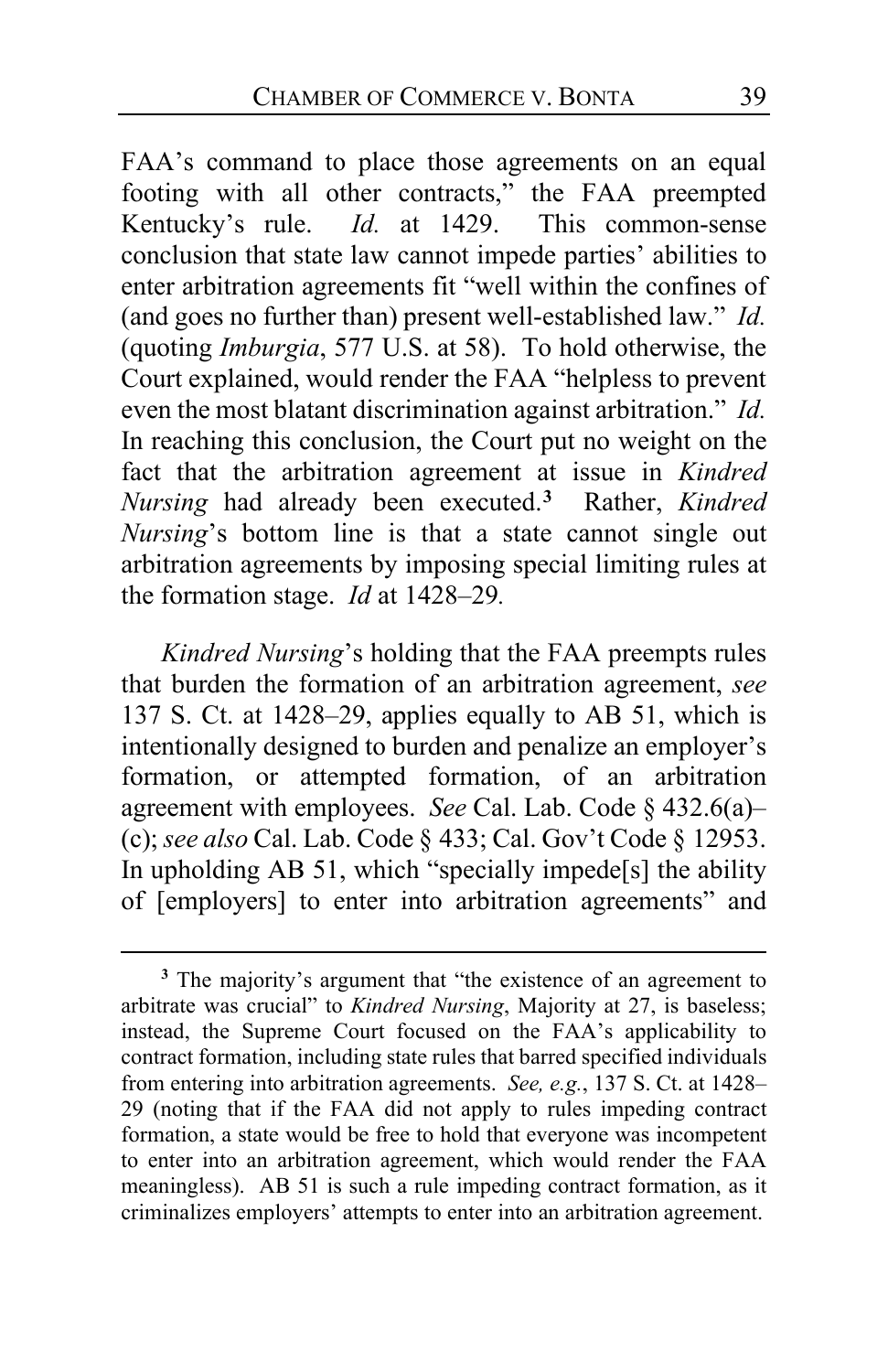"thus flout[s] the FAA's command to place those agreements on an equal footing with all other contracts," *Kindred Nursing*, 137 S. Ct. at 1429, the majority directly conflicts with the rule stated in *Kindred Nursing.*

In addition to conflicting with *Kindred Nursing*, the majority's ruling today creates a split with two of our sister circuits. Long before *Kindred Nursing* reached its commonsense conclusion, our sister circuits prevented state efforts like California's that attempted to sidestep the FAA while disfavoring arbitration. The First Circuit held that the FAA preempted Massachusetts regulations that prohibited securities firms from requiring clients to agree to arbitration "as a nonnegotiable condition precedent to account relationships." *Sec. Indus. Ass'n v. Connolly*, 883 F.2d 1114, 1117, 1125 (1st Cir. 1989). Even if this regulation did not invalidate the arbitration agreements themselves, the First Circuit rejected as "too clever by half" the state's attempt to regulate parties' conduct instead of the parties' agreements. *Id.* at 1122–23.**[4](#page-39-0)** Applying well-established preemption principles, *Connolly* reasoned that "[s]tate law need not clash head on with a federal enactment in order to be preempted." *Id. Connolly* explained that the threatened loss of a business license for offering clients a standard agreement including an arbitration provision was "an obstacle of greater proportions even than the chance that, in

<span id="page-39-0"></span>**<sup>4</sup>** This held true even though the regulations would lead to enforcement even in the absence of any executed arbitration agreement. The regulations proscribed "[r]equiring . . . that a customer . . . execute" a non-negotiable arbitration provision, prohibited "[r]equesting . . . that a customer . . . execute" an arbitration provision without disclosing that it cannot be non-negotiable, and even prohibited "[r]equesting . . . that a customer . . . execute" an arbitration provision without disclosing its effect. *Connolly*, 883 F.2d at 1125 (quoting 950 Mass. Code Regs. § 12.204(G)(1)(a)–(c) (1988)).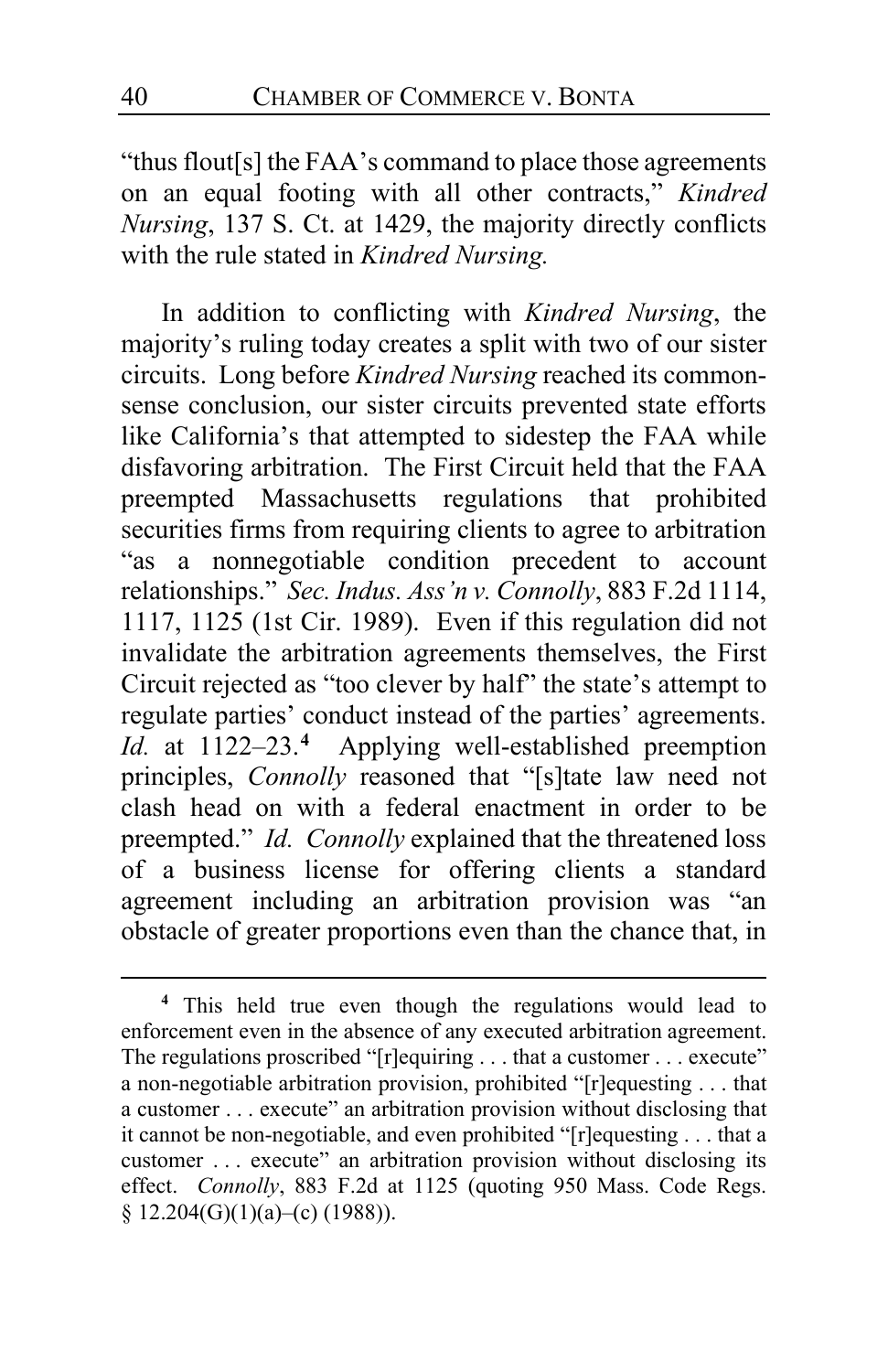a given dispute, an arbitration agreement might be declared void." *Id.* at 1124. Thus, the regulations were preempted as "at odds with the policy which infuses the FAA." *Id.*

The Fourth Circuit similarly held that the FAA preempted a Virginia law that made it unlawful for automobile manufacturers and distributors to fail to include a particular clause in franchise agreements. *Saturn Distrib. Corp. v. Williams*, 905 F.2d 719, 724 (4th Cir. 1990). That clause would provide that any contract provision that "denies access to the procedures, forums, or remedies" provided by state law "shall be deemed to be modified to conform to such laws or regulations." *Id.* (quoting Va. Code Ann. § 46.1- 550.5:27). As interpreted by the court, the statute forbade "only nonnegotiable arbitration provisions and not negotiable arbitration agreements." *Id.* Analogizing to *Connolly*, the Fourth Circuit held that the statute conflicted with the FAA because it "essentially prohibited nonnegotiable arbitration agreements." *Id.*

AB 51's contrived approach closely tracks the impermissible workarounds disapproved of by the First and Fourth Circuits. *See Connolly*, 883 F.2d at 1122; *Saturn*, 905 F.2d at 724. Without even acknowledging the existence of this conflicting authority, and contrary to our rule that we may not create a direct conflict with other circuits "[a]bsent a strong reason to do so," *see United States v. Cuevas-Lopez*, 934 F.3d 1056, 1067 (9th Cir. 2019) (quoting *United States v. Chavez-Vernaza*, 844 F.2d 1368, 1374 (9th Cir. 1987)), the majority silently creates a circuit split that will require en banc review or Supreme Court intervention to resolve, *see*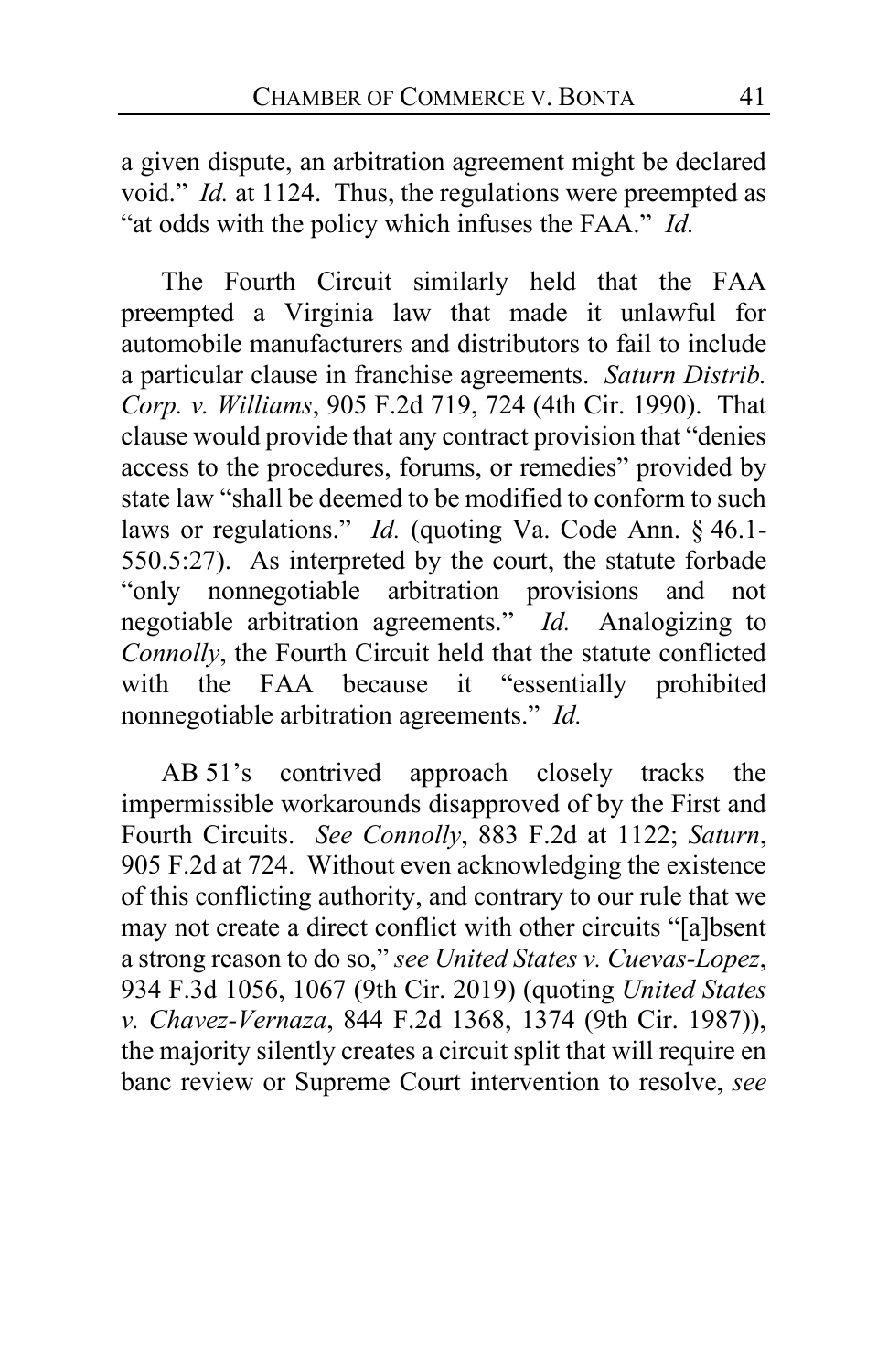*Hart v. Massanari*, 266 F.3d 1155, 1169, 1171 (9th Cir. 2001); *see also* Fed. R. App. P. 35(b)(1)(A)–(B).**[5](#page-41-0)**

Taking into account these precedents and the broad preemptive scope of the FAA, it is clear that the FAA preempts AB 51, which prohibits employers from entering into arbitration agreements with their employees as a condition of employment. Under *Kindred Nursing*, such a rule is invalid, 137 S. Ct. at 1428–29, and AB 51 "stands as an obstacle to the accomplishment and execution of the full purposes and objectives of Congress," *Concepcion*, 563 U.S. at 352 (quoting *Hines*, 312 U.S. at 67).

#### III

The contrary arguments raised by California and the majority are not persuasive.

# A

First, California and the majority claim that AB 51 does not pose an obstacle to the FAA because it is simply a prohibition against so-called "forced arbitration." Under this theory, AB 51 seeks to protect employees from involuntary contracts forced upon them by employers. According to the majority, California enacted AB 51 "to assure that entry into an arbitration agreement by an employer and employee is mutually consensual and to declare that compelling an

<span id="page-41-0"></span>**<sup>5</sup>** Although the majority claims the dissent "does not meaningfully engage" with the core question whether the preemptive scope of the FAA extends "to situations in which there is no agreement to arbitrate at issue," Majority at [26,](#page-25-2) it is the majority that dodges this core question by ignoring our sister circuits' rulings that the FAA does indeed preempt state laws that impede parties from freely entering into arbitration agreements.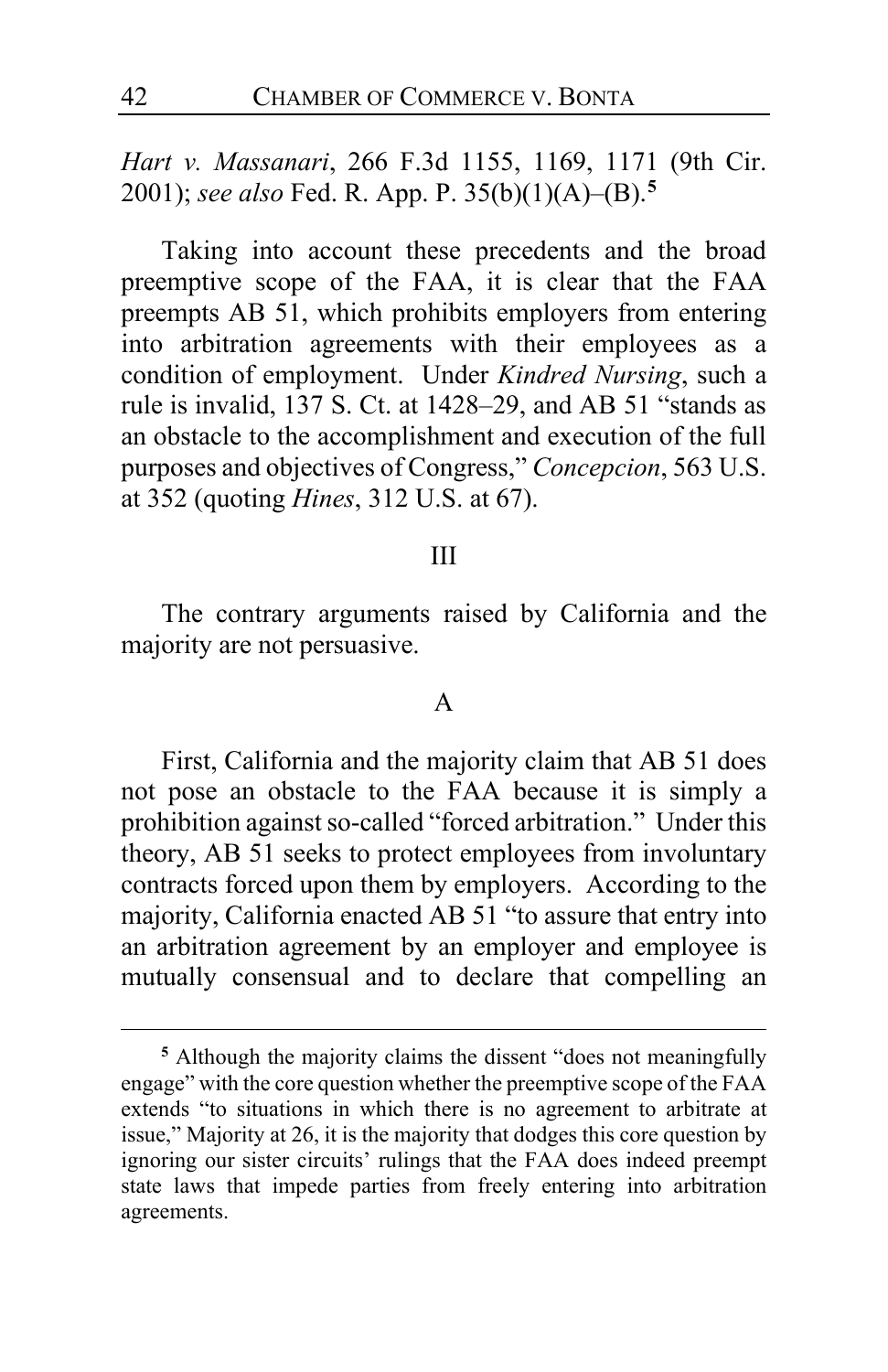unwilling party to arbitrate is an unfair labor practice." Majority at [8.](#page-7-0) These guardrails protecting employees from unwanted arbitration provisions do not interfere with the FAA, the majority reasons, because nothing in 9 U.S.C. § 2 "grants an employer the right to force arbitration agreements on unwilling employees." Majority at [25.](#page-24-0) The majority's reasoning parrots the assurances offered by California legislators that AB 51 is consistent with the Supreme Court's instruction that "consent is the touchstone of arbitration agreements" and that AB 51 merely ensures "employees may *choose* to waive their rights in order to get or keep a job, but they are never *forced* to." Senate Judiciary Committee Report at 8.

There is no merit to this argument, which misunderstands basic principles of California contract law, Supreme Court caselaw regarding consent in arbitration cases, and AB 51 itself. Contrary to the majority, a contract may be "consensual," as that term is used in contract law, even if one party accepts unfavorable terms due to unequal bargaining power.

It is a basic principle of contract law that a contract is not enforceable unless there is mutual, voluntary consent. *See, e.g.*, Cal. Civ. Code §§ 1565, 1567; *Monster Energy Co. v. Schechter*, 7 Cal. 5th 781, 789 (2019); *Morrill v. Nightingale*, 93 Cal. 452, 455 (1892). It has long been established that parties to a contract are generally deemed to have consented to all the terms of a contract they sign, even if they have not read it. *See, e.g.*, *Marin Storage & Trucking Inc. v. Benco Contracting & Eng'g, Inc.*, 89 Cal. App. 4th 1042, 1049 (2001); *Greve v. Taft Realty Co.*, 101 Cal. App. 343, 351–52 (1929). This is true even if the contract at issue is an adhesion contract, defined by California courts as "a standardized contract, which, imposed and drafted by the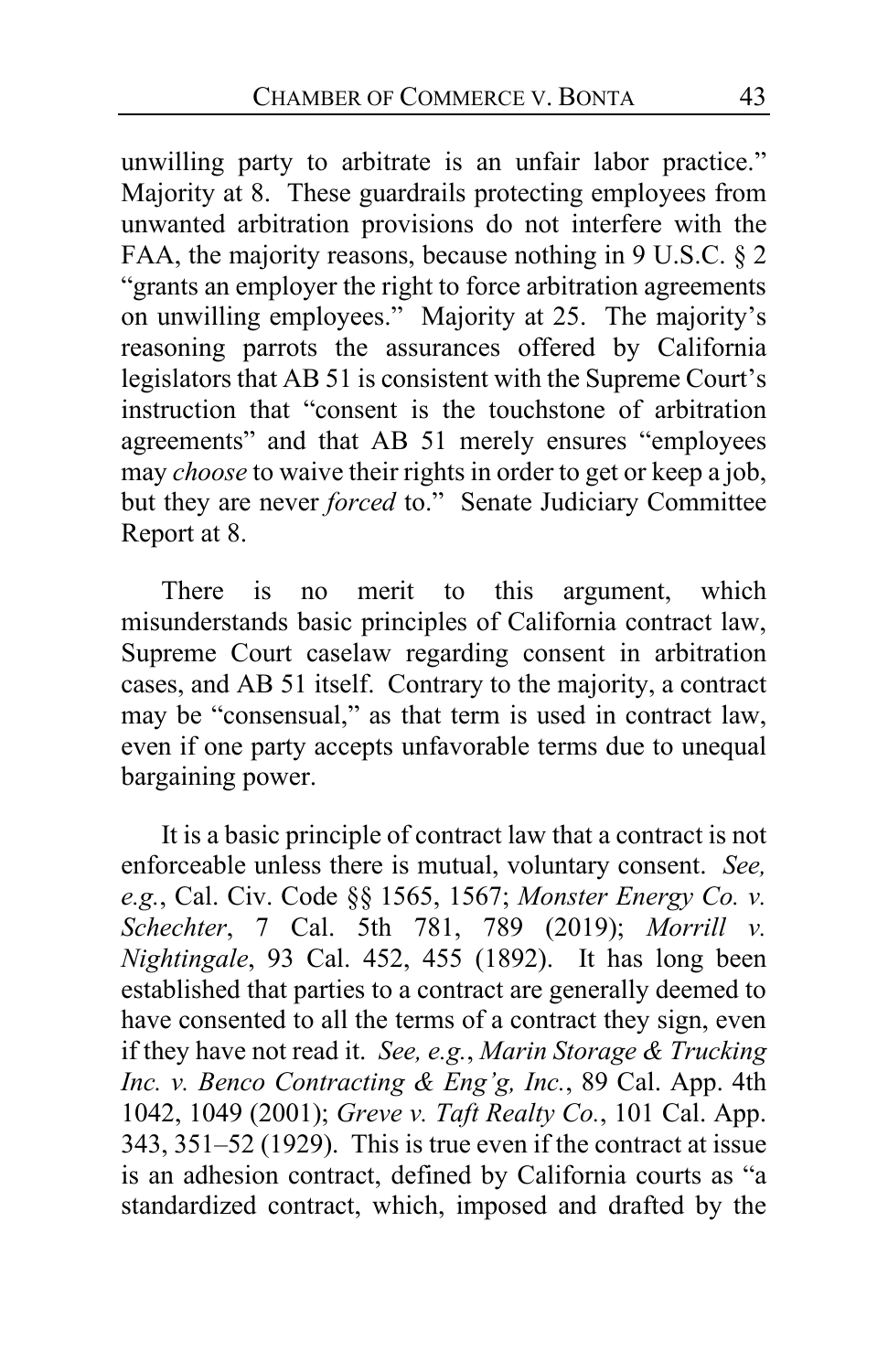party of superior bargaining strength, relegates to the subscribing party only the opportunity to adhere to the contract or reject it," *Neal v. State Farm Ins. Cos.*, 188 Cal. App. 2d 690, 694 (1961). Despite unequal bargaining power, "a contract of adhesion is fully enforceable according to its terms unless certain other factors are present," such as when a provision "does not fall within the reasonable expectations of the weaker or 'adhering' party" or when a provision "is unduly oppressive or unconscionable." *Graham v. Scissor-Tail, Inc*., 28 Cal. 3d 807, 819–20 (1981) (per curiam) (cleaned up). And although adhesion contracts do not fit the "classical model of 'free' contracting by parties of equal or near-equal bargaining strength," they are an "inevitable fact of life for all citizens." *Id.* at 817–818.

Of course, mandatory arbitration provisions in employment contracts of adhesion are not enforceable if the<br>provisions are procedurally and substantively procedurally and substantively unconscionable, or otherwise unenforceable under generally applicable contract rules. *OTO, L.L.C. v. Kho*, 8 Cal. 5th 111, 125–26 (2019). Unequal bargaining power, "economic pressure," "sharp practices," and "surprise" can help establish procedural unconscionability. *Id.* at 126–29 (cleaned up). Moreover, if a party is forced to sign a contract by threats or physical coercion, for instance, the contract would lack mutual consent and be unenforceable "upon such grounds as exist at law or in equity for the revocation of any contract." 9 U.S.C. § 2. Therefore, there is no risk of employers forcing arbitration agreements on unwilling employees, as those terms are understood in California contract law. Majority at [8,](#page-7-0) [25.](#page-24-0) AB 51 does nothing to change these basic principles.

In short, under California law, an employee "consents" to an employment contract by entering into it, even if the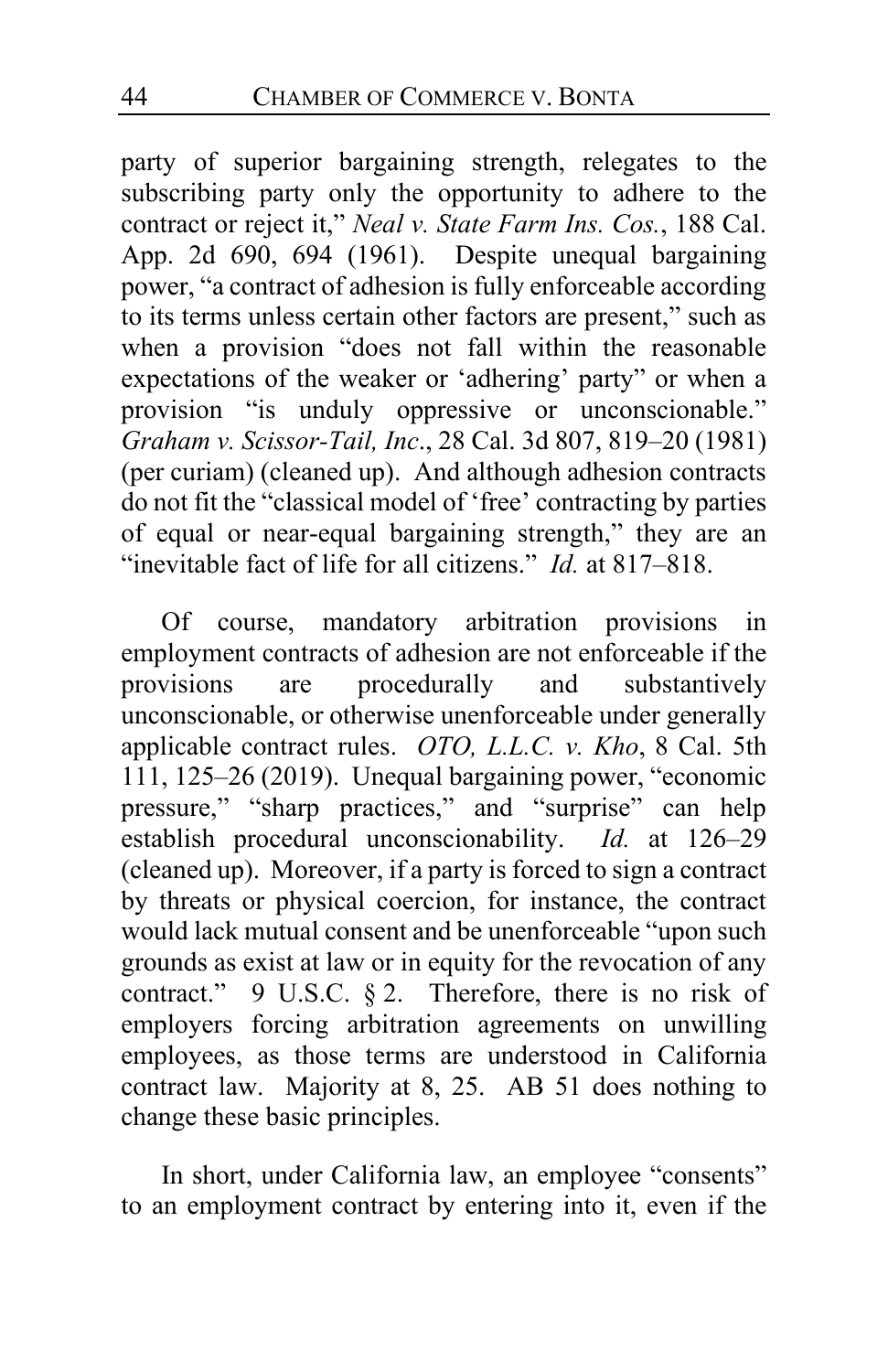contract was a product of unequal bargaining power and even if it contains terms (such as an arbitration provision) that the employee dislikes, so long as the terms are not invalid due to unconscionability or other generally applicable contract principles. An employee's preference for litigating disputes with an employer, without more, does not make an arbitration agreement nonconsensual.

Because the parties to a contract are deemed to consent to its terms, the "basic precept that arbitration 'is a matter of consent, not coercion,'" means only that courts must "ensure that 'private arbitration agreements are enforced according to their terms'" even in the face of state laws imposing different requirements on the contracting parties. *Stolt-Nielsen*, 559 U.S. at 681–682 (quoting *Volt Info. Scis., Inc. v. Bd. of Trs. of Leland Stanford Junior Univ.*, 489 U.S. 468, 478–79 (1989)). Thus, this fundamental rule of consent means only that "the FAA pre-empts state laws which 'require a judicial forum for the resolution of claims which the contracting parties agreed to resolve by arbitration,'" *Volt*, 489 U.S. at 478 (quoting *Southland*, 465 U.S. at 10), and also preempts any similar judge-made rules of contract construction or public policy that seek "ends other than the intent of the parties," such as a rule "preferring interpretations that favor the public interest," *Lamps Plus, Inc. v. Varela*, 139 S. Ct. 1407, 1417 (2019). Therefore, contrary to California and the majority, the concept of "consent" in the Supreme Court's arbitration decisions is not violated when there is economic pressure to enter into an agreement with disadvantageous terms, or when the party to the contract with lesser bargaining power is subjectively unhappy with those terms.

This principle applies equally to employment contracts and employment-related lawsuits. In upholding a contract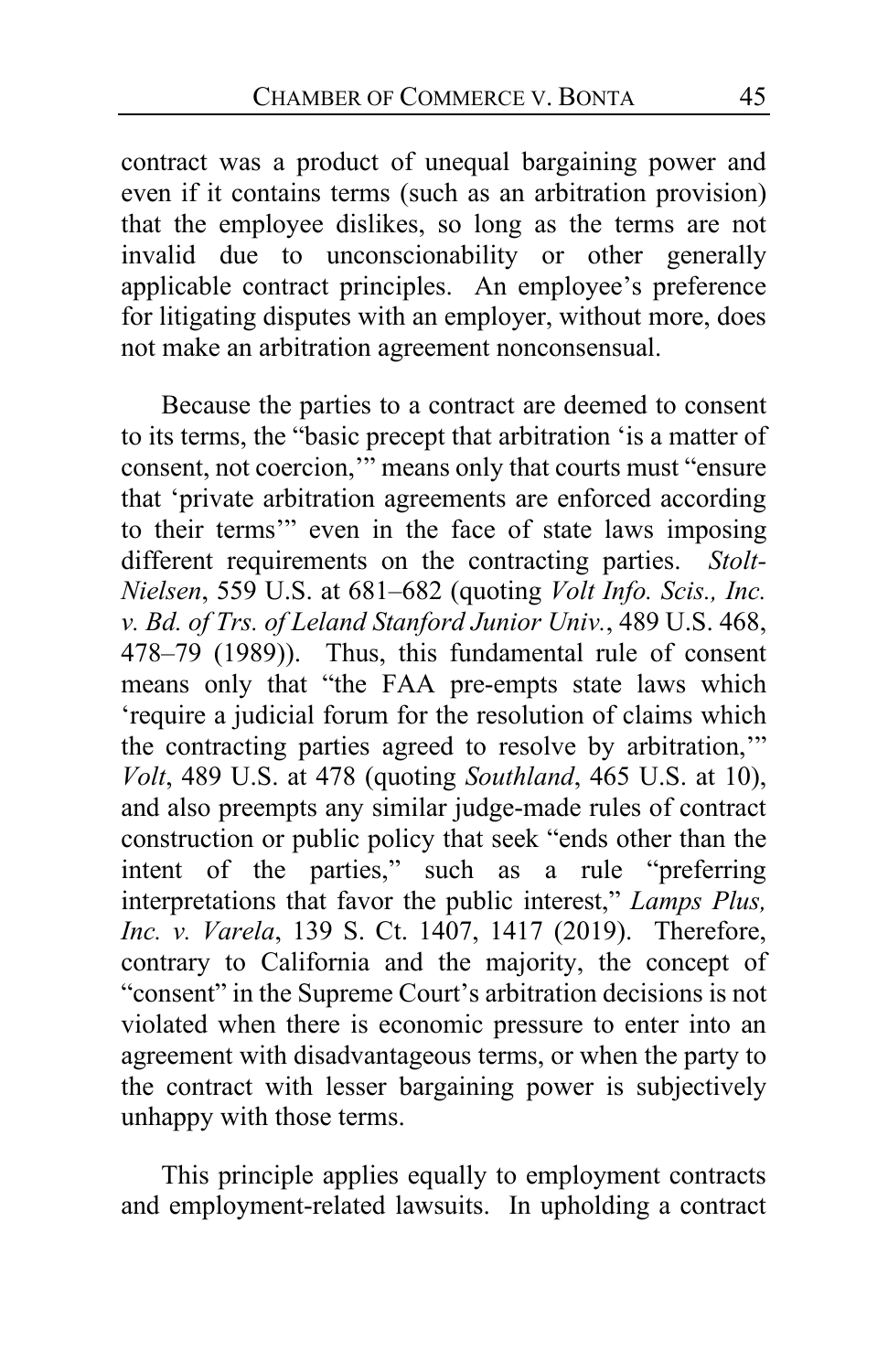provision requiring arbitration of Age Discrimination in Employment Act claims, the Supreme Court rejected the argument that the agreement was invalid due to the "unequal bargaining power between employers and employees." *Gilmer v. Interstate/Johnson Lane Corp*., 500 U.S. 20, 32– 33 (1991). The Court stated that "[m]ere inequality in bargaining power" is not sufficient to refuse to enforce an arbitration agreement in the employment context, because "arbitration agreements are enforceable 'save upon such grounds as exist at law or in equity for the revocation of any contract.'" *Id.* at 33 (quoting 9 U.S.C. § 2).

Accordingly, there is no support for California's description of AB 51 as simply an assurance that employees will not be the victims of forced arbitration or be compelled to arbitrate claims against their wills. Majority at [8,](#page-7-0) [25.](#page-24-0) For the same reason, there is no support for the majority's view that AB 51 merely takes away an employer's ability "to force arbitration agreements on unwilling employees." Majority at [25.](#page-24-0) Rather, AB 51 disproportionately targets and burdens employers offering arbitration agreements as a condition of employment, which "does not place arbitration contracts on equal footing with all other contracts" and therefore fails to give "due regard to the federal policy favoring arbitration." *Imburgia*, 577 U.S. at 58 (cleaned up). Therefore, even if AB 51 applies to a handful of other agreements in addition to arbitration agreements, its interference with parties' abilities to agree to arbitration stands as an obstacle to the "'accomplishment and execution of the full purposes and objectives of Congress,'" and "thus creates a scheme inconsistent with the FAA." *Concepcion*, 563 U.S. at 344, 352 (quoting *Hines*, 312 U.S. at 67).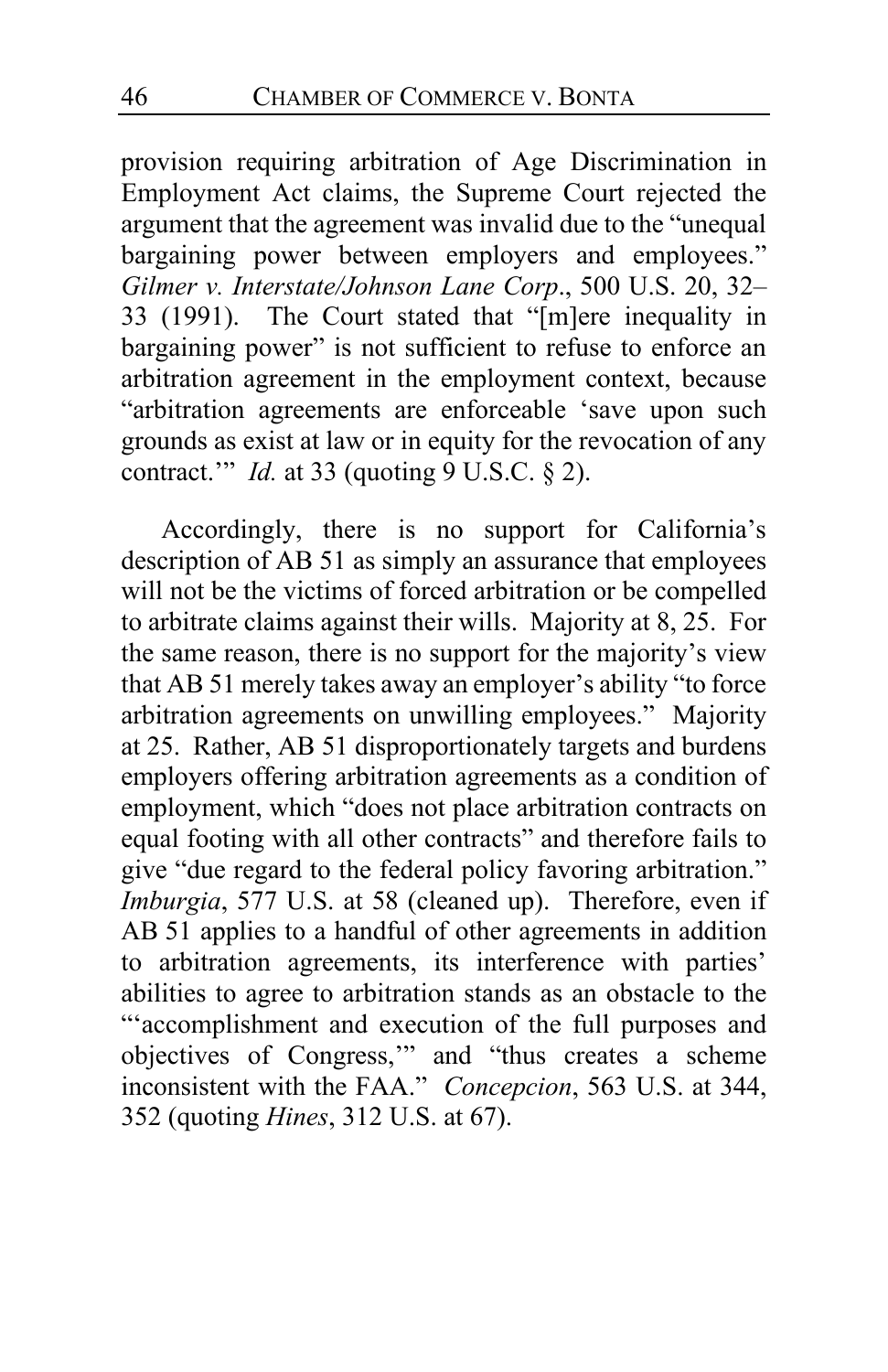#### B

Second, the majority attempts to rescue its opinion by ruling that AB 51's civil and criminal penalties under Section 12953 of the California Government Code and Section 433 of the California Labor Code "are preempted to the extent that they apply to executed arbitration agreements covered by the FAA." Majority at 29. The majority acknowledges that the FAA preempts any rule that imposes liability for conduct resulting in an executed arbitration agreement. Majority at 28–29. In case the effect of this novel holding is not clear, it means that if the employer offers an arbitration agreement to the prospective employee as a condition of employment, and the prospective employee executes the agreement, the employer may not be held civilly or criminally liable. But if the prospective employee refuses to sign, then the FAA does not preempt civil and criminal liability for the employer under AB 51's provisions. In other words, the majority holds that if the employer successfully "forced" employees "into arbitration against their will," Senate Judiciary Committee Report at 4, the employer is safe, but if the employer's efforts fail, the employer is a criminal.

Despite holding that AB 51 is preempted in part, the majority's unusual bifurcated approach still conflicts with the FAA. Most important, it does not "place arbitration agreements upon the same footing as other contracts." *Southland*, 465 U.S. at 16, n.11 (cleaned up). Until AB 51, neither the California legislature nor any state court has held that a person can be prosecuted for attempting to enter into a legal and enforceable agreement. But that is the import of the majority's ruling today. Because, as the majority acknowledges, an executed arbitration agreement is valid and enforceable (except on grounds that are generally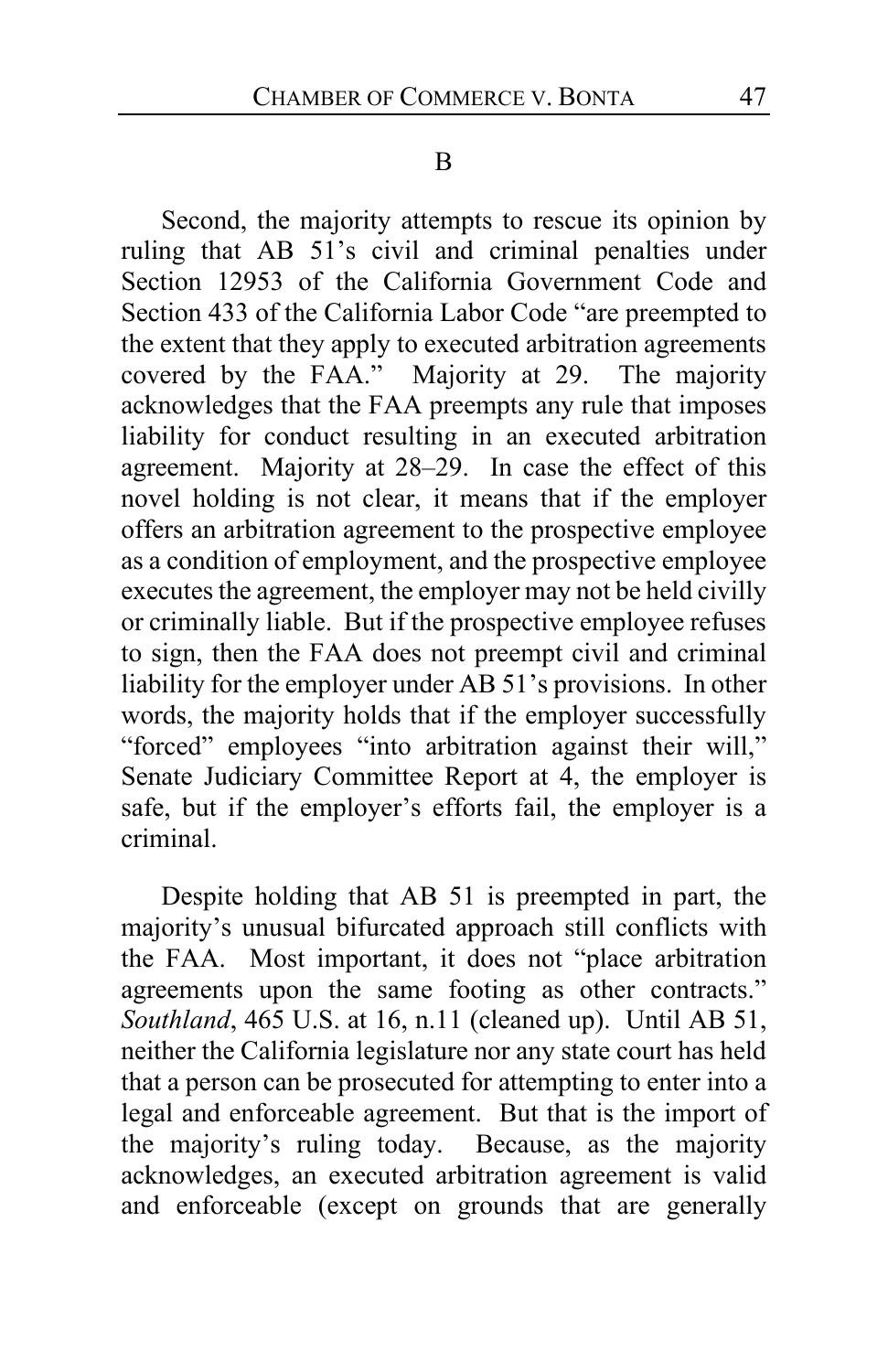applicable to all contracts), the employer's conduct proscribed by Section 432.6—offering an employment agreement that requires arbitration—results in a contract that is both lawful and enforceable. But the majority upholds Section 432.6 and its associated sanctions so long as they are not applied to conduct leading to executed arbitration agreements. This holding means that an employer's attempt to enter into an arbitration agreement with employees is unlawful, but a completed attempt is lawful. This tortuous ruling is analogous to holding that a statute can make it unlawful for a dealer to attempt to sell illegal drugs, but if the dealer succeeds in completing the drug transaction, the dealer cannot be prosecuted. Needless to say, such a bizarre approach does not apply to any other contracts in California. As such, it is preempted by the FAA for disfavoring arbitration contracts and obstructing the purpose and objectives of the FAA.

#### IV

In sum, AB 51's transparent effort to sidestep the FAA in order to disfavor arbitration agreements in employment contracts is meritless. By upholding this maneuver, the majority conflicts with *Kindred Nursing*, which held that the FAA invalidates state laws that impede the formation of arbitration agreements. 137 S. Ct. at 1425. The majority also silently splits from our sister circuits, which have held that too-clever-by-half workarounds and covert efforts to block the formation of arbitration agreements are preempted by the FAA just as much as laws that block enforcement of such agreements. So we don't need to wait until the next Supreme Court reversal to know that we must apply those principles here. The majority's bifurcated, half-hearted, and circuit-splitting approach to invalidating AB 51 makes little sense, except to the extent it aims at abetting California in